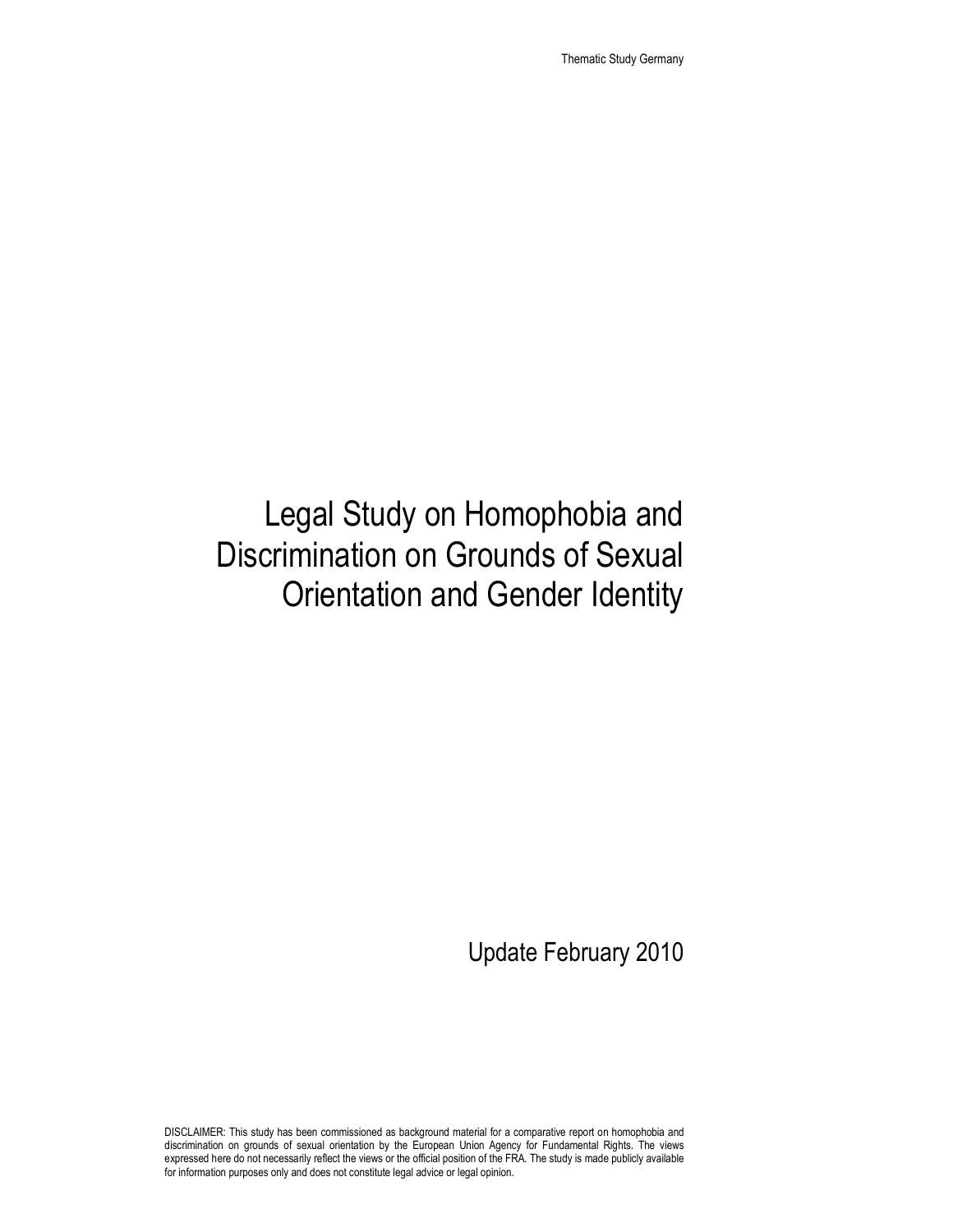# **CONTENTS**

| А. | IMPLEMENTATION OF EMPLOYMENT DIRECTIVE 2000/78/EC 11 |                                                             |  |  |  |
|----|------------------------------------------------------|-------------------------------------------------------------|--|--|--|
|    | A.1.                                                 |                                                             |  |  |  |
|    | A.2.                                                 |                                                             |  |  |  |
|    | A.3.                                                 | Specific Gaps in Transposition Pertaining to Sexual         |  |  |  |
| В. |                                                      |                                                             |  |  |  |
|    | B.1.                                                 |                                                             |  |  |  |
|    | B.2.                                                 |                                                             |  |  |  |
| C. |                                                      |                                                             |  |  |  |
|    | C.1.                                                 | Fundamental Right to Asylum in Article 16a of the Basic Law |  |  |  |
|    | C.2.                                                 |                                                             |  |  |  |
|    | C.3.                                                 |                                                             |  |  |  |
| D. |                                                      |                                                             |  |  |  |
| Е. |                                                      |                                                             |  |  |  |
|    | E.1.                                                 | Article 8 of the Basic Law - Freedom of Assembly26          |  |  |  |
|    | E.2.                                                 | The Law Concerning Assemblies and Processions27             |  |  |  |
| F. |                                                      |                                                             |  |  |  |
|    | F.1.                                                 | Article 130 Paragraph 1 and 2 of the Criminal Code 28       |  |  |  |
|    | F.2.                                                 |                                                             |  |  |  |
| G. |                                                      |                                                             |  |  |  |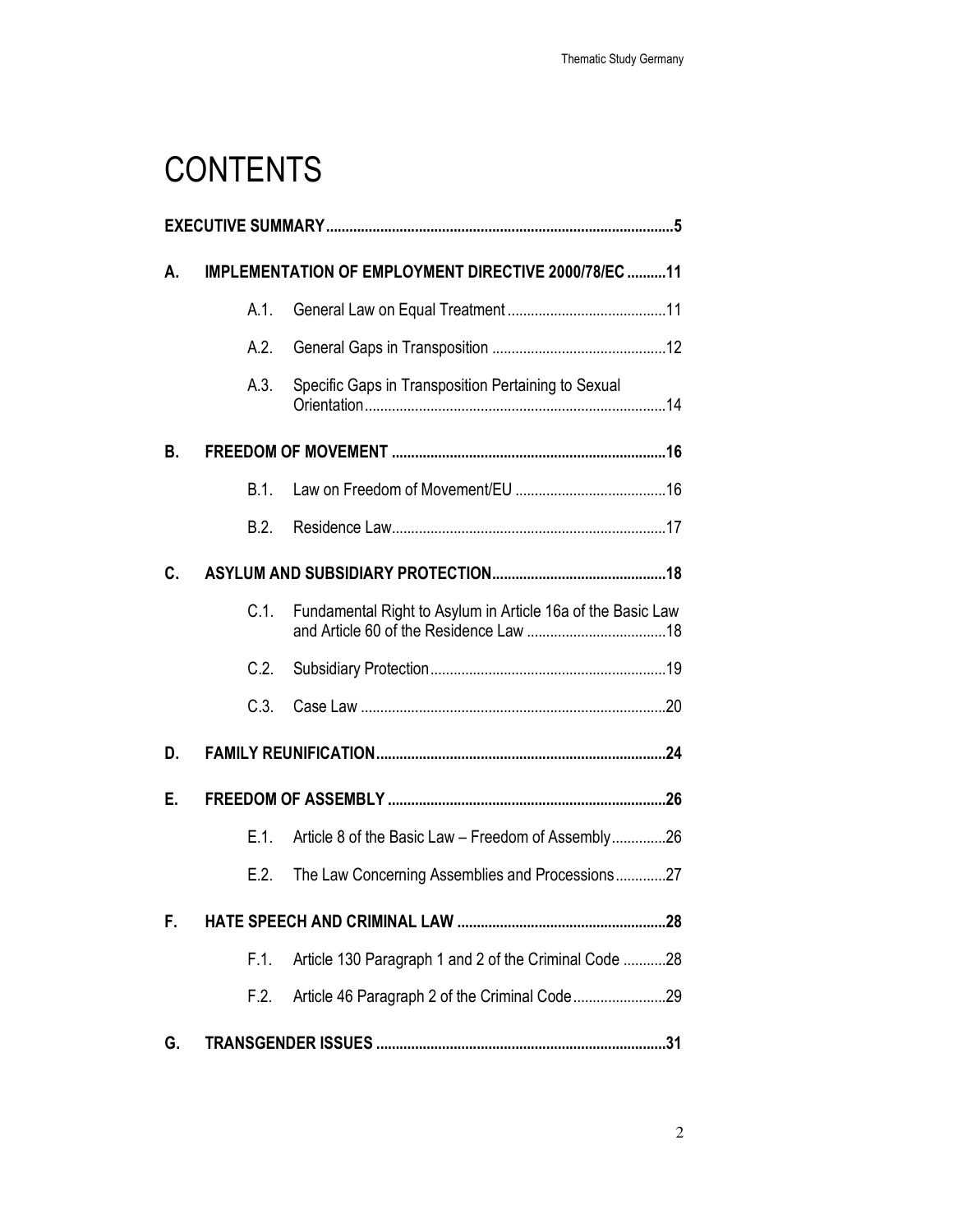|    | $G.1$ .         | Allgemeines Gleichbehandlungsgesetz (AGG) [General Law       |  |  |
|----|-----------------|--------------------------------------------------------------|--|--|
|    | G.2.            |                                                              |  |  |
|    | G.3.            |                                                              |  |  |
|    | G.4.            |                                                              |  |  |
|    | G.5.            |                                                              |  |  |
|    | G.6             |                                                              |  |  |
|    | G.7.            | Transsexuellengesetz (TSG) [Law on Transsexuals]32           |  |  |
|    | G.8.            |                                                              |  |  |
|    | G.9.            |                                                              |  |  |
|    |                 |                                                              |  |  |
|    |                 |                                                              |  |  |
| Η. |                 |                                                              |  |  |
|    | H.1.            | Legislative Initiatives for an amendment of Article 3 of the |  |  |
|    | H.2.            |                                                              |  |  |
|    | H.3.            | Rights to Custody and Access in Rainbow Families39           |  |  |
|    | H.4.            |                                                              |  |  |
|    | H.5.            |                                                              |  |  |
| I. |                 | .44                                                          |  |  |
|    | 1.1.            | Prohibitions on Discrimination in the Constitutions of the   |  |  |
|    | 1.2.            | Jurisprudence on the Law on Transsexuals45                   |  |  |
|    | 1.3.            | Studies conducted by Antidiscrimination-Office 46            |  |  |
|    | $\mathsf{I}4$ . |                                                              |  |  |
|    |                 |                                                              |  |  |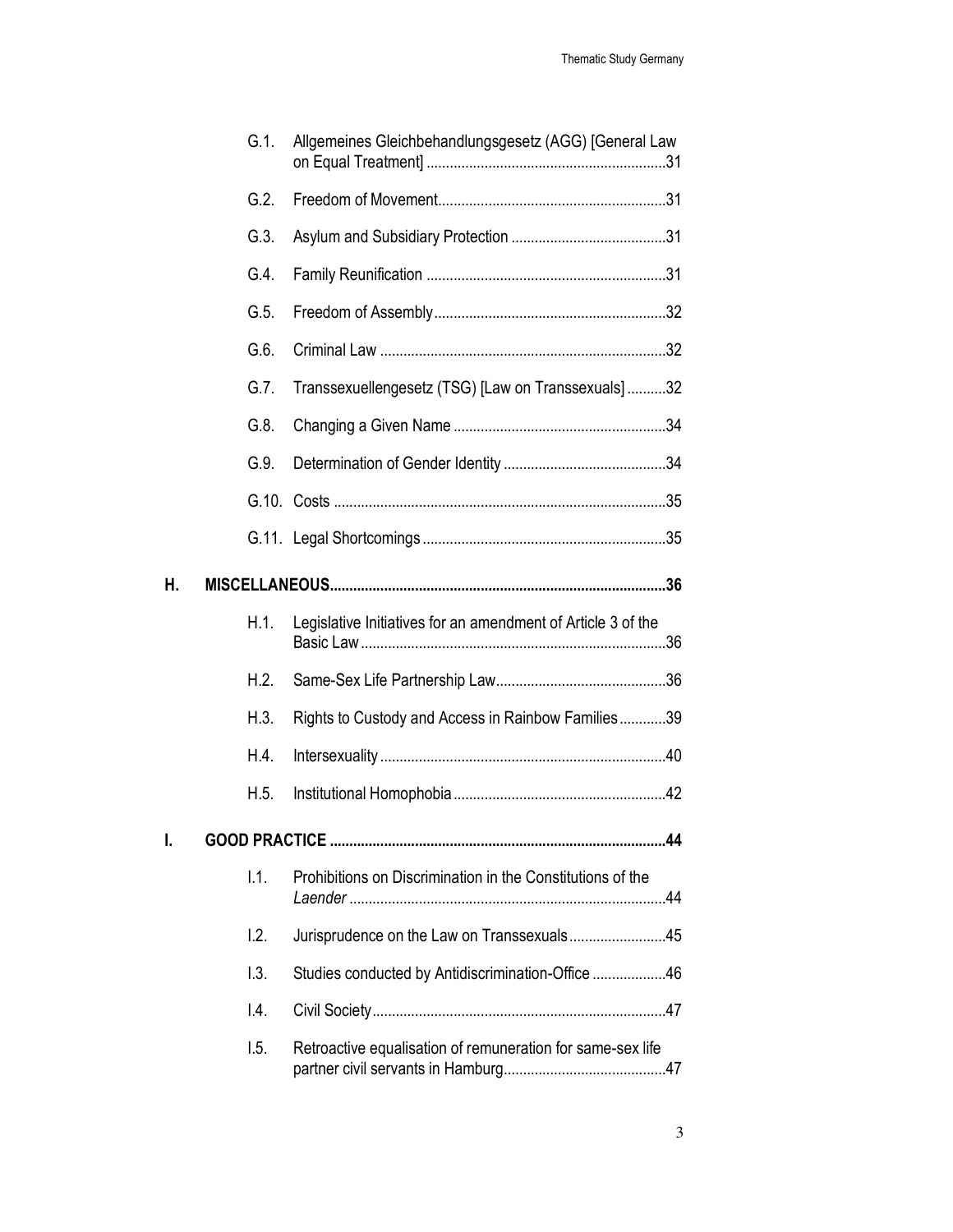| 1.6. Police sets up special agents to liaise with the LGB |  |
|-----------------------------------------------------------|--|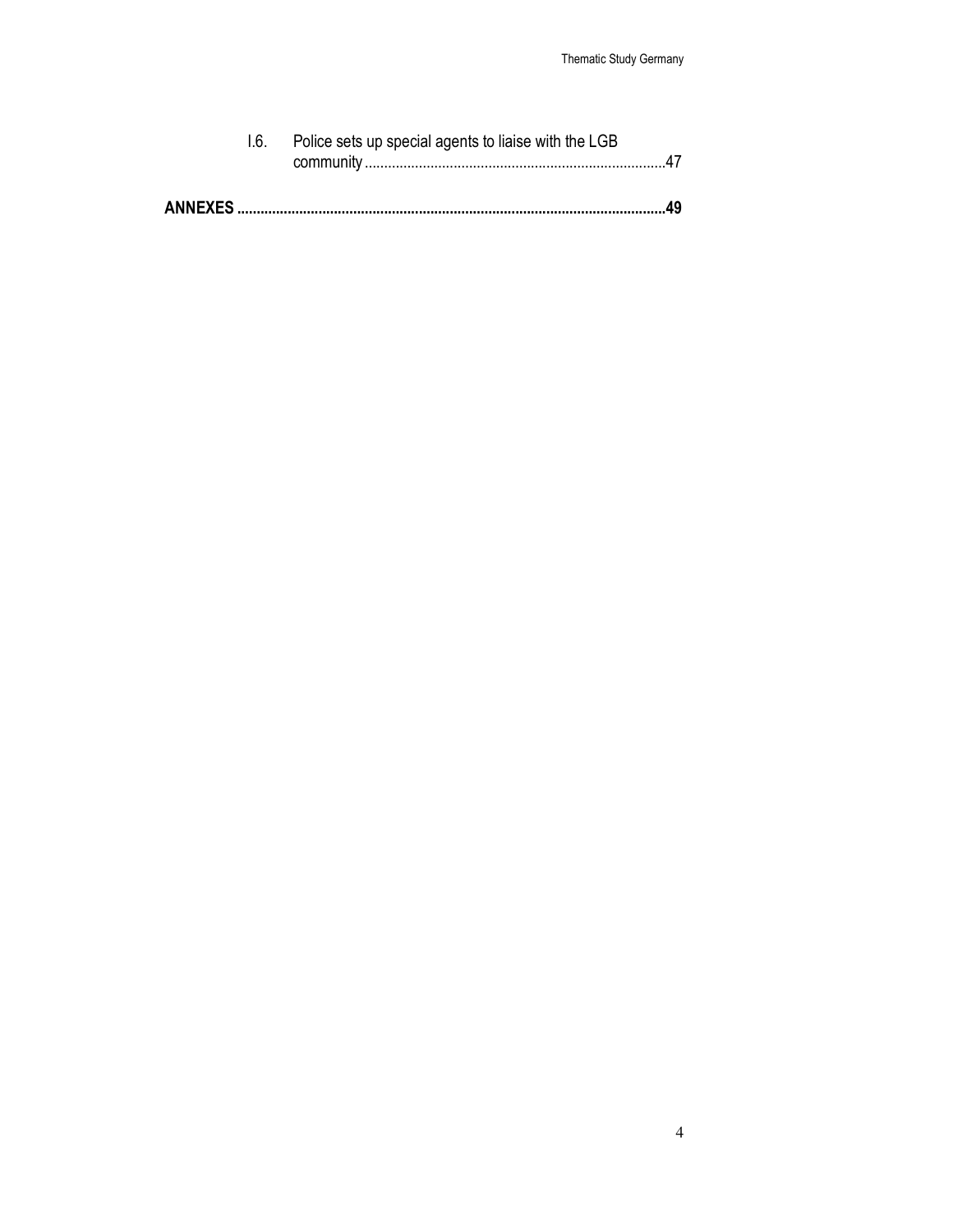## Executive summary

#### **Introduction**

 $\overline{a}$ 

Social ideas of morality and society's attitude toward LBGT people have fundamentally changed since the Federal Republic of Germany's beginnings. At the time the Basic Law was passed, homosexuality was regarded as immoral and criminally prohibited through articles 175ff. of the Criminal Code. The negative judgement of homosexuals was at first also confirmed by the Federal Constitutional Court [Bundesverfassungsgericht], which referred to the principle of morality anchored in the Basic Law.<sup>1</sup> Gays and lesbians remained subject to social stigmatisation and discrimination, as well as criminally persecuted in the name of the state. In the period between 1953 and 1965 the police registered almost 100,000 people across the country who were suspected of violating the criminal statute for homosexuality. 2 Between 1950 and 1965, nearly 2,800 homosexuals were convicted each year.<sup>3</sup> It was only after the lifting of the total prohibition in 1969 that the legal practice changed, gradually decreasing social stigmatisation. Yet it was only in 1994 that the criminal statute for homosexuality was completely abolished. All the way into the 1980s, in society as well as in politics and the judiciary, the stigma of immorality overshadowed every discussion about equality for lesbians and gays. The Federal President, Richard von Weizsäcker, explicitly mentioned homosexuals as a victimised group of National Socialism for the first time in his speech of  $8<sup>th</sup>$ May 1985 – 40 years after the end of the war. It took another 15 years, until December 2000, for the Federal Parliament [Bundestag] to apologise to the victims for the injustice they had to endure under National Socialism.<sup>4</sup> In 2002 gays and lesbians who were criminally prosecuted pursuant to article 175 of the Criminal Code under the National Socialist regime were legally rehabilitated. The current Federal Government (Bundesregierung) has also included the subject matter into its coalition treaty.<sup>5</sup> It is stated therein, that in the spirit of the collective compensation for homosexual victims of National Socialism a trust is to be set up, which will work at countering discrimination on grounds of sexual orientation by interdisciplinary research and education. Yet civil society organisations demand compensation, rehabilitation and annihilation of verdicts passed after 1945 too.<sup>6</sup>

4 http://dip21.bundestag.de/dip21/btd/14/048/1404894.pdf, p. 3 (26.02.2010).

http://www.bundestag.de/dokumente/analysen/2009/Koalitionsverhandlungen\_-\_Koalitionsvertrag.pdf (26.02.2010).

<sup>1</sup> Federal Constitutional Court (*Bundesverfassungsgericht*), BVerfGE 6, 389 (434).

<sup>2</sup> Müller (2003), *Ausgrenzung der Homosexuellen aus der 'Volksgemeinschaft': die Verfolgung von Homosexuellen in Köln 1933-1945*, Cologne, p. 218.

<sup>3</sup> Müller (2003), *Ausgrenzung der Homosexuellen aus der 'Volksgemeinschaft': die Verfolgung von Homosexuellen in Köln 1933-1945*, Cologne, p. 218.

<sup>&</sup>lt;sup>5</sup> http://www.fdp-bundespartei.de/files/363/091024-koalitionsvertrag-cducsu-fdp.pdf, p. 111 (26.02.2010). The coalition treaty is an agreement between the governing political parties that establishes the political plan for the legislative period but is not externally binding (cf.: explanation by the Scientific Service of the Federal Parliament (*Wissenschaftlicher Dienst des Deutschen Bundestag*):

 $^6$  http://www.lsvd.de/1211.0.html; http://news.gay-web.de/njus/id1001 (26.02.2010).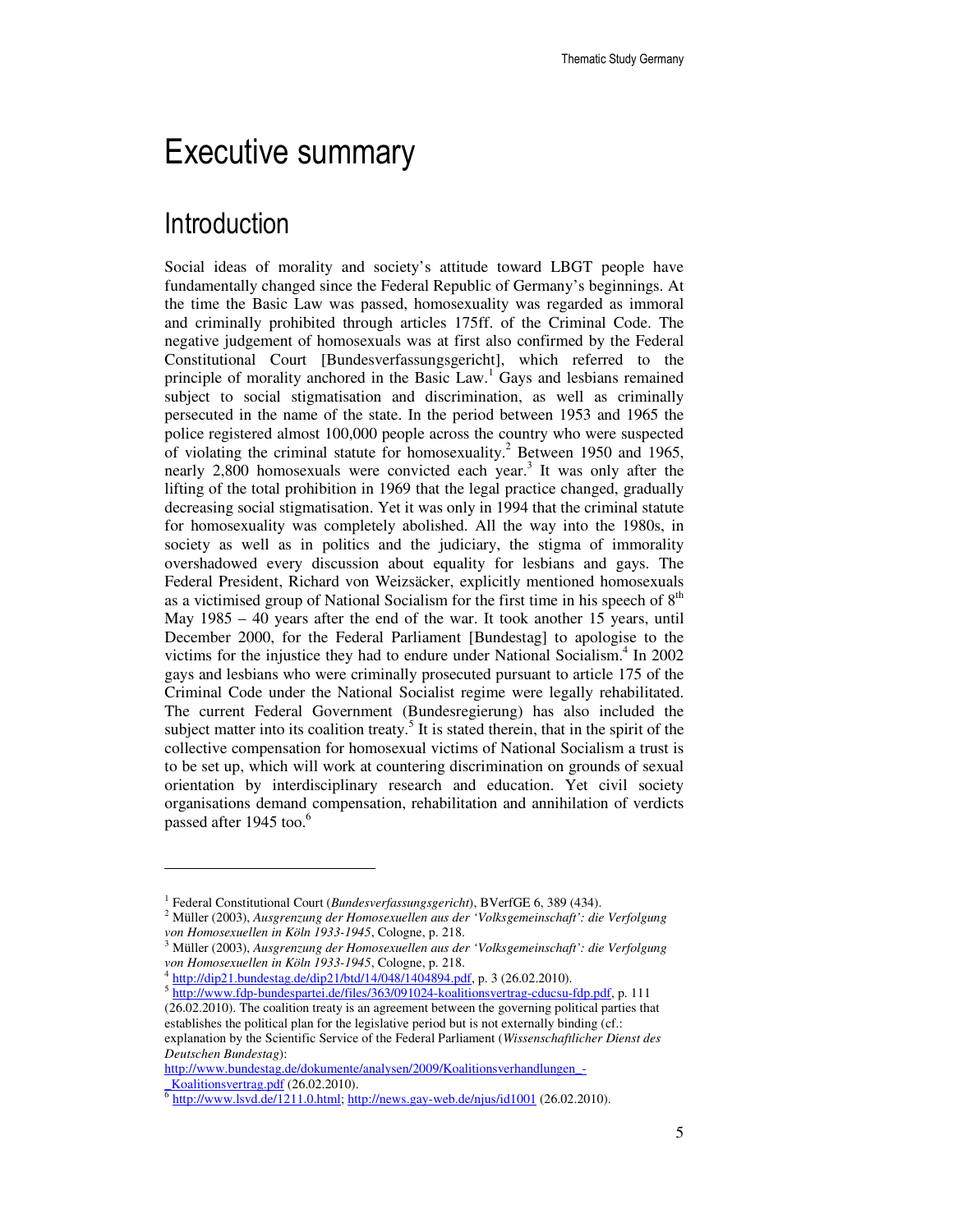The change in attitude in the 1980s ran parallel to the controversial AIDS debate, as a consequence of which the stigma of immorality fell. The Federal Court of Justice [Bundesgerichtshof] ruled at the time that it could no longer be determined that the cohabitation of unmarried persons of the same or different sexes was deemed immoral. Therefore, cohabitation, as a product of the general freedom of action, stands under the protection of the Basic Law.

Since the beginning of the 1990s attitudes toward homosexuals have clearly changed. Homophobic discrimination in public discourse is no longer approved. By the same token, gays and lesbians are increasingly accepted in society, as demonstrated by the coming out of prominent politicians, including Berlin's Governing Mayor, Klaus Wowereit, and the First Mayor of Hamburg, Ole von Beust.

In order to take account of evolving social reality, in 2001 the very controversial Life Partnership Law [Lebenspartnerschaftsgesetz] was passed as a further milestone for the equality of gays and lesbians. It creates a separate institution under family law for same-sex couples and for the first time offers them the possibility of legal security.

Although the law establishes equality for lesbians and gays in many – but by no means all – spheres of life, actual discrimination and social unacceptability still remain. In the years of 2006 and 2007, the MANEO Anti-Violence Project conducted the largest Germany-wide study to date, with nearly 24,000 participants; more than every third respondent indicated experiencing violence in the prior  $12 \text{ months}^7$  Remarkably, only  $11.9$  per cent of all cases were reported to police, and conversely, in 88.1 per cent of the cases, police were not informed.<sup>8</sup> In the years of  $2007$  and  $2008$ , the second part of the study was conducted with approximately 17,000 participants and analogous results were obtained.<sup>9</sup> A similar situation exists in the employment world. In a study prepared by the University of Cologne, in which 2,230 gays and lesbians participated, 52 per cent of the respondents remain quiet about their sexual orientation at the workplace. By contrast, only 22.5 per cent experienced no discrimination at work.<sup>10</sup>

#### Summarised results of the study

l

The **Life Partnership Law** [Lebenspartnerschaftsgesetz]<sup>11</sup> was passed in 2001, which was crucial to the gay and lesbian community for symbolic as well as

<sup>7</sup> MANEO Anti-Gewalt-Projekt [MANEO Anti-Violence Project], *Gewalterfahrungen der schwulen und bisexuellen Jugendlichen und Männer in Deutschland*, p. 6; http://www.maneot<u>oleranzkampagne.de/umfrage-bericht1.pdf</u> (26.02.2010).<br><sup>8</sup> MANEO Anti-Gewalt-Projekt, *Gewalterfahrungen der schwulen und bisexuellen Jugendlichen* 

*und Männer in Deutschland*, p. 25; http://www.maneo-toleranzkampagne.de/umfrage-bericht1.pdf (26.02.2010).

<sup>&</sup>lt;sup>9</sup> http://www.maneo-toleranzkampagne.de/pdf/maneo-umfrage2-bericht.pdf (26.02.2010).

<sup>&</sup>lt;sup>10</sup> Frohn, *Sexuelle Identität, (Anti-)Diskriminierung und Diversity am Arbeitsplatz*, available at: http://typo3.lsvd.de/fileadmin/pics/Dokumente/News/Out-im-Office\_Erg.-Zus.-Fass.\_DF.pdf (26.02.2010).

<sup>11</sup> Life Partnership Law [*Gesetz über die eingetragene Lebenspartnerschaft*]: http://bundesrecht.juris.de/lpartg/ (26.02.2010).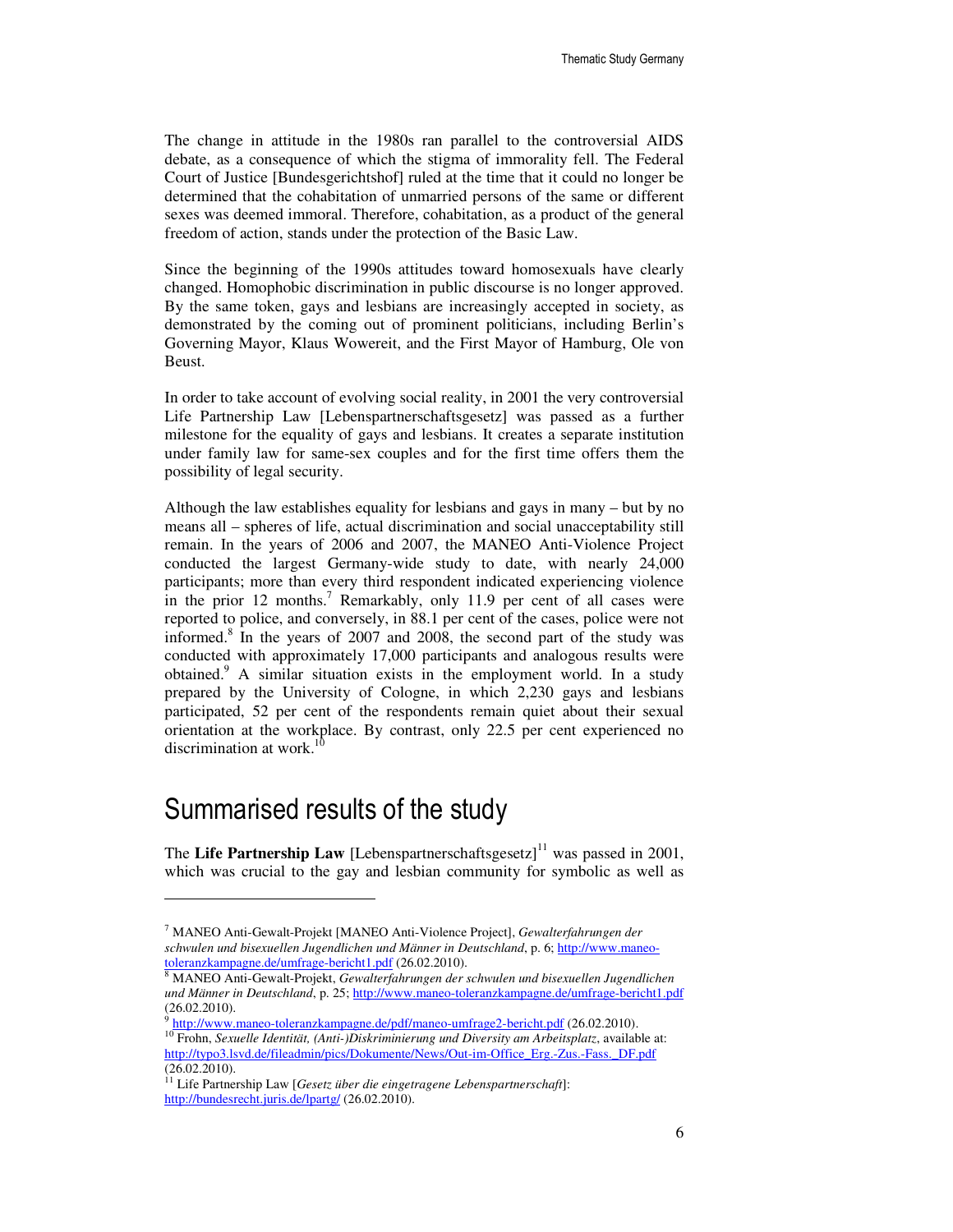practical reasons. It creates a separate institution of family law for same-sex couples and for the first time, offers them the possibility of legal security. Amongst other things, the law provides for regulations in maintenance, tenancy, inheritance, social security, and aliens' law. The Law on Revision of the Life Partnership Law [Gesetz zur Überarbeitung des Lebenspartnerschaftsrechts]<sup>12</sup> took effect four years later, providing further rights to this institution, including the extensive adoption of marital property and maintenance laws, the possibility of step-children's adoption, the introduction of the statutory equalisation of pensions, as well as the inclusion of the life partner in provision for surviving dependants.

In 2009, the relevant inheritance and income tax law was changed insofar that same-sex life partners are now on an equal footing with married couples concerning the tax exemption amounts. Nevertheless, the rate of taxation remains different. Also federal laws created a unified competence for the establishment of life partnerships with the civil registry offices. Yet two Federal States [Bundesländer] used an exemption clause to opt out of the unified federal competence and assigned the competence to their administrative districts.<sup>13</sup> Moreover, differences persist as regards the annulment of same-sex life partnerships and in adoption law. The pertinent legal provisions for civil service employees remain widely differentiated but are being equalised progressively on the federal level and in the jurisdictions of the Federal States.<sup>14</sup> This development is also apparent in a landmark decision of the Federal Constitutional Court on the unequal treatment of marriage and same-sex life partnerships regarding pensions for surviving dependents of public employees in the civil service field.<sup>15</sup> Furthermore the current Federal Government [Bundesregierung] coalition of the Christian Democratic Union and the Free Democratic Party has put the subject matter on its agenda and included the equalisation of same-sex life partnerships in the civil service sector in its coalition treaty.<sup>16</sup>

In transposing European directives on realising the principle of equality, the **General Law on Equal Treatment** [Allgemeines Gleichbehandlungsgesetz] was passed in 2006; it was to serve in fighting discrimination on grounds including sexual identity<sup>17</sup> in the employment world and in civil law transactions. The law was very controversial in politics, among jurists and others, and thus contains a series of limitations that may violate European law. With regard to discrimination on the basis of sexual identity, the law's

<sup>12</sup> Law on Revision of the Life Partnership Law [*Gesetz zur Überarbeitung des* 

*Lebenspartnerschaftsrechts*]: http://www.bgblportal.de/BGBL/bgbl1f/bgbl104s3396.pdf (26.02.2010).

 $^{13}$  http://www.lsvd.de/230.0.html#c6286 (26.02.2010).

 $^{14}$  http://www.lsvd.de/194.0.html#c1372;

http://www.lsvd.de/194.0.html#c4760 (26.02.2010).

<sup>&</sup>lt;sup>15</sup> http://www.bundesverfassungsgericht.de/pressemitteilungen/bvg09-121.html, http://www.bverfg.de/entscheidungen/lk20090810\_1bvl001509.html (26.02.2010).

<sup>&</sup>lt;sup>16</sup> http://www.fdp-bundespartei.de/files/363/091024-koalitionsvertrag-cducsu-fdp.pdf, p. 111 (26.02.2010).

 $17$  German legislation does not clearly differentiate between 'sexual identity' and 'sexual orientation.' Both terms are used in different laws. This report uses both terms according to which is used in the laws cited.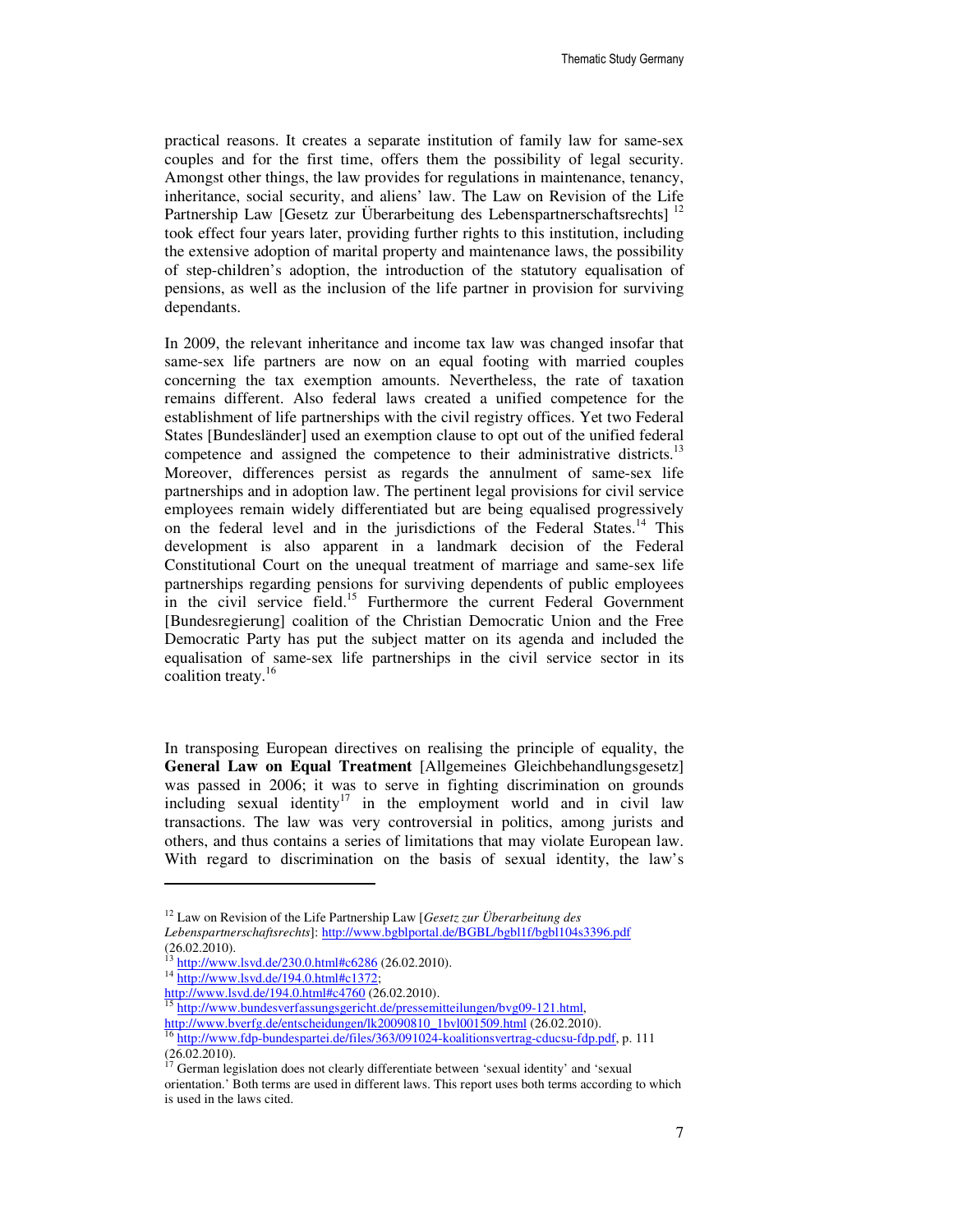limitations include such areas as insufficient protection from dismissal; short periods for bringing a claim; very limited procedural involvement of associations; as well as the disadvantaged position of civil servants, judges and soldiers who have same-sex partners. On the other hand, going beyond community law, all grounds for discrimination, and therefore also sexual identity, were included in the protection from discrimination under civil law.

With the entry into force of the General Law on Equal treatment on the  $16<sup>th</sup>$  of August 2006, a federal office (the Federal Anti-Discrimination Agency) for protection from discrimination on manifold grounds, including sexual orientation and gender identity in its remit since the start of its work, was established within the Federal Ministry of Family, Senior Citizens, Women and Youth.<sup>18</sup> Three Federal States have followed suit and also established similar Antidiscrimination Offices of their own.<sup>19</sup>

Already in 1988, the Federal Court of Administration [Bundesverwaltungsgericht] also recognised as relevant to asylum a difference based on such immutable personal characteristics as 'irreversible, predestined, homosexual character'.

In practice, the **asylum article** enshrined in article 16(a) of the Basic Law hardly plays a role. On the basis of regulations that have applied since 1993, the Federal Republic is surrounded with 'safe third countries' where asylum seekers are legally considered to be safe from persecution. In the European context after the entry into force of the so called Dublin II regulation most asylum seekers are dealt with according to the procedures laid down therein. If lesbian and gay asylum seekers cannot be expelled to a so-called 'safe third country' from which or through which they entered, then, in accordance with article 60 para. 1 of the Residence Law, they may not be deported to their country of origin if their life, physical integrity or their freedom is threatened due to their 'belonging to a certain social group'.

The practice of the Federal Agency for Migration and Refugees and the administrative courts in the use of these provisions has been wide ranging, and continues to fail to guarantee comprehensive protection for homosexuals who are persecuted in their countries of origin. The often-contradictory decisions of the Agency and administrative courts are based on the foreign ministry's sometimes-controversial situation reports, in which it is claimed that lesbians and gays in the country of origin in question can engage in sexual activity in the private sphere without danger. In addition, NGOs harshly criticise the process through which subsidiary protection can be conferred. They complain about the course of the hearing before the Agency, the demand for substantiation of lesbian or gay sexual orientation, as well as the ignoring of post-flight facts of the case.

<sup>&</sup>lt;sup>18</sup> http://www.antidiskriminierungsstelle.de/ADS/antidiskriminierungsstelle.html, http://www.antidiskriminierungsstelle.de/ADS/Antidiskriminierungsstelle/aufgaben.html  $(08.04.2010)$ ; Section 1 and 25 ff. of the General Law on Equal Treatment: http://www.antidiskriminierungsstelle.de/RedaktionBMFSFJ/RedaktionADSen/PDF-Anlagen/2009-08-28-agg-englisch-neues-

design,property=pdf,bereich=adsen,sprache=en,rwb=true.pdf (08.04.2010).

http://www.antidiskriminierungsstelle.de/ADS/Service/links.html (26.02.2010).

<sup>&</sup>lt;sup>21</sup> http://www.bundesverfassungsgericht.de/pressemitteilungen/bvg08-077.html,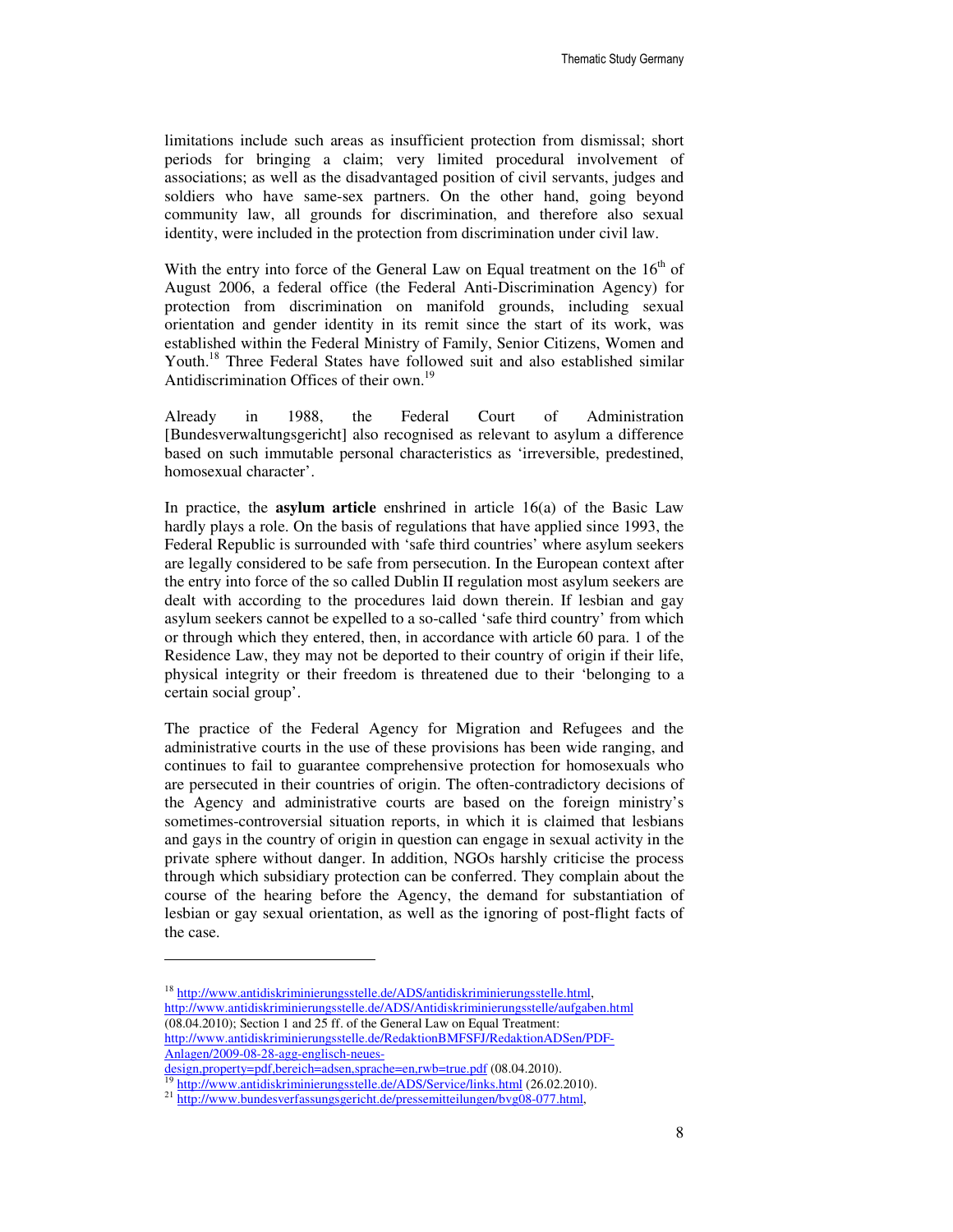Thematic Study Germany

In accordance with the Residence Law, regulations on family reunification with Germans and with foreigners and the regulations on the independent residence rights of spouses to registered life partnerships are to be used. With regard to family reunification with Germans, German language ability and assured livelihood are preconditions. However, the latter usually does not have to be proved. Reunification of a family with a foreigner first requires that the foreigner have residence papers, that she/he has adequate living space at her/his disposal, and that she/he be able to provide proof of health insurance.

**Freedom of assembly** is guaranteed as a fundamental right in article 8 of the Basic Law [Grundgesetz], according to which all Germans have the right to assemble peacefully and without weapons, without required prior registration or permission. The Law Concerning Assemblies and Processions [Versammlungsgesetz] as well as the practice of the courts and other public authorities do not differentiate according to the sexual orientation of the participants, or the political goal of the demonstration. Currently, gay and lesbian demonstrations are taking place in over 30 German cities and have not been prevented by any counterdemonstrations.

The crime of **incitement** is defined in article 130 of the Criminal Code. Under para. 1, incitement to hatred or appeals to violent or wanton measures against parts of the population, as well as attacks on the human dignity of others through abusive language, malicious contempt or vilification is punishable by sentences from three months to five years. Additionally, the regulation provides that the act must be conducted in such a manner that it is capable of disturbing the public peace. Especially the latter element of the crime means that in practice there are few convictions for incitement.

In accordance with the general part of the German Criminal Code, in assessing the severity of a punishment, the court must weigh the motivations and goals of the criminal act. However, in the practice of the courts, this finds hardly any application with regard to the homophobic background of a crime.

In the German legal system, discrimination against **transsexuals** is considered discrimination on the basis of sexual orientation.

The Law on Transsexuals [Transsexuellengesetz] provides transsexuals with two solutions: a change in given name without a surgical procedure, and the determination of gender after a sex-changing operation. Prerequisite to the first solution is that the person concerned feels that she or he belongs to the other gender, and has felt the drive to fulfil this feeling of belonging for at least three years. Further, it is necessary that a change in this feeling is not to be expected. The second solution requires additionally that the transsexual person has undergone a sex-changing operation that must have made her/him incapable of reproduction. For both solutions, the court must also obtain two expert opinions before making its decision.

In the meantime, the Federal Constitutional Court has taken up the Law on Transsexuals in five decisions and deemed individual provisions to be unconstitutional. In the view of the justices, assumptions about transsexuality that form the basis of the Law on Transsexuals (for example, the assumption that transsexuals are heterosexual), can no longer be scientifically justified in core aspects, which makes a revision of the law necessary.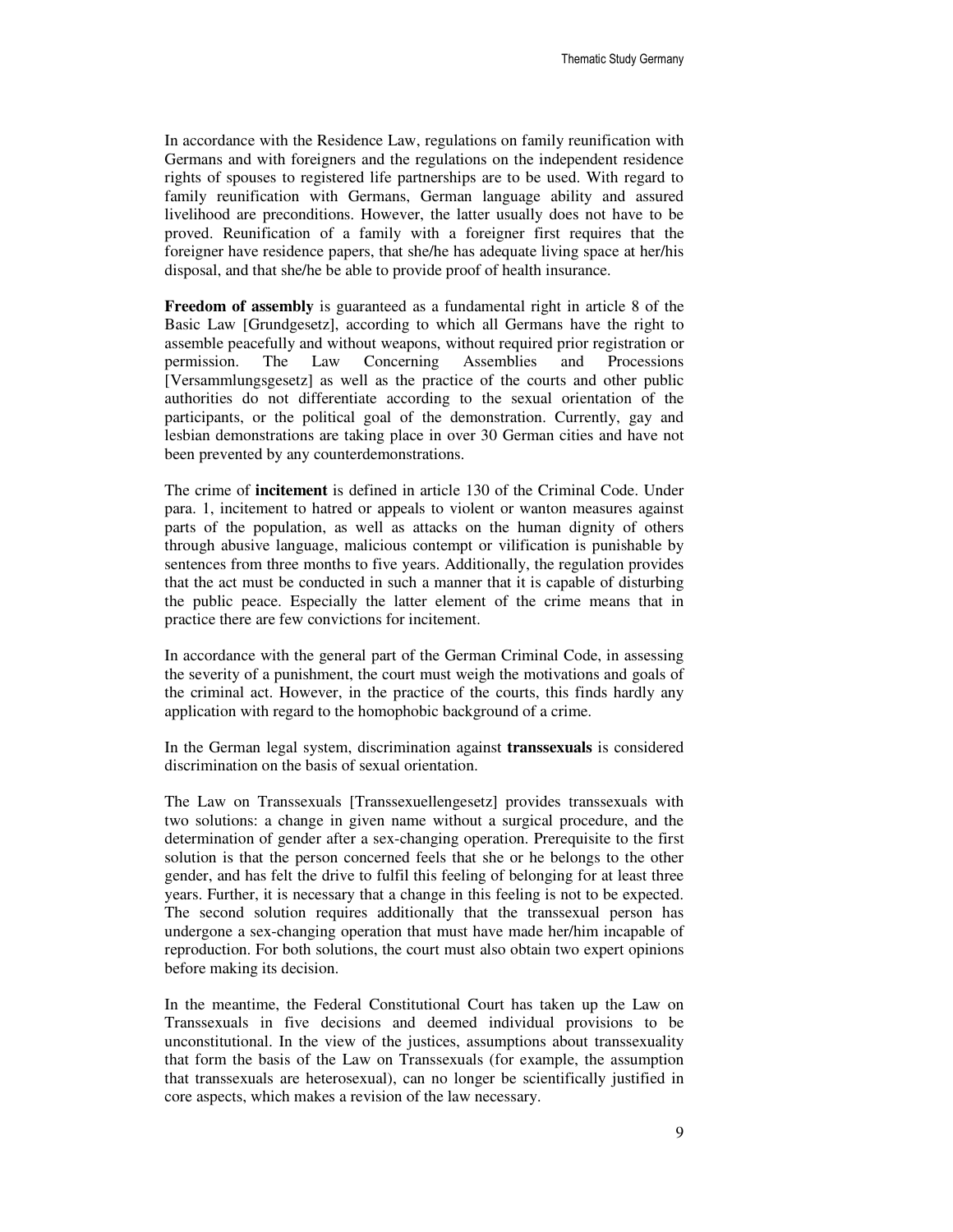Thematic Study Germany

In a further decision of 2008 the Federal Constitutional Court Federal Constitutional Court held that a married transsexual who wanted to legally change his gender after a surgical change of his sex from male to female but remain married to his wife cannot be forced by the pertinent provision of the Law on Transsexuals to divorce in order to have his sex change legally recognised.<sup>21</sup> This is due to the impact of the constitutionally guaranteed right to recognition of the freely chosen and self-determined gender identity which needs to be appropriately balanced with the constitutional guarantee of marriage as an institution as enshrined in Article 6 para 1 of the Basic Law. The decision led to a change of the Law on Transsexuals, which eliminated the rule in question from the law.<sup>22</sup> This development, ending forced divorce for married couples in which one of the partners is transgender, was explicitly welcomed by the Council of Europe Commissioner for Human rights in an issue paper titled "Human Rights and Gender Identity".<sup>23</sup>

<sup>&</sup>lt;sup>22</sup> BGBl. I, Nr. 43, p. 1978, Article 5 (22<sup>nd</sup> July 2009);

http://www2.bgbl.de/Xaver/start.xav?startbk=Bundesanzeiger\_BGBl (26.02.2010).

<sup>&</sup>lt;sup>23</sup> para 3.2.2: https://wcd.coe.int/ViewDoc.jsp?id=1476365 (08.04.2010).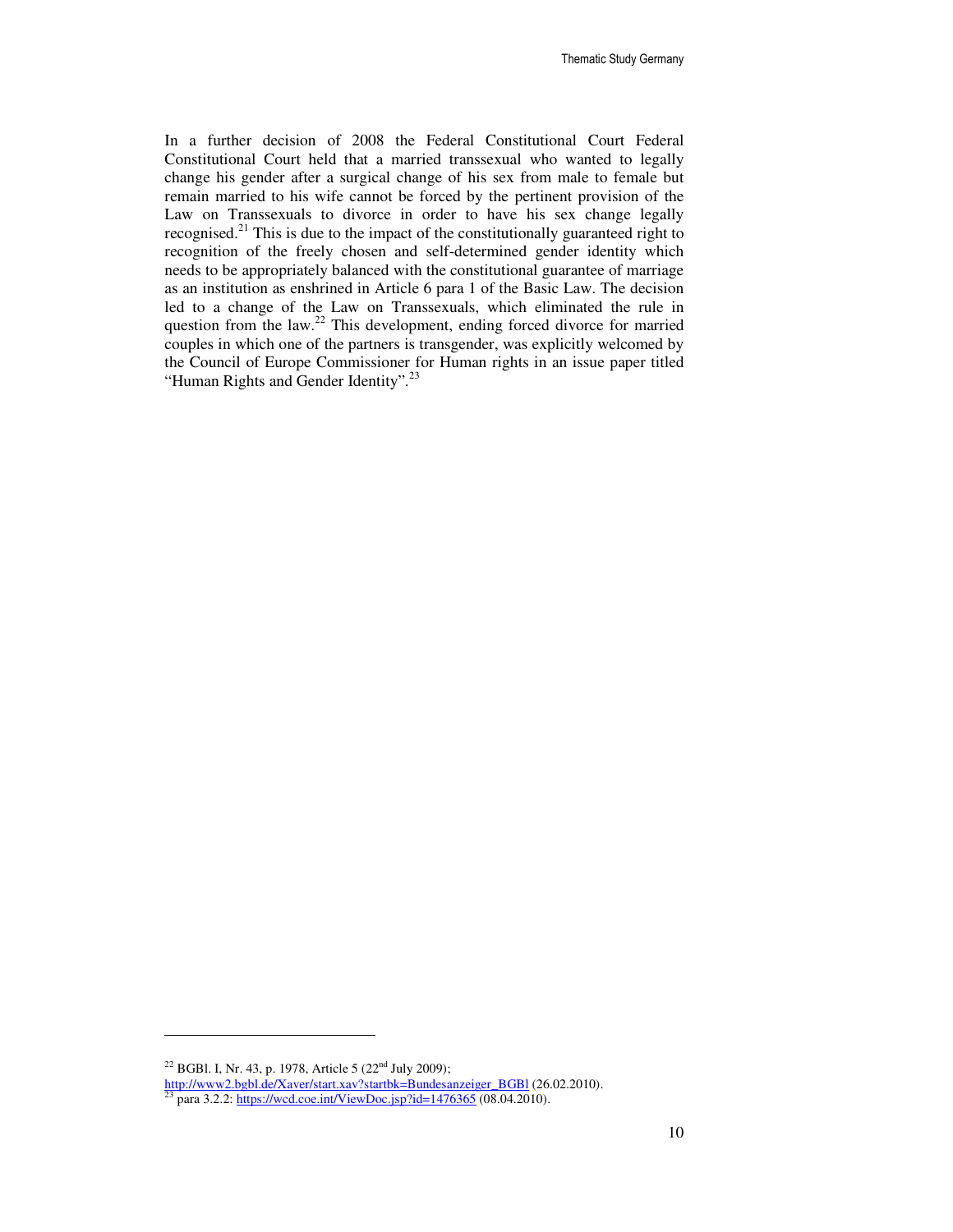# A. Implementation of Employment Directive 2000/78/EC

### A.1. General Law on Equal Treatment

EU Council Directive 2000/78/EC was transposed through a uniform "law on the transposition of European directives on the implementation of the principle of equality" of  $14<sup>th</sup>$  August 2006 (hereinafter: 'Transposition Law')

From the beginning the law was very controversial among politicians, jurists, associations, civil society and others. This meant that discussion of an antidiscrimination law stretched into 2006. Due to the difficult birth of the law, a complicated compromise was reached which, in the end, contained a number of limitations likely not in compliance with European  $law<sup>24</sup>$  (see below, chapter A.2. and A.3.).

The main component of the Transposition Law is the General Law on Equal Treatment [Allgemeines Gleichbehandlungsgesetz  $-$  AGG]<sup>25</sup>, set out in article 1 of the Transposition Law. Part 1 of article 1 describes the aim of the law as "preventing or eliminating discrimination on the basis of race, ethnic origin, gender, religion or philosophical belief, disability, age or sexual orientation". In addition, the scope of the law extends to workplace, social protection, social advantages, education, civil law, thereby going beyond the provisions of the EC directive. Finally, the part of the law defines the terms direct and indirect discrimination, harassment, as well as sexual harassment.

Continuing in part 2, provisions of labour law on the protection of employees are set out, with an explicit prohibition of discrimination as well as possible exceptions. Further, the measures and obligations of the employer and rights of the employee are regulated. The provisions on compensation and damages are essential elements (article 15 of the AGG), which link the provisions of the EU directive with German law on compensatory damages.

Part 3 contains provisions on protection from discrimination in civil law transactions. In accordance with the above-mentioned guidelines of EU directives 2000/43/EC and 2004/113/EC, specific prohibitions on discrimination under civil law are established. All grounds for discrimination, and therefore also sexual orientation, are included in the protection from discrimination, in

http://typo3.lsvd.de/fileadmin/pics/Dokumente/ADG/Kommission080131.pdf; and letters from the Commission of the European Communities of October 2009: http://dip21.bundestag.de/dip21/btd/17/004/1700421.pdf (26.02.2010).

<sup>&</sup>lt;sup>24</sup> See the letter from the Commission of the European Communities to the German Foreign Minister of 31<sup>st</sup> January 2008:

<sup>25</sup> General Law on Equal Treatment [*Allgemeines Gleichbehandlungsgesetz – AGG*]: http://www.antidiskriminierungsstelle.de/ADS-en/Service/downloads,did=129628.html (26.02.2010).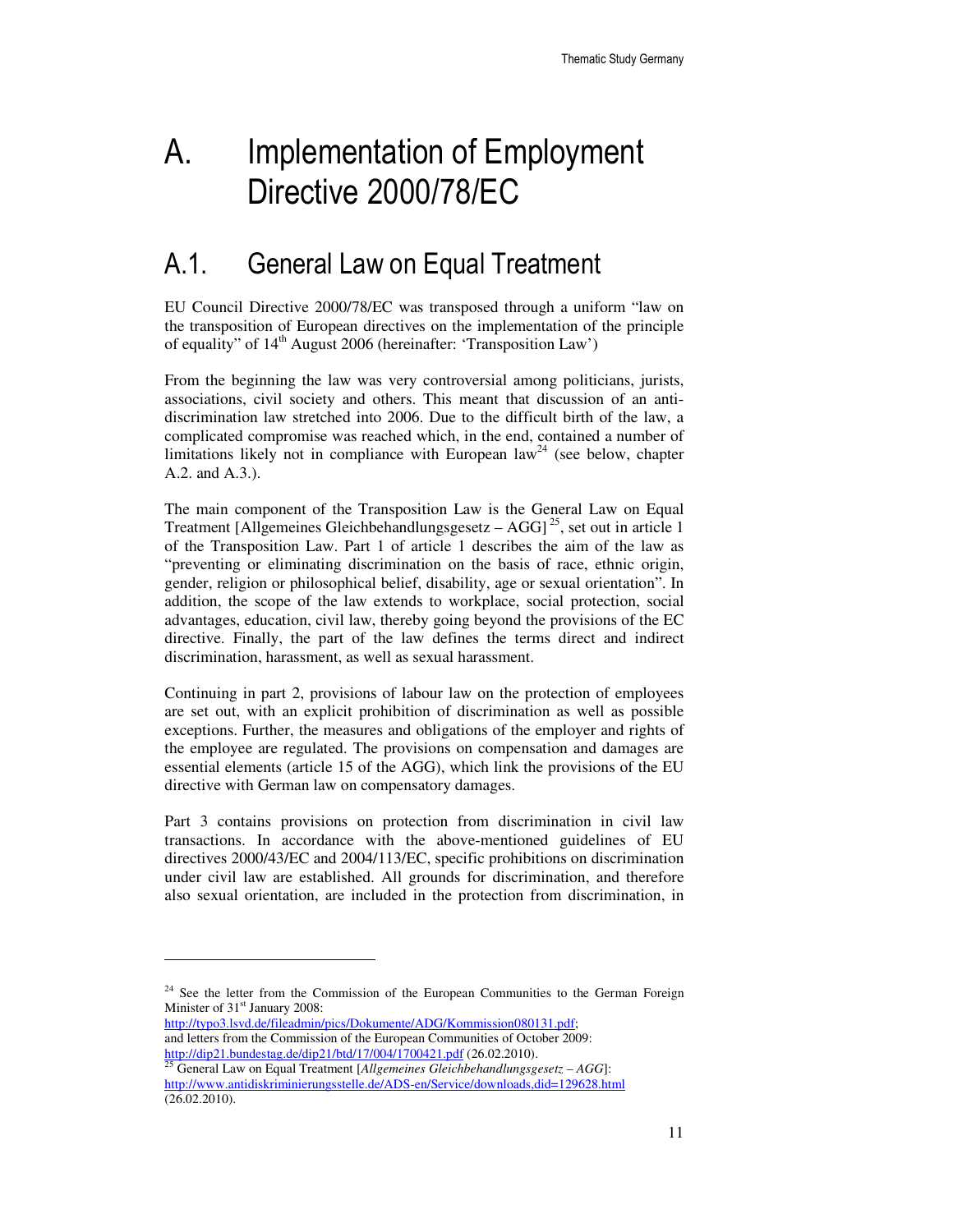order to avoid the exclusion of fundamental areas of legal life from the protection against discrimination.<sup>26</sup>

However, protection under civil law was differentiated in accordance with certain grounds. The strongest focus of the law is on discrimination on the basis of race or ethnic origin, which the law declares as impermissible. For all other grounds of discrimination the prohibition of discrimination under civil law relates only to so called mass contracts when obligations arise under a large number of cases (article 19 para. 1 (1) of the AGG). Also rental of housing is only covered if no less than 40 apartments are let out by the lessor (article 19 para 5 of the AGG) In response to the demands of gay and lesbian associations, discrimination in regard to obligations arising of a relationship with private law insurance companies were also declared impermissible (article 19 para. 1 (2) of the AGG). In this regard, the law does allow differential treatment, including on the basis of sexual orientation, 'when this is based on actuarially demonstrable grounds' (article 20 para. 2,  $3<sup>rd</sup>$  sentence of the AGG).

Legal remedy for those affected is regulated in part 4 of the AGG. In addition to the regulations on the burden of proof, which basically provide for an alleviation for the claimant, the claimant can request the support of antidiscrimination associations, under certain circumstances, the worker´s council and the trade union represented in the respective company can invoke the labour court.

With the entry into force of the General Law on Equal treatment on the  $16<sup>th</sup>$  of August 2006, a federal office (the Federal Anti-Discrimination Agency) for protection from discrimination on manifold grounds, including sexual orientation and gender identity in its remit since the start of its work, was established within the Federal Ministry of Family, Senior Citizens, Women and Youth.<sup>27</sup> Three Federal States have followed suit and also established similar Antidiscrimination Offices of their own.<sup>28</sup>

Further articles of the Transposition Law contain an independent, analogous law on the protection of soldiers from discrimination (article 2), as well as consequential changes to existing laws (article 3 of the Transposition Law).

### A.2. General Gaps in Transposition

First, the transposition is criticized with regard to protection from discrimination in the area of occupational pensions. Article 2 para. 2,  $2<sup>nd</sup>$  sentence of the AGG makes reference to the Law on Occupational Pensions [Betriebsrentengesetz –

l

design,property=pdf,bereich=adsen,sprache=en,rwb=true.pdf (08.04.2010).

<sup>&</sup>lt;sup>26</sup> See official reasoning, in: BT-Drs 16/1780 from  $6<sup>th</sup>$  June 2007, p. 2.

<sup>&</sup>lt;sup>27</sup> http://www.antidiskriminierungsstelle.de/ADS/antidiskriminierungsstelle.html, http://www.antidiskriminierungsstelle.de/ADS/Antidiskriminierungsstelle/aufgaben.html (08.04.2010); Section 1 and 25 ff. of the General Law on Equal Treatment: http://www.antidiskriminierungsstelle.de/RedaktionBMFSFJ/RedaktionADSen/PDF-Anlagen/2009-08-28-agg-englisch-neues-

<sup>&</sup>lt;sup>28</sup> http://www.antidiskriminierungsstelle.de/ADS/Service/links.html (26.02.2010).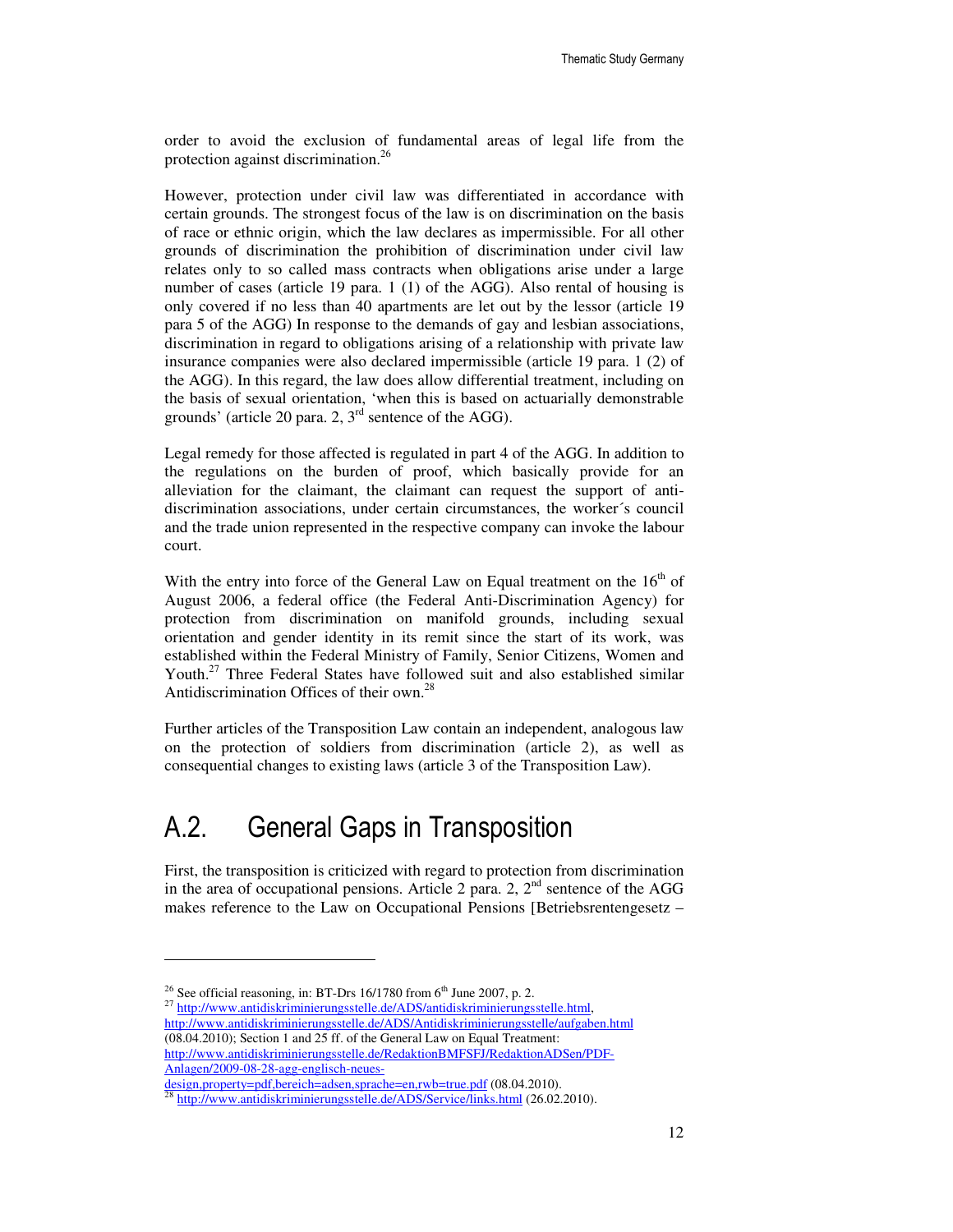BetrAVGI of  $19<sup>th</sup>$  December 1974, which itself does not contain a prohibition on discrimination.

Secondly, article 2 para. 4 of the AGG is criticized as it stipulates that the provisions on general and special protection apply in the case of dismissals. These provisions regulate the conditions governing dismissal as defined by EU directives, however, they don´t provide for any prohibitions of discrimination in accordance with the requirements of community law. They only declare dismissals invalid for reasons that have no link with the grounds against which the directives against discrimination provide protection, including, for example, sexual orientation.

Article 9 of the AGG appears to be particularly problematic in that it established a broad right of self-determination for religious communities, allowing for differential treatment within their own institutions on the basis of religion or belief (para. 1) and allowing to require employees to act in good faith and with loyalty to the ethos of the organisation (para. 2). German jurisprudence grants the churches an almost unlimited right to self-determination. The question of whether this means that employees may be dismissed, for example, if they enter into a life partnership, even though the basis of reasoning of the EU directives on equal treatment should be 'the kind of activity and the circumstances of the exercise of the activity´ is still controversial in Germany. The Labour Court of Hamburg recently pointed to this contradiction and decided that the churches' exempting provision must be interpreted in conformity with the directives. According to the decision, the self-conception of a religious community is not an absolute and final standard for differential treatment. Rather, the selfconception of the church can only play a decisive role when it stands in a direct relationship with the relevant field of professional activity.<sup>29</sup> The case is now currently under consideration in the instance of revision at the Federal Labour Court [Bundesarbeitsgericht]. The second instance Federal State Labour Court of Hamburg had denied the claim of the applicant, arguing that the precondition for discrimination as regards job applications is objective qualification for the job and since the applicant was not qualified he could not be discriminated against.<sup>30</sup>

Further, the two-month period granted to the employee for bringing a claim for damages (article 15 para. 1 of the AGG) and compensation (article 15 para. 2 of the AGG), as well as for an assertion of claims regarding the infringement of the prohibition against discrimination under private law (article 21 para. 5 of the AGG) are deemed to be too short. Accordingly, they seem to violate article 9 para. 1 of Directive 2000/78/EC, according to which periods for bringing claims or other time limits may not overly burden the efficacy of prosecution of a claim, or make it impossible. $31$ 

Anti-discrimination associations may appear in court proceedings as counsel to disadvantaged persons, provided the association attends to the particular

<sup>&</sup>lt;sup>29</sup> Labour Court (*Arbeitsgericht*) Hamburg, judgment of 4<sup>th</sup> December 2007. case no.: 20 Ca 105/07.

<sup>&</sup>lt;sup>30</sup> Federal State Labour Court (*Landesarbeitsgericht*) Hamburg, judgment of 29<sup>th</sup> October 2008, case no.: 3 Sa 15/08.

<sup>&</sup>lt;sup>31</sup> ECJ/C-52 and 53/99 (2<sup>nd</sup> February 2001) (*Camarotto and Vignone*).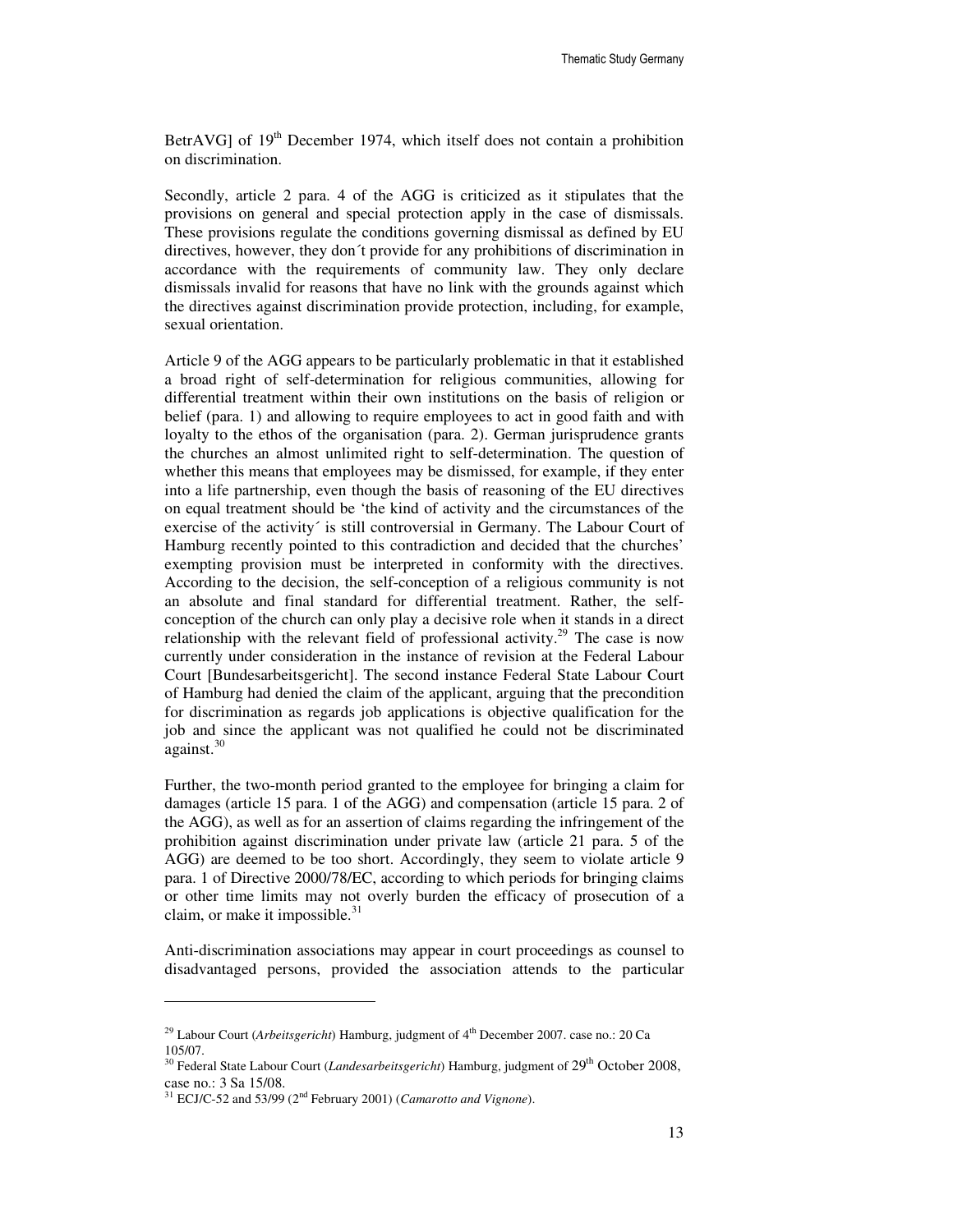interests of persons or groups of persons discriminated against; the representation of interests is one of its essential aims; the association operates on a non-profit and non-temporary basis; and it has at least 75 members or is comprised of at least seven associations altogether (article 23 of the AGG). NGOs are not able to initiate proceedings themselves on behalf or in support of a victim. Their limited powers as well as the lack of sufficient funding have been criticized. Also the inadequate number of institutions providing advisory services in cases of discrimination throughout Germany – be it governmental or non-governmental –leads to a lack of information on relevant cases. The procedural competences of NGOs remain moreover rather limited.<sup>32</sup>

### A.3. Specific Gaps in Transposition Pertaining to Sexual Orientation

Finally, the continued existence of inequality of 'remuneration' for the same-sex partners of civil servants, judges, and soldiers should be highlighted in the context of inadequate implementation of the analyzed directive. While married civil servants, judges and professional soldiers receive a family subsidy and their spouses receive assistance in matters of health, nursing needs, and birth as well as widows' or widowers' payments in case of death, partnered civil servants and their partners presently do not receive these benefits in all Federal States and in all respects. The Federal States of Berlin, Brandenburg, Bremen, Mecklenburg-Vorpommern, Rheinland-Pfalz and Saarland have placed samesex life partners on an equal footing with their married colleagues concerning the pensions for surviving dependants. The Federal States of Berlin, Brandenburg, Bremen, Mecklenburg-Vorpommern and Rheinland-Pfalz grant same-sex life partners the right to family subsidy. Assistance is granted in the Federal States of Berlin, Brandenburg, Bremen, Hamburg, Mecklenburg-Vorpommern, Nordrhein-Westfalen, Rheinland-Pfalz, Saarland and Schleswig-Holstein. Further additional benefits for same-sex life partners such as costs for relocations and compensation for family separation as well as the entitlement to special vacation and to career promotion are likewise regulated differently in the various Federal States. $34$  The same applies to the situation of same-sex life partners in the so called free professions such as for example architects, doctors and lawyers, concerning the equal entitlements of which only the Federal States of Berlin, Bremen, Hamburg, Rheinland-Pfalz and Saarland have regulated the matter by law.<sup>35</sup> Article 24 of the AGG does state that the provisions of the Law on Equal Treatment apply analogously to civil servants and judges 'considering their special legal position', and similarly to soldiers on the basis of the Law on

 $32$  Motions requiring amendments of the AGG and the other provisions transposing the EC directive with regard to the mentioned deficiencies in para 30 et seq. have been rejected by the Federal Parliament on 2nd July 2009 (Deutscher Bundestag, Plenarprotokoll 16/230; see also the committee recommendation for this decision by the Rechtsausschuss Bundestagsdrucksache 16/13675, 1 July 2009, and from the failed motions particularly the motion "Effektiven Diskriminierungsschutz verwirklichen", Bundestagsdrucksache 16/9637, 18 June 2008, available at: http://dipbt.bundestag.de/dip21/btd/16/096/1609637.pdf) (26.02.2010).

<sup>34</sup> http://www.lsvd.de/194.0.html#c1372 (26.02.2010).

http://www.lsvd.de/194.0.html#c4760.

<sup>35</sup> http://www.lsvd.de/1269.0.html (26.02.2010).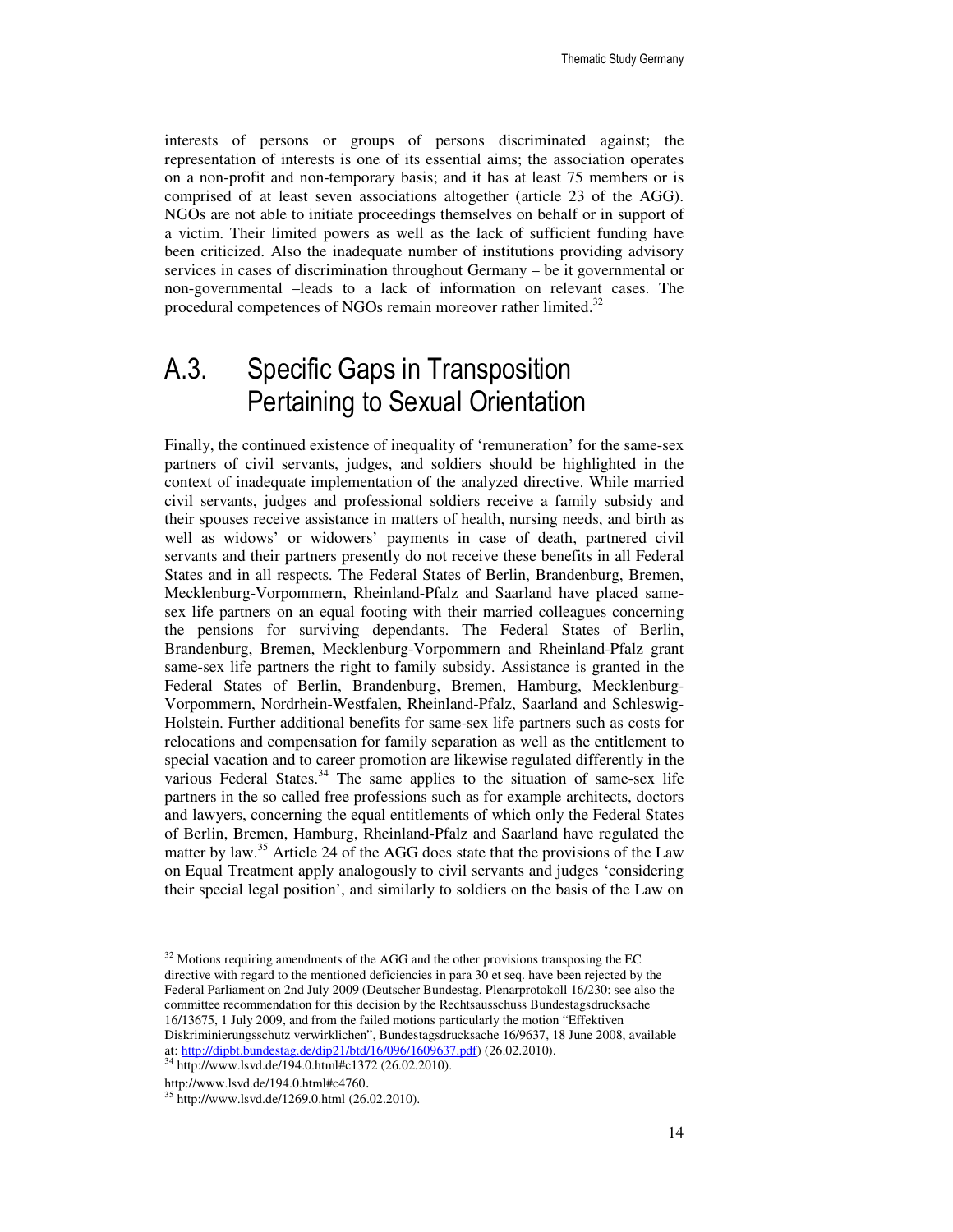the Equal Treatment of Soldiers. However, this does not automatically abrogate all discriminatory provisions in other legislation, thus adjusting them to Directive 2000/78/EC. The principle of non-discrimination only applies to the actions of administrators, for example to their hiring, advancement and dismissal. Consequently, indirect discrimination on grounds of sexual orientation in remuneration can occur, which, according to Directive 2000/78/EC, is forbidden.

Under article 2 of the AGG, discrimination on the basis of sexual orientation is also impermissible in the areas of social protection, including social security and health services; social benefits; education; access to and the provision of goods and services, including housing; as well as in civil law transactions. However, "civil law transactions" relate essentially only to the conclusion of socalled mass contracts, when obligations arise under a large number of cases (article 19 para. 1 (1) of the AGG) and insurance policies under private law. By contrast, prohibitions of discrimination are not applicable to legal relationships of family and inheritance (article 19 para. 4, as well as obligations, in which a particular affinity or confidential relationship of the parties or their relatives is established. This is also true for tenancy law, especially when the parties or their relatives live on the same property (article 19 para. 5). Also rental of housing is only covered if no less than 40 apartments are let out by the lessor (article 19 para 5 of the AGG).

In accordance with article 25 para. 1 of the AGG, a federal office (the Federal Anti-discrimination Agency, "Antidiskriminierungsstelle") was established in the Federal Ministry of Family, Senior Citizens, Women and Youth. The head of the office is autonomous in the exercise of his/her office, and only bound by the law. However, his/her tenure in office ends with the start of each new legislative term, which could have a negative effect on his/her political independence. All federal agencies and other federal authorities are obligated to support the Anti-discrimination office in the fulfilment of its mandate, especially through submission of required information.

The Federal Anti-discrimination Office provides support to persons who approach it in the belief that they have been discriminated against on grounds listed in article 1 of the AGG, including sexual identity. In this regard it can provide information on claims and possibilities of legal action in the context of statutory regulations on protection from discrimination, facilitate legal advice through other offices, as well as seek an amicable settlement between those involved. Additionally, the office engages in public relations, measures to prevent discrimination, and conducts scientific studies on discrimination. Every four years the office is to produce a report covering discrimination on grounds of sexual orientation and amongst others provide recommendations on the elimination and prevention of this form of discrimination.

Finally, the Anti-discrimination Office is supposed to involve in its work nongovernmental organisations as well as institutions at European, federal, Laender, or regional levels that are active in protection from discrimination on grounds of sexual orientation (article 29 of the AGG).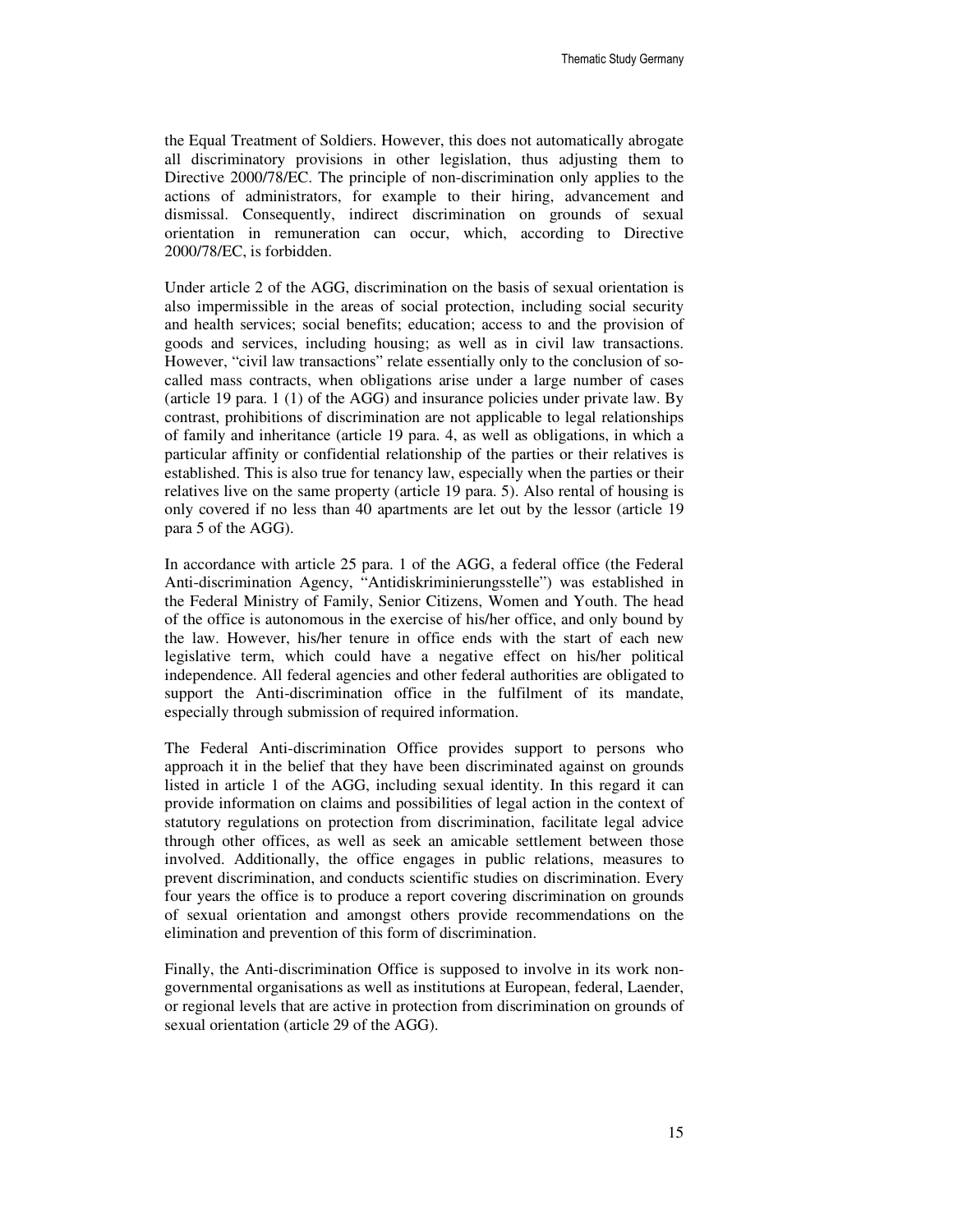## B. Freedom of Movement

#### B.1. Law on Freedom of Movement/EU

The fundamental legal base for freedom of movement, meaning entry and exit, as well as the residence of foreigners in Germany, is regulated by the Immigration Act, which took effect on  $1<sup>st</sup>$  January 2005. Its article 1 contains the Residence Law, its article 2 the Law on the General Freedom of Movement for European Citizens, and the remaining articles contain amendments to various other laws. According to article 1 para. 1 of the Residence Law, the Residence Law serves the purpose of controlling and restricting the access of foreigners to the Federal Republic of Germany. The law covers citizens of socalled third states, meaning citizens of states that are not members of the European Union or the European Economic Community (EEC). Citizens of an EU member state are entitled to freedom of movement as European citizens and are not subject to the Residence Law's scope of application. The legal status of European citizens is regulated in the Law on the Freedom of Movement/EU.

European citizens have a fundamental right to freedom of movement if certain criteria are fulfilled, for example, looking for employment, occupational training, or self-employment. The same applies to their family members (article 2 para. 2 of the Law on Freedom of Movement/EU). Same-sex life partners are not considered family members (article 3 para. 2 of the Law on Freedom of Movement/EU). However, according to article 14 of the Law Introducing the Civil Code [Einführungsgesetz zum Bürgerlichen Gesetzbuch] all general effects of marriage fall under the law of the state of which both spouses are citizens or where both have their regular residence or with which they are in another way closely connected. Consequently, same sex partners are considered "spouses" in accordance with article 2 para. 2 of the Law on Freedom of Movement/EU and enjoy freedom of movement.

According to article 4 of the Law on Freedom of Movement/EU, European citizens not gainfully employed, their family members and their life partners from the EU or the EEC also enjoy this right if they have adequate health insurance and minimal means of subsistence at their disposal. In the case of students residing in the federal territory, this only applies to their spouses, their life partners from the EU or EEC, as well as their dependent children. Whilst European citizens do not require a visa for entry or a residence permit for residence, family members from non-EU countries do need a visa for entry in accordance with the provisions for foreigners to whom the Residence Law applies (article 2 para. 4 of the Law on Freedom of Movement/EU). Regardless of additional conditions mentioned in article 2 para. 2 of the Law on Freedom of Movement/EU, European citizens, their family members and life partners who have lawfully resided in the federal territory for five years, are entitled to permanent residence (article 4a para. 1 of the Law on Freedom of Movement/EU).

Finally, article 3 para. 6 of the Law on Freedom of Movement/EU stipulates that for entry and residence of an EU or EEC citizen's life partner who is not entitled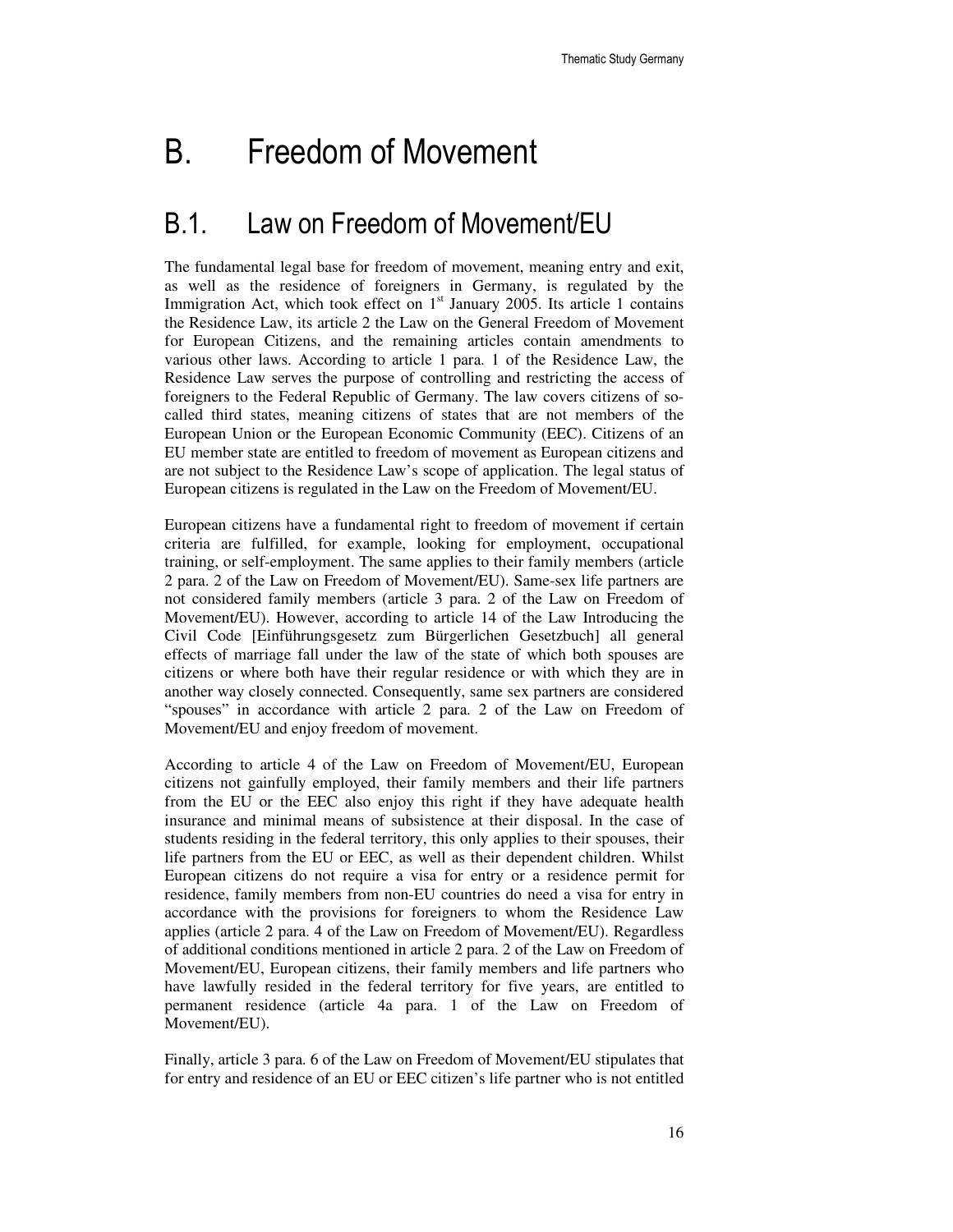to freedom of movement, the provisions of the Residence Law applying to the life partner of a German are to be used.

#### B.2. Residence Law

For the issuance of a residence permit, the Residence Law requires firstly that a German's foreign life partner have entered Germany legally and secondly, that the 'life partnership cohabitation' actually exists or is earnestly intended. Usually at least a common address must exist, but a narrowly defined way of life, for example a sexual relationship or fidelity, is not stipulated (article 27 of the Law on Freedom of Movement/EU, and practice of the German courts).

The amendment of the Residence Law of  $19<sup>th</sup>$  August 2007 contained in the "law on the transposition of residency and asylum directives of the EU" limited the right of life partners and spouses from third countries to join their partners and spouses in Germany. According to article 5 para. 2 no 1 of the law, as a rule, the granting of a residence permit will continue to depend on whether adequate income, living space and life insurance can be demonstrated. Following the amendment, the foreign partner must be able to have rudimentary communication in German already at the moment of entry into the country (article 30 of the Residence Law in conjunction with article 27 para. 2 of the Residence Law).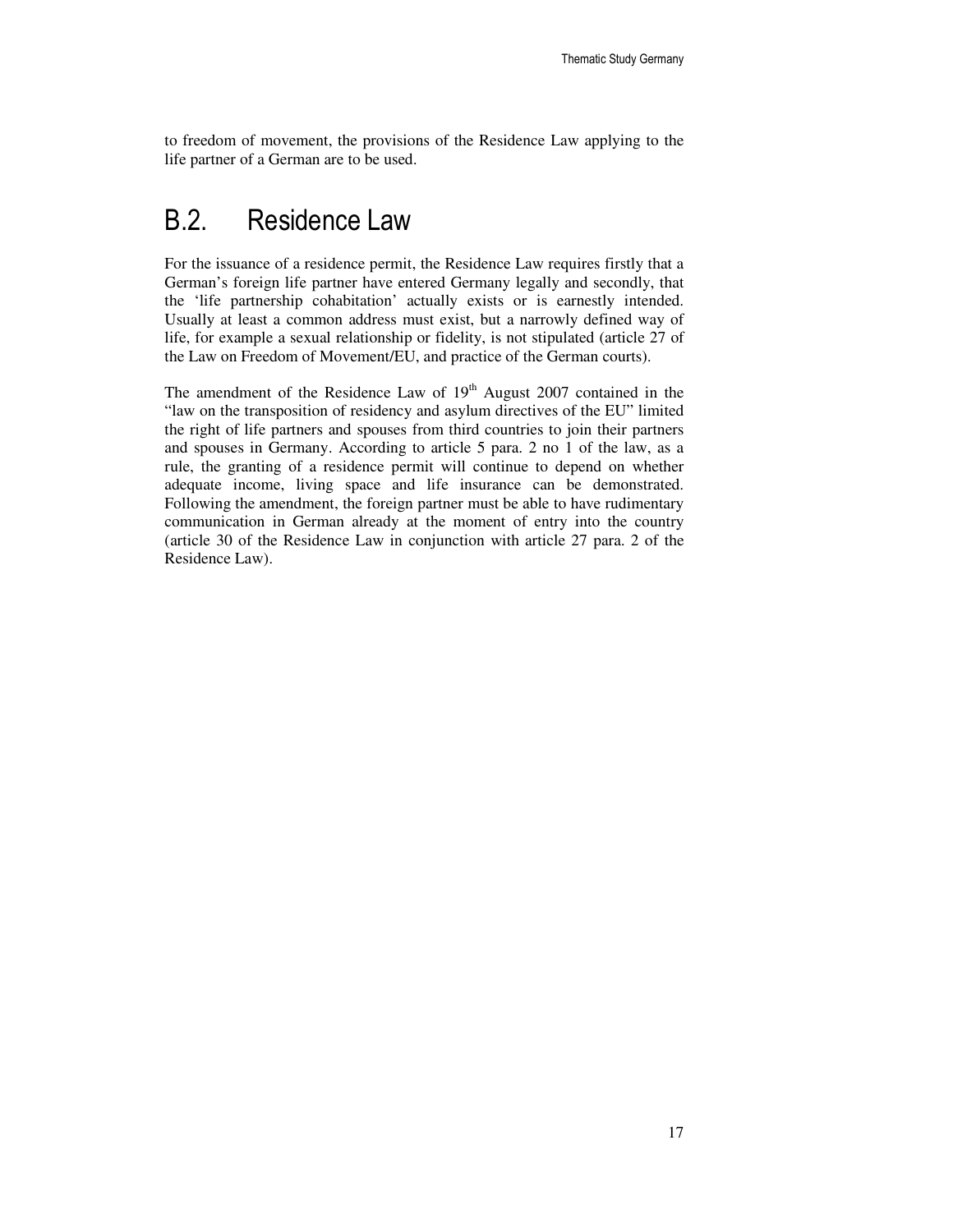# C. Asylum and Subsidiary Protection

## C.1. Fundamental Right to Asylum in Article 16a of the Basic Law and Article 60 of the Residence Law

Following the jurisprudence of the Federal Constitutional Court, the right of asylum in article 16a of the Basic Law is grounded in the belief stemming from the inviolability of human dignity and that no state has the right to endanger or injure the body, life or personal freedom of the individual solely on grounds of his/her political beliefs, religious convictions, or in innate or immutable characteristics of the person.<sup>36</sup> Accordingly, persecution is political when it inflicts on an individual targeted violations of rights in connection with his/her beliefs, his/her religious convictions, or with characteristics innate to him/her, which shape his/her individuality – and when the intensity of these violations is such that they exclude him/her from the legal protection of the state. $37$ 

Already in 1988, the Federal Administrative Court also subsumed under political persecution relevant to asylum within the meaning of the guaranteed right of asylum in the Basic Law grounds for persecution other than those explicitly named in article  $1(A)(2)$  of the Geneva Convention on Refugees. 38 Accordingly, the court also recognised as relevant to asylum a difference based on immutable personal characteristics, such as an 'irreversible, predestined, homosexual character'.39 However, the explanation goes on to state that the criminal prosecution of homosexual activity by itself does not necessarily constitute a targeted infringement of homosexual disposition relevant to asylum. To the extent that such criminal prohibitions serve the protection of public morals, including the maintenance of public order and mores and the protection of citizens from harassment and insult, and if an urgent public need for such protection exists in the country concerned, an imminent persecution is not relevant in the context of asylum unless additional targeted infringements occur. However, criminal prosecution can amount to political persecution if it is not only considered particularly rigorous, but if it is in addition 'obviously unbearably severe and in every conceivable facet simply unreasonable as punishment of a violation against public morals.'40

In any case, asylum law in accordance with article 16a of the Basic Law hardly plays a role in practice. On the basis of regulations that have applied since 1993, the Federal Republic has surrounded itself with 'safe third countries'<sup>41</sup> where

<sup>36</sup> Federal Constitutional Court, (*Bundesverfassungsgericht*), BVerfGE 76,143.

<sup>37</sup> Federal Constitutional Court (*Bundesverfassungsgericht*), BVerfGE 80, 315 (335).

<sup>&</sup>lt;sup>38</sup> Convention Relating to the Status of Refugees of 28th July 1961 (BGBl. 1953 II, p. 560).

<sup>39</sup> Federal Court of Administration (*Bundesverwaltungsgericht*), BVerwGE 79,143 (146-147).

<sup>40</sup> Federal Court of Administration (*Bundesverwaltungsgericht*), BVerwGE, /79, 143 (146-147).

<sup>41</sup> "Safe third countries" ("*Sichere Drittstaaten*") are all EU Member States and those states designated in annex I to Article. 26a of the Asylum Procedures Law, currently Norway and Switzerland.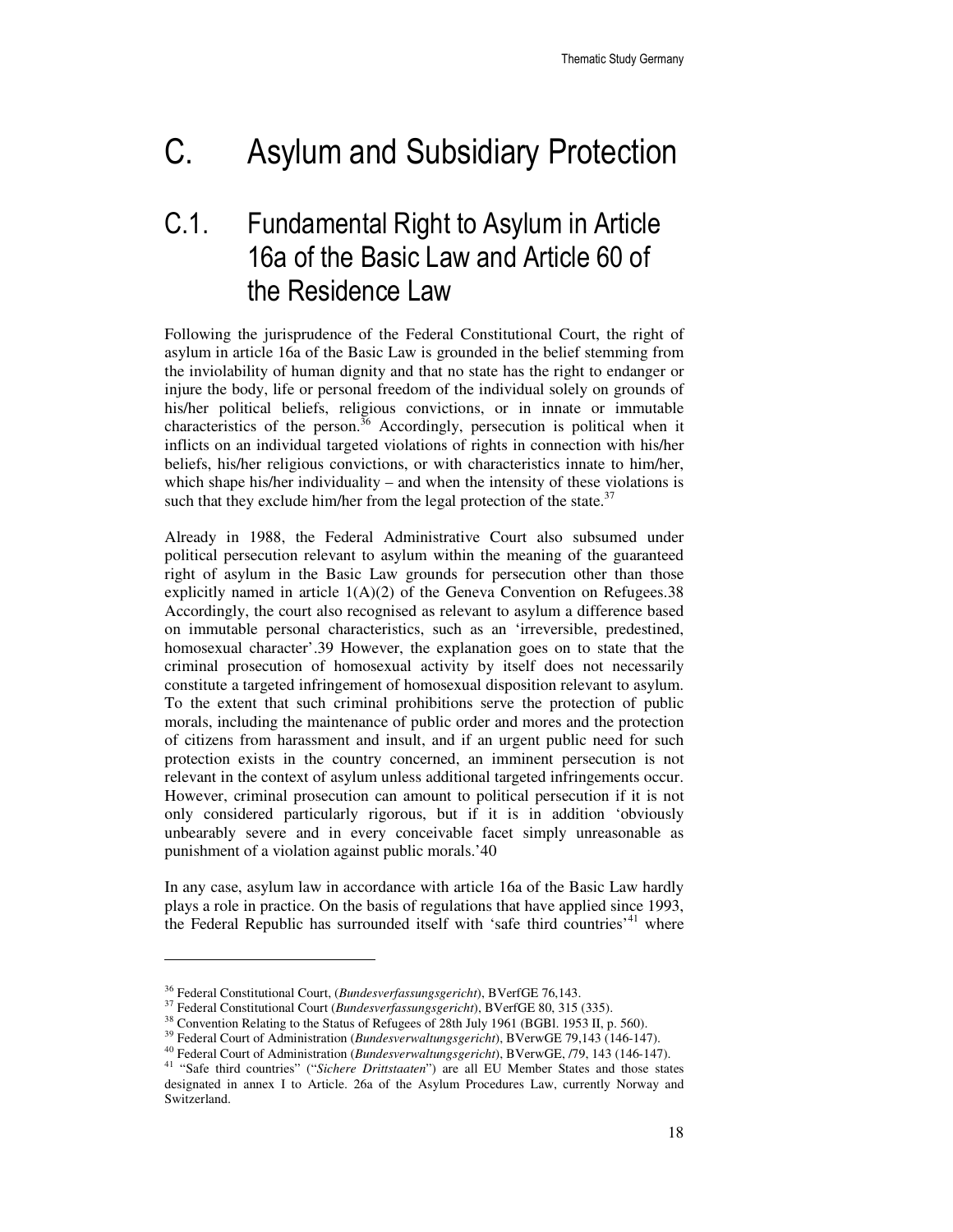asylum seekers – according to lawmakers – could have found safety from persecution. This, in turn, precludes recognition of asylum status in Germany. This practice has been called into question by recent decisions of the Federal Constitutional Court, which issued interim orders to stop extraditions of several asylum seekers to Greece under the so called *Dublin II* procedure.<sup>42</sup> Following the argumentation of the Court these cases will give cause to examine the specifications of the right to asylum in Art. 16a (2) of the Constitution, in light of whether the constitutionally necessary exceptions to the exclusion of interim legal protection against deportation to safe third states need to be specified, in order to determine whether constellations are conceivable in which the deportation to a member state of the EU may be suspended, as is possible under European Law according to the Dublin II Regulation. With regard to applications for asylum from asylum seekers who enter by air and come from a so-called safe country of origin, $43$  decisions are made through an expedited procedure at the airport (article 18a of the Asylum Procedures Law, "Asylverfahrensgesetz"). For those affected, it is assumed they are not politically persecuted in those countries. The asylum seekers must therefore present facts and evidence to substantiate an assumption that they are threatened by political persecution in their individual case as an exception to the general situation (article 29a of the Asylum Procedures Law).

### C.2. Subsidiary Protection

 $\overline{a}$ 

If lesbian and gay asylum seekers cannot be expelled to a so-called 'safe third country' from which or through which they entered, then, in accordance with article 60 para. 1 of the Residence Law, they may not be deported to their country of origin if their life, physical integrity or their freedom is threatened due to their 'belonging to a certain social group' (so-called small asylum<sup>44</sup>). Among others, persecutions on grounds of sexual orientation fall into the category of 'social group' (article 60a para. 1, 5<sup>th</sup> sentence of the Residence Law in conjunction with article 10 para. 1 (d)  $2<sup>nd</sup>$  sentence of Directive 2004/83/EC – the so-called Qualification Directive).

Within the ruling coalition that passed the immigration law – which was to regulate and limit immigration as well as regulate the residence and integration of European citizens and foreigners – there were plans to mention persecution on grounds of sexual orientation explicitly in article 60. However, it was decided not to include a precise formulation. Nevertheless, as can be concluded from the explanatory notes of the law, this ground for persecution should be taken into consideration, since, in accordance with the will of the legislator,

http://www.bundesverfassungsgericht.de/entscheidungen/qk20090908\_2bvq005609.html, http://www.bundesverfassungsgericht.de/pressemitteilungen/bvg09-116en.html,

<sup>42</sup> http://www.bundesverfassungsgericht.de/pressemitteilungen/bvg09-103en.html,

http://www.bundesverfassungsgericht.de/entscheidungen/rk20091009\_2bvr211509.html (26.02.2010).

<sup>&</sup>lt;sup>43</sup> "Safe countries of origin" ("Sichere Herkunftsstaaten") are all EU Member States and those states designated in annex II to Article 29a of the Asylum Procedures Law, currently Ghana and Senegal.

<sup>44</sup>Federal Constitutional Court (*Bundesverfassungsgericht*), BVerfGE 94, 49 (97).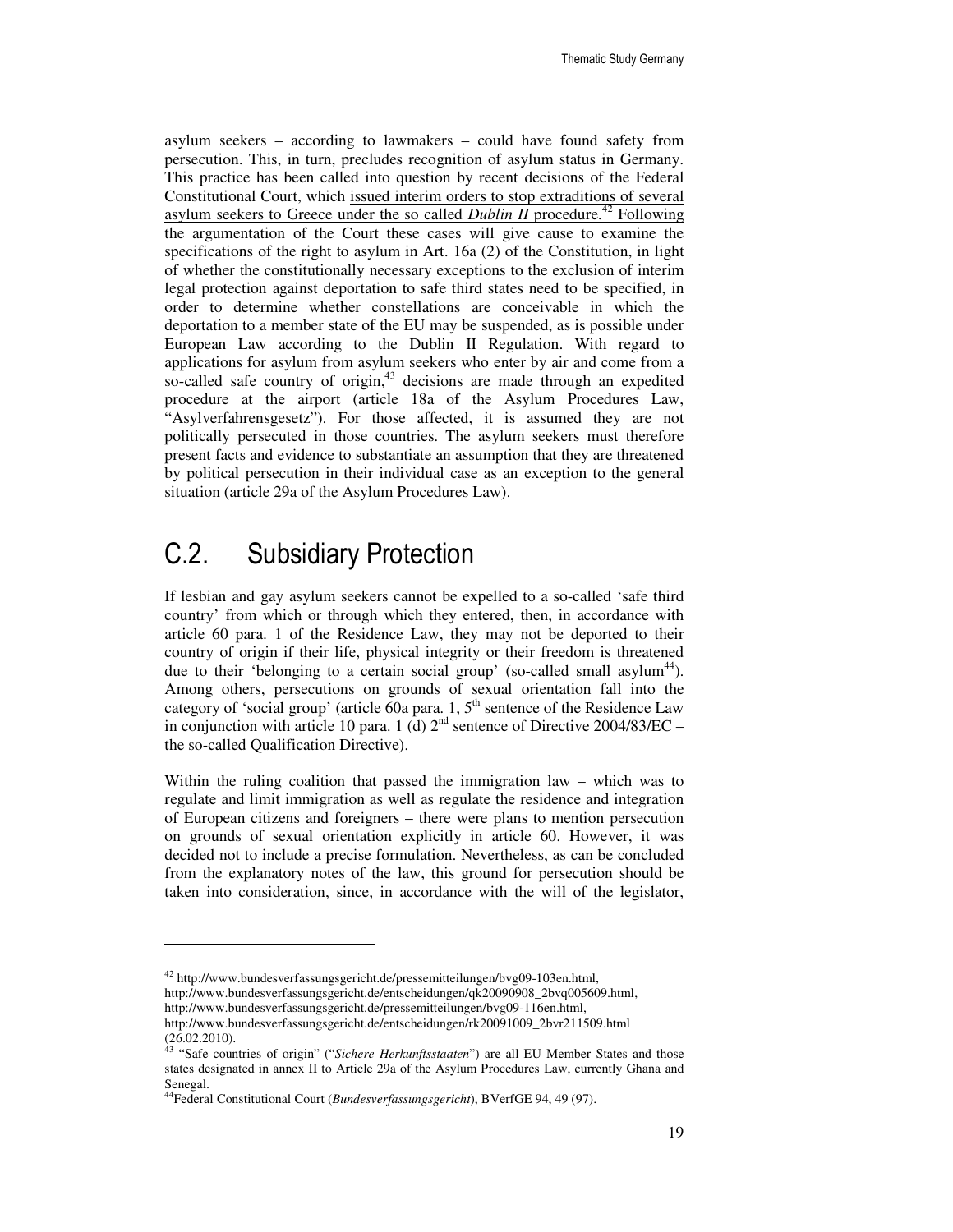persecution on grounds of belonging to a particular social group also applies to persecution on the basis of sexual orientation.<sup>45</sup>

Article 60 of the Residence Law was amended in 2007 to explicitly require the complementary application of, among others, article 10 of Directive 2004/83/EC for the determination of persecution relevant to asylum. The explanatory notes of the law state that 'depending on the conditions in the country of origin – a sexual orientation, for example homosexuality, [can] be a defining characteristic for a social group.'<sup>46</sup>

The Federal Agency for Migration and Refugees [Bundesamt für Migration und Flüchtlinge – BAMF] is to assess the ban on deportation at the same time as the decision on the application for recognition as a person entitled to asylum. The decision grants those affected the status of refugees under the Geneva Convention on Refugees (article 3 of the Asylum Procedures Law).

## C.3. Case Law

The practice of the Federal Agency for Migration and Refugees and the administrative courts in the use of the new provisions has been very diverse, and continues to guarantee only incomplete protection for homosexuals who are persecuted in their countries of origin. The often contradictory decisions of the BAMF and administrative courts are based on the situation reports of the Foreign Ministry, which, in turn, are sometimes controversial, in that they claim that lesbians and gays can engage in sexual activity in the private sphere without danger in the respective country of origin .<sup>47</sup>

Another controversy exists with regard to the question of whether for the granting of protection from deportation, the necessary persecution relates to the so-called 'forum externum' (i.e. public visibility) or merely includes the minimal sexual self-determination in the domestic or private sphere ('forum internum'). Some courts expect homosexuals to practice their disposition in hiding,<sup>48</sup> and despite the criminality of homosexuality in the country of origin, they characterise government actions as 'improbable because it is to be expected of those concerned that they themselves will undertake everything to keep themselves extremely concealed'<sup>49</sup> and finally, 'not let their homosexual disposition and activity become known to the outside, but rather to limit it to one's closest personal circle.'<sup>50</sup> However, other courts assume 'that a homosexual man returning to Iran will, in all probability, not refrain from punishable homosexual activity because he cannot refrain from such activity.' 'The homosexual activity that can be expected of such an asylum applicant with

 $45$  Bundestag, document no. 15/420, p. 91.

<sup>46</sup> Bundestag, document no. 224/07, p. 339.

<sup>47</sup> See Regional Court of Administration (*Oberverwaltungsgericht*) of the Free State of Saxony, judgment of  $20<sup>th</sup>$  October 2004, Case no.: A 2 B 273/04.

<sup>&</sup>lt;sup>48</sup> Court of Administration (*Verwaltungsgericht*) Düsseldorf, judgment of 5<sup>th</sup> September 2005, case no.: 5 K 6084/04.A.

<sup>&</sup>lt;sup>49</sup> Court of Administration (*Verwaltungsgericht*) Bremen, judgment of 28<sup>th</sup> April 2006, case no.: 7 K 632/05.A.

<sup>50</sup> Court of Administration (*Verwaltungsgericht*) Düsseldorf, judgment of 14th September 2006, case no.: 11 K 81/06.A.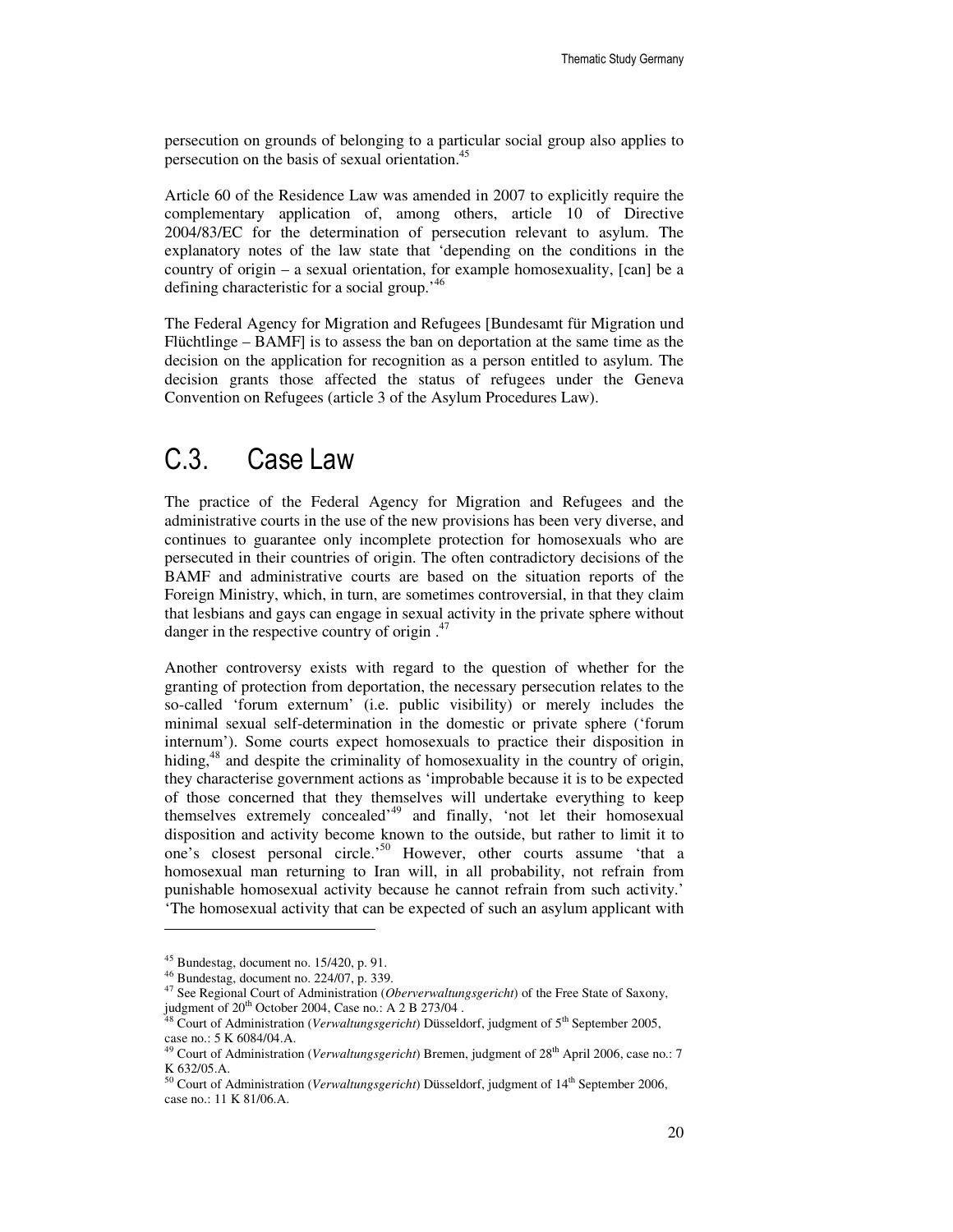considerable probability, will also very likely become known to Iranian criminal prosecutors, so that the homosexual must seriously fear being punished by  $death.^{51}$ 

There is also a crucial discrepancy among the courts in judging the relevance in asylum law of the right to sexual self-determination. The Administrative Court Düsseldorf, quoted above, states: 'When one considers, finally, that generally in the Islamic cultural area, and specifically in Egypt, homosexuality is seen as an especially despicable and loathsome deviance, then a far-reaching limitation of homosexual activity for the protection of the dominant morals does not represent political persecution.'<sup>52</sup> By contrast, with reliance on the jurisprudence of the Federal Court of Administration, the Administrative Court Frankfurt an der Oder explains: 'Without regard to the circumstance that prohibitions on the consensual homosexual activity of adults in Iran as such are intended for the maintenance of public morals, it must be assumed from the present actual and legal conditions in Iran that the person who – through his/her predestined homosexual character – does not abide by the existing prohibitions, through the imposition and enforcement of the death penalty, should also have his/her homosexual disposition considered a relevant characteristic in asylum law.<sup>53</sup> The Court of Administration Potsdam, which argued similarly, also relied on the above-mentioned Qualification Directive: 'The purpose of the inhuman or degrading punishment (article 9 para. 1 (a) of the Qualification Directive and article 15 para. 2 and article 3 of the ECHR) and of the disproportionate or discriminatory prosecution or punishment (article 9 para. 2 (c) of the Qualification Directive) is to target the person with homosexual disposition also in a characteristic that is relevant under asylum law, and not only to punish a violation of public morality  $[\dots]$ .<sup>54</sup>

According to non-governmental organisations,<sup>55</sup> it is also problematic that asylum applicants are obligated to present in detail and comprehensibly all reasons for flight at their first hearing before the BAMF within days after submitting their applications. For many lesbian and gay refugees, it is not (yet) possible to report openly about their sexual orientation and corresponding persecution within days of their arrival in Germany. For those persons, their outing in front of agency employees, who are strangers to them, represents an immense barrier. Yet if they only raise the actual reason for flight later, it is not

<sup>&</sup>lt;sup>51</sup> Court of Administration (*Verwaltungsgericht*) Frankfurt an der Oder, judgment of 27<sup>th</sup> January 2005, case no.: 4 K 652/01.A ; similarly, with regard to Nigeria, Court of Administration (*Verrwaltungsgericht*) Leipzig, judgment of 21st December 1998, case no.: A 2 K 30357/95 in InfAuslR 1999, p. 309; as well as Court of Administration (*Verwaltungsgericht*) Chemnitz, judgment of 9<sup>th</sup> May 2005, case no.: A 6 K 30358/97; similarly, with regard to Yemen, Court of Administration Gießen, decision of  $26<sup>th</sup>$  August 1999, case no.: 10 E 30832/98 in NVwZ-Beilage I 1999, p. 119; similarly, with regard to Lebanon, Court of Administration (*Verwaltungsgericht*) Düsseldorf, judgment of 1<sup>st</sup> September 2004, case no.: 5 K 1367/00.A; with regard to Sudan, Court of Administration Potsdam, judgment of 11th September 2006, case no.: 9 K 189/03.A.

 $52$  Court of Administration Düsseldorf, judmgent of  $14<sup>th</sup>$  September 2006, case no.: 11 K 81/06.A.  $53$  Court of Administration Frankfurt an der Oder, judgment of  $27<sup>th</sup>$  January 2005, case no.: 4 K 652/01.A; see also Federal Court of Administration (*Bundesverwaltungsgericht*), BVerwGE 79, pp. 143ff.

Court of Administration Potsdam, judgment of 11<sup>th</sup> September 2006, case no.: 9 K 189/03.A.

<sup>55</sup> Lesben- und Schwulenverband in Deutschland (LSVD) [Lesbian and Gay Association of Germany], *Asylrecht für Lesben und Schwulen* [Aslyum Law for Lesbians and Gays], available at: http://www.typo3.lsvd.de/852.0.html (accessed on 22nd February 2008).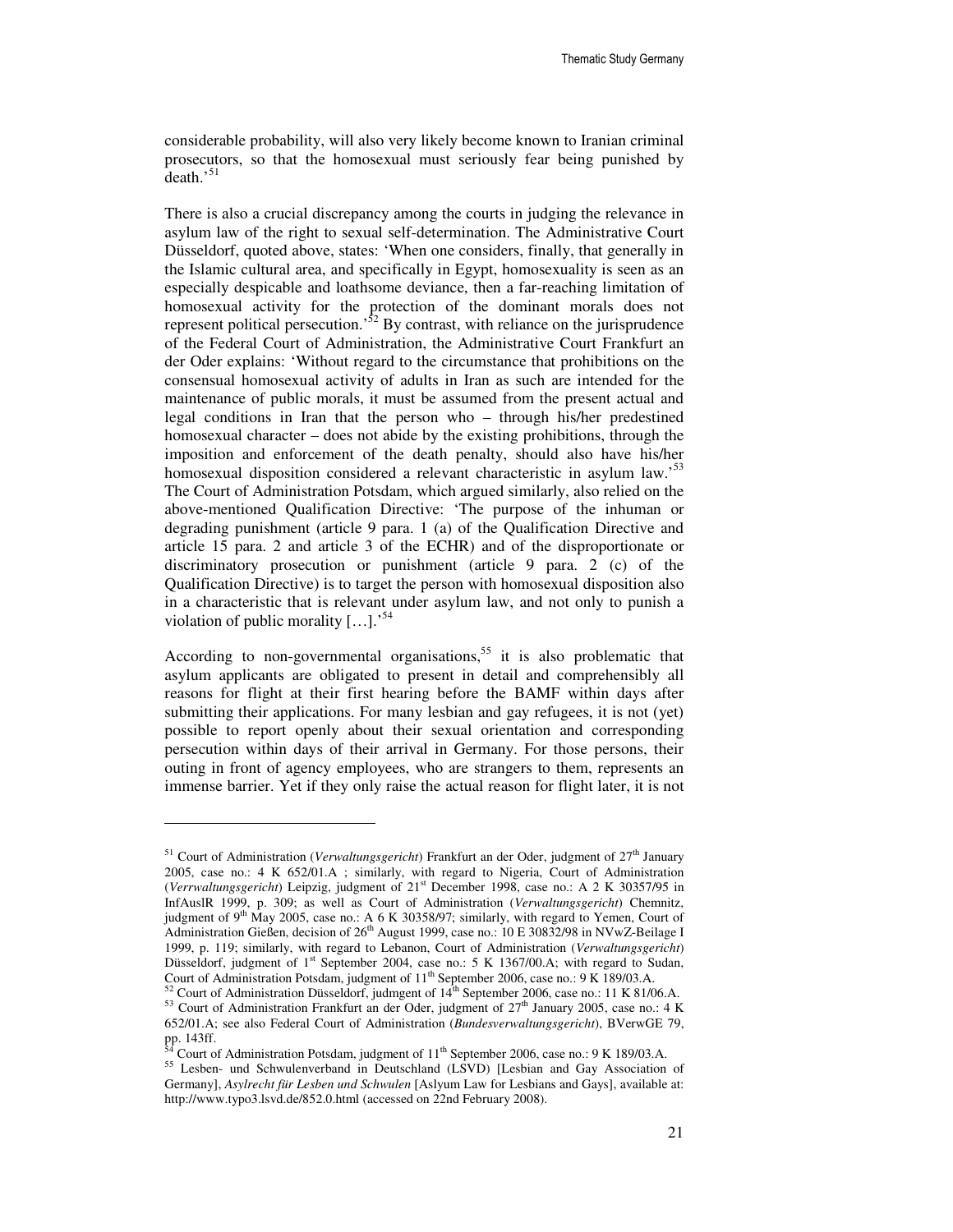seldom dismissed as 'heightened submission,' meaning that the refugees are reproached that they could (and should) have shared these reasons already in the first hearing; the new presentation is considered to lack credibility.

Additionally, NGOs criticise the demand for substantiation of lesbian or gay identity. A hearing on evidence of homosexuality held in the country of origin would be unconstitutional, and concrete proof, for example medical proof, cannot be provided. There remains, therefore, only circumstantial evidence – for example, psychological opinions, opinions from advice centres for lesbians and gays in Germany, witness statements from life partners, etc. With regard to the above-mentioned decision of the Federal Court of Administration, the courts also usually examine whether a so-called 'irreversible homosexuality' exists. According to this, the mere tendency for same-sex activity, the fulfilment of which is more or less up to those concerned, is not considered to be relevant in the context of asylum, it is rather the 'inescapable, predestined commitment to homosexual behaviour or sexual satisfaction, under which the person concerned is incapable of refraining him/herself from same-sex activity'. As a consequence of such assessments, the BAMF or the courts often demand from refugees to present psychiatric evaluations of the 'extent' of their homosexuality, conducted at their own expense.

Finally, also seen as problematic is article 28 of the Asylum Procedures Law, according to which so-called post-flight facts of the case are not taken into account in the context of asylum-seeking gays and lesbians. This is understood to include facts and events that arose after the foreigner left his/her country of origin. These facts are only recognized if they constitute expressions or continuations of a belief or orientation that already existed in the country of origin (article 28 para.1 and 2 of the Asylum Procedures Law and article 5 para. 2 of Directive 2004/38/EC). This can lead to problems when foreign lesbians or gays first experience their coming out in Germany and, therefore, have a fear of persecution if they have to return to their countries of origin. In any case, this practice seems irreconcilable with article 33 par. 1 of the Geneva Convention on Refugees,<sup>56</sup> to which article 60a para. 1,  $1<sup>st</sup>$  sentence of the Residence Law refers.

In accordance with article 11 of the Life Partnership Law, a life partner is subsumed under the term 'family member' of the other life partner. This applies to the granting of a residence permit to the life partner and underage single child of a foreigner, who is indisputably recognised as entitled to asylum, or on whom refugee status is indisputably conferred in accordance with article 29 para. 2 of the Residence Law. In these cases, the prerequisites of secured financial maintenance (article 5 para. 1, No 1 of the Residence Law) and access to adequate housing (article 29 para. 1 no 2 of the Residence Law) can be left aside. However, the corresponding application for the granting of a residence permit must be submitted within three months of the person's undisputed recognition as someone entitled to asylum or undisputed conferment of refugee

<sup>&</sup>lt;sup>56</sup> Art. 33(1) of the Geneva Convention on Refugees provides as follows: 'No Contracting State shall expel or return a refugee in any manner whatsoever to the frontiers of territories where his life or freedom would be threatened on account of his race, religion, nationality, membership of a particular social group or political opinion.'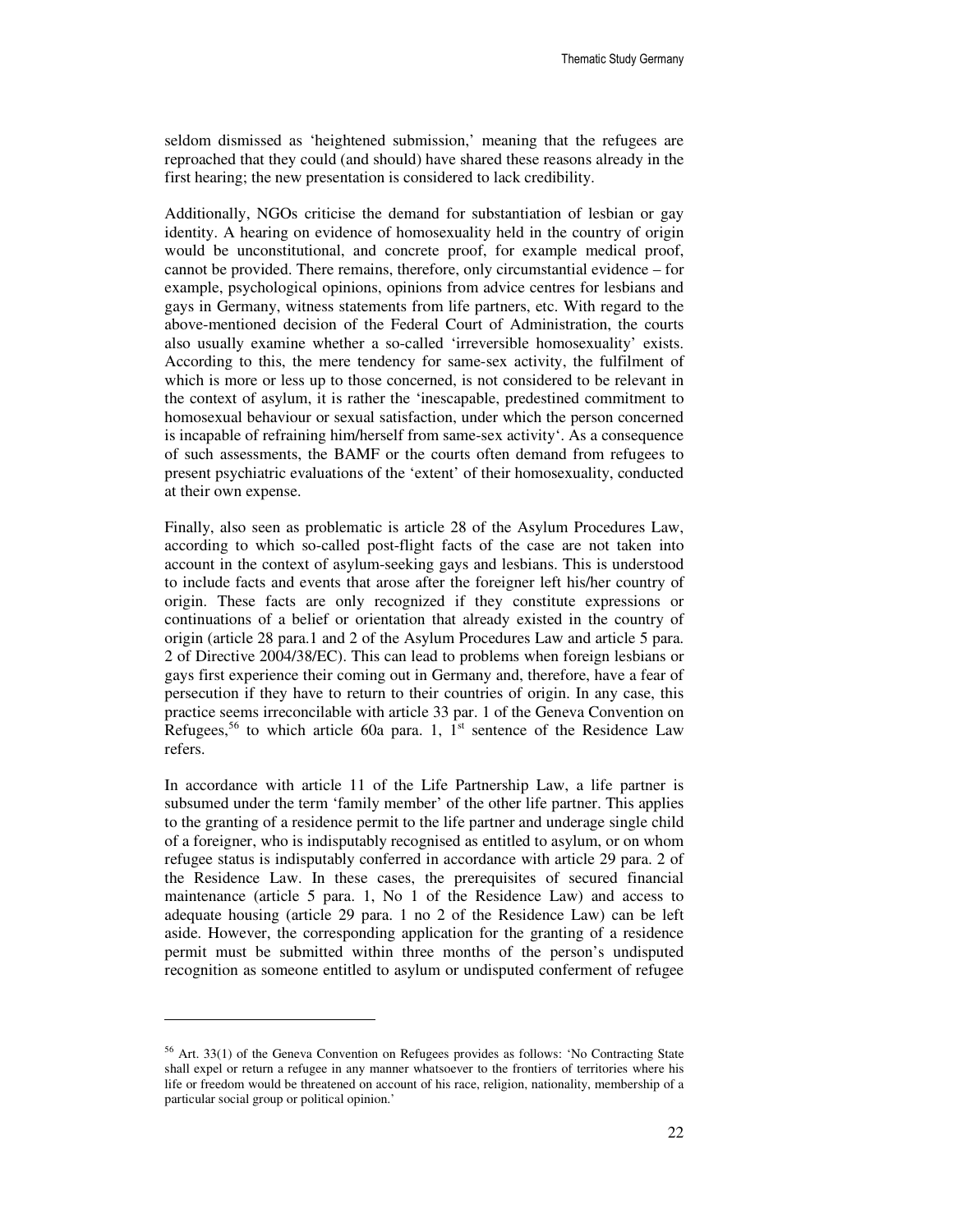status and, finally, it cannot be expected of the person to practice the life partnership in the partner's country of origin.

On the basis of the exceptions developed by the Federal Constitutional Court the Administrative Court Schleswig in the Federal State of Schleswig-Holstein issued an interim order to stop the extradition of an Iranian asylum seeker to the Czech Republic and ordered the stay of transfer under the Dublin II Regulation. It applied the reasoning of the Federal Constitutional Court, which asks - in exceptional cases - for protective measures and interpretation of the German Law in the light of the right to an effective legal remedy according to Art. 19 para 4 of the Basic Law. The Iranian asylum seeker who had claimed persecution based on homosexuality was to be excluded from the asylum process because he denied to be subjected to a sexological phallometric examination. This practice which is known as 'phallometry' or 'phallometric testing' literally denotes a test of the physical reaction of asylum seekers who claim to be homosexual to heterosexual erotic materia, when establishing the credibility of asylum claims based on sexual orientation. This procedure was found not to be in conformity with human rights standards. $57$ 

-

<sup>57</sup> Administrative Court Schleswig-Holstein [*Verwaltungsgericht*], judgement of 7th. September 2009.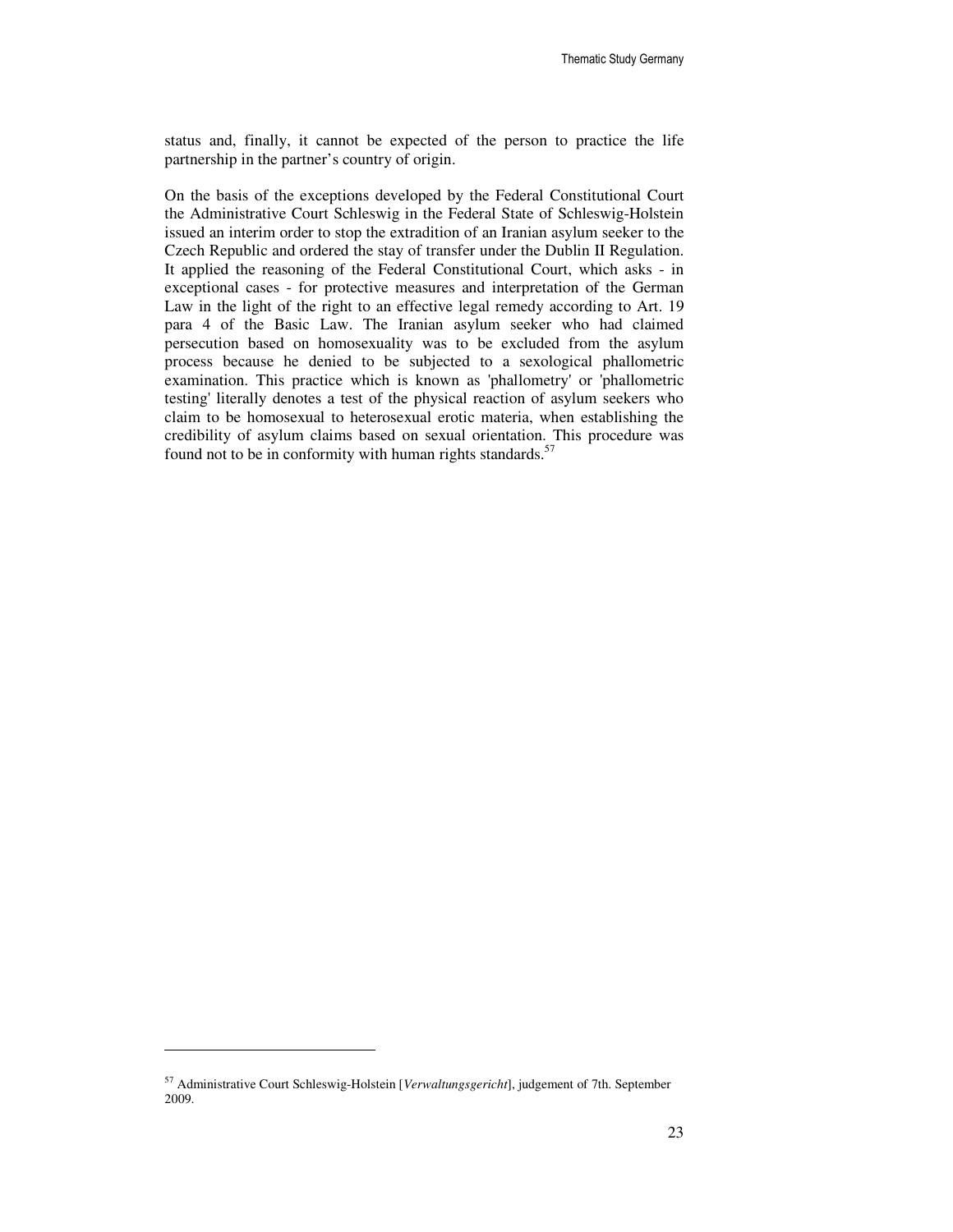# D. Family Reunification

German law does allow for family reunification with registered life partners. This follows from article 27 para. 2 of the Residence Law<sup>58</sup>, which – amongst other provisions - declares articles 28 to 31 of the Residence Law to be applicable to registered life partnerships. This is a consequence of article 11 para. 1 of the Life Partnership Law<sup>59</sup>, which states that registered life partners are to be considered as family members of their registered life partner. Reunification with unregistered (or unmarried) same sex life partners is not possible under the Residence Law.

In accordance with article 27 para. 2 of the Residence Law, the rules on reunification of families with Germans (article 28 of the Residence Law) and with foreigners (article 29 and 30 of the Residence Law) and the rule on the independent residence rights of spouses (article 31 of the Residence Law) apply to registered life partners in the very same manner they apply to marriages.<sup>6</sup>

Even though this principally requires a registered life partnership under German law, life partnerships and same sex marriages resulting from foreign legal systems are recognised under German law by article 17 b para. 1 of the Introduction Law to the Civil Code<sup>61</sup>, insofar as they are comparable to the German registered life partnership. Also, according to article 17 b para. 4 of the Introduction Law to the Civil Code, the legal consequences of foreign life partnerships or same sex marriages are the same of a German registered life partnership but cannot extend further than the legal effects under the German Life Partnership Law. Therefore, a reunification with a same sex marriage partner is legally possible. With regard to family reunification of foreign registered life partners with Germans (article 28 of the Residence Law), German language ability (pursuant to article 28 para 1 phrase 3 in connection with article 30 para. 1 of the Residence Law) and assured livelihood (according to the general preconditions set out in article 5 of the Residence Law) are preconditions for the granting of a residence permit. However, the latter usually does not have to be proved.

Under article 29 of the law, reunification of a family with a foreigner residing in Germany first requires that the foreigner have a settlement permit, an EC longterm residence permit or residence permit; that she/he have adequate living space at her/his disposal; and that she/he can provide proof of health insurance.

http://www.bgbl.de/Xaver/start.xav?startbk=Bundesanzeiger\_BGBl, http://www.gesetze-im-internet.de/lpartg/.

 $\overline{a}$ 

internet.de/bgbeg/BJNR006049896.html#BJNR006049896BJNG032701140.

<sup>&</sup>lt;sup>58</sup> Residence Law (*Aufenthaltsgesetz*), BGBL. I, 2004, Nr. 41, p. 1950 (of ,5<sup>th</sup> August 2004), http://www.bgbl.de/Xaver/start.xav?startbk=Bundesanzeiger\_BGBl, http://www.gesetze-im-internet.de/aufenthg\_2004/.

<sup>59</sup>Life Partnership Law (*Gesetz über die Eingetragene Lebenspartnerschaft*), BGBL. I , Nr. 9, p. 266 (of 22nd February 2001),

<sup>60</sup> Renner (2005) *Ausländerrecht,* Article 29 para. 2, Article 31 para. 2 and Article 27 para. 26.

<sup>61</sup> Introduction Law to the Civil Code (*Einführungsgesetz zum BGB*), BGBL. I, 1994, Nr. 63, p. 2494 (of ,21<sup>st</sup> August 1994),, http://www.bgbl.de/Xaver/start.xav?startbk=Bundesanzeiger\_BGBl, http://www.gesetze-im-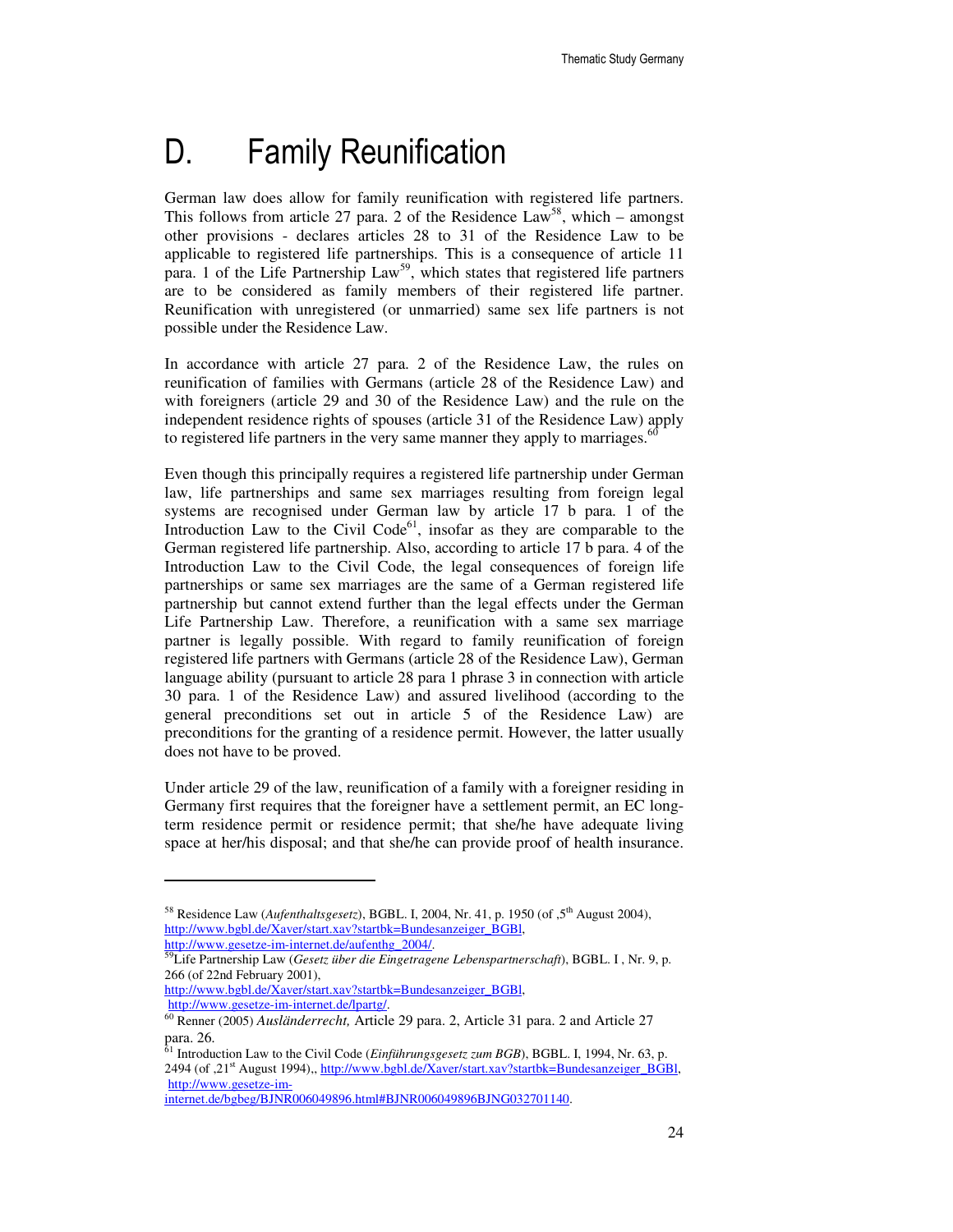However, the granting of a residence permit can be denied when the person with whom the family is being reunited relies on social assistance for the financial support of other family members or members of the household.

The reunification of a registered life partner with a foreigner residing in Germany additionally requires the fulfilment of the conditions set out in article 30 of the Residence Law, e.g. German language ability. According to article 31 of the Residence Law, following dissolution of a life partnership, the residence permit for the conduct of the life partnership is revoked, unless the 'life partnership communion' existed for at least two years prior to the separation or the partner died before and the foreign life partner was in possession of a residence permit during this time. However, in order to avoid a particular hardship, the residence permit can be exceptionally extended even in cases of an earlier separation. This occurs in case the foreign partner faces substantial disadvantages due to the social or legal situation in his/her country of origin, or in case the life partner cannot be reasonably expected to be further committed to the life partnership communion (for example, in case of domestic violence).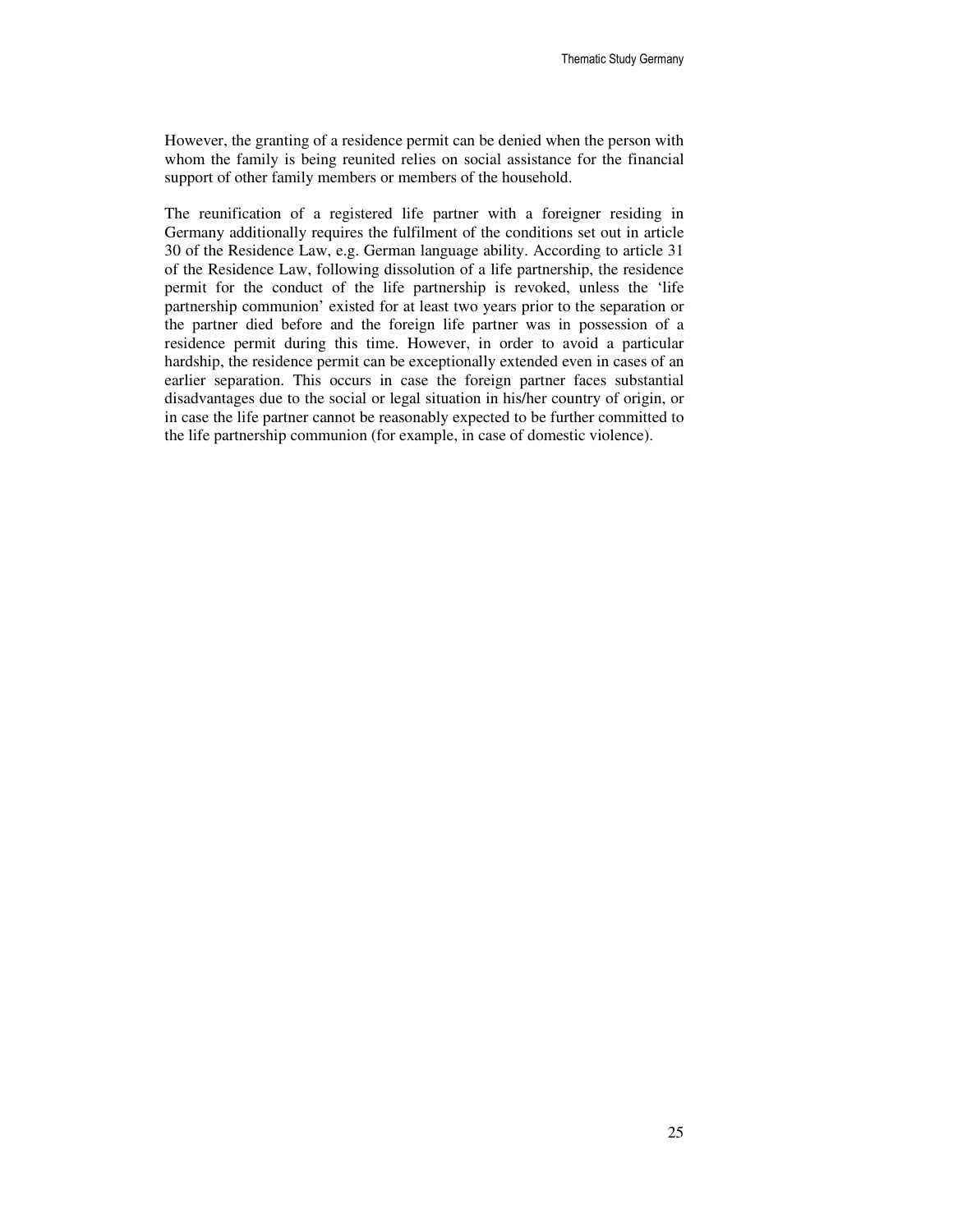# E. Freedom of Assembly

## E.1. Article 8 of the Basic Law – Freedom of Assembly

Freedom of assembly is guaranteed as a fundamental right in article 8 of the Basic Law, according to which all Germans, without the need for registration or permission, have the right to assemble peacefully and without weapons. Non-Germans can only appeal to article 2 para. 1 of the Basic Law – general freedom of action. Article 8 has a special standing and contains both a negative right against unreasonable state intervention as well as a fundamental decision of constitutional law. $^{62}$  It forms a 'fundamental element of democratic openness'<sup>63</sup> and guarantees 'a piece of original, unbridled direct democracy.<sup> $64$ </sup> As the Federal Constitutional Court emphasises,<sup>65</sup> the special status of freedom of assembly is primarily embodied through demonstrations. Additionally, article 8 contains a fundamental obligation of the state to enable the conduct of assemblies and demonstrations and, if applicable, protect its participants from disruptions and outbreaks of violence.<sup>66</sup>

However, with the "Love Parade Decision" of  $2001$ ,  $67$  the Federal Constitutional Court joined the view of the so-called narrow concept of assembly, whereby the participants in the assembly must pursue a common purpose that is in the common interest. According to the Federal Constitutional Court, the Love Parade only displays a lifestyle and constitutes a mass party. It follows that the Love Parade is only an event that does not come under the scope of article 8 of the Basic Law. To the extent that gay and lesbian demonstrations are connected to political demands, they, on the other hand, are subsumed under the narrow concept of assembly and, to that extent enjoy the protection of art. 8 of the Basic Law. This differentiation primarily plays a role for the question of coverage of the costs of police protection and cleaning, which are paid from public funds only in the case of an assembly protected under article 8 of the Basic Law.

<sup>62</sup> H.D. Jarass and B. Pieroth (1999) *Grundgesetz für die Bundesrepublik Deutschland, Kommentar,* Munich, no. 1 on art. 8.

<sup>63</sup> Federal Constitutional Court (*Bundesverfassungsgericht*), BVerfGE 69, 315 (344ff.) (*Brokdorf Decision*).

<sup>64</sup> Federal Constitutional Court, (*Bundesverfassungsgericht*), BVerfGE 69, 315 (344ff.) (*Brokdorf Decision*).

<sup>65</sup> Federal Constitutional Court (*Bundesverfassungsgericht*), BVerfGE 69, 315 (344ff) (*Brokdorf Decision*)

<sup>66</sup> H.D. Jarass and B. Pieroth (1999) *Grundgesetz für die Bundesrepublik Deutschland, Kommentar,* Munich, no. 12 on art. 8.

<sup>67</sup> Federal Constitutional Court (*Bundesverfassungsgericht*), decision of 12th July 2001, case no.: 1 BvQ 28/01 and 1BvQ 30/01.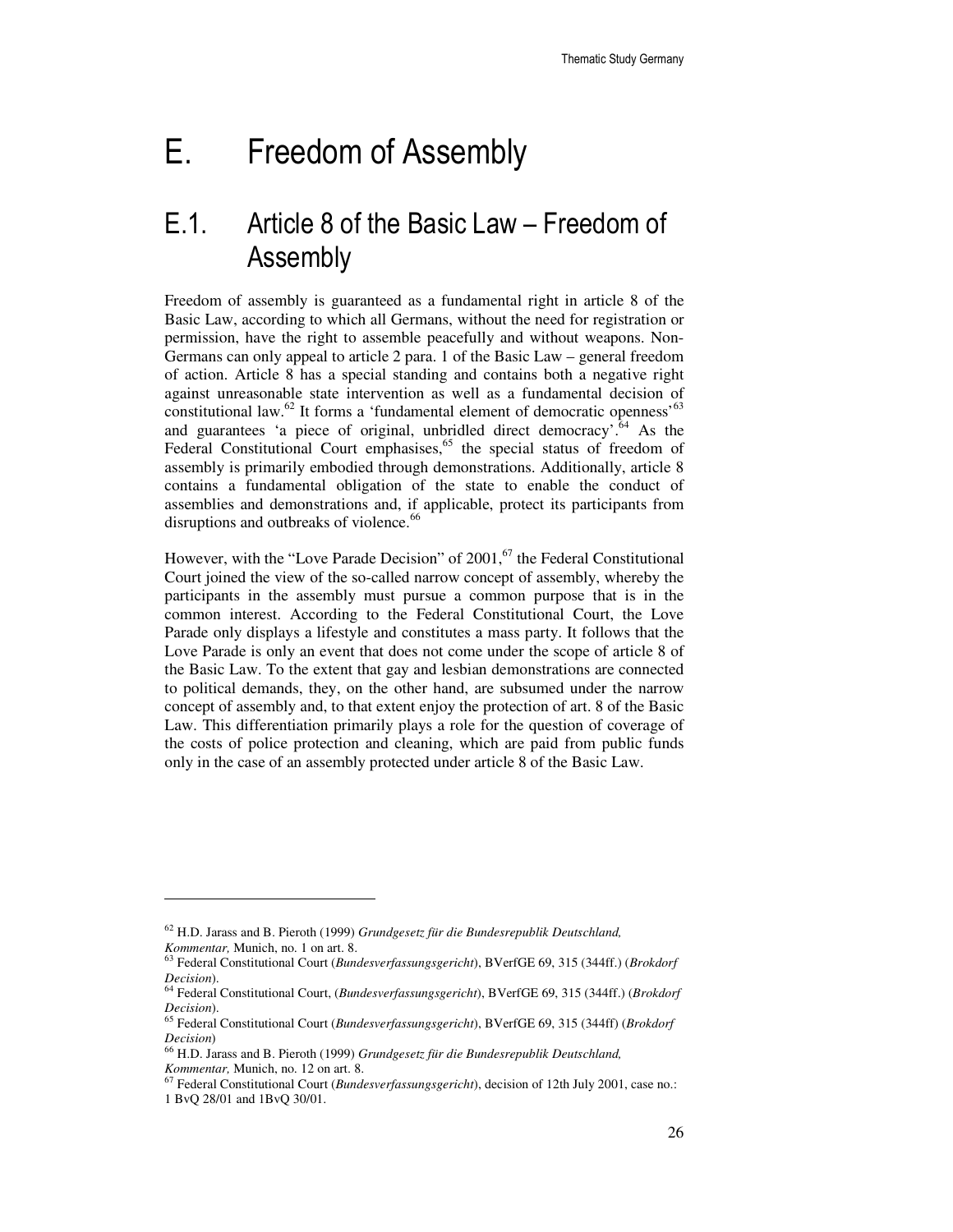## E.2. The Law Concerning Assemblies and **Processions**

Limitations in the arrangement of the fundamental freedom of assembly arise primarily from the Law Concerning Assemblies and Processions of  $15<sup>th</sup>$ November 1978 [Versammlungsgesetz, VersG]. The law denies certain groups of persons the right to organise assemblies or participate in them. This relates to persons against whom decisions in accordance with article 18 of the Basic Law (Revocation of Fundamental Rights) have been rendered, persons who want to advance the goals of an unconstitutional political party or its substitute organisation, political parties deemed unconstitutional by the Federal Constitutional Court, as well as organisations that have been banned under the Associations Law. Carrying weapons or masking the identity of the assembly's participants is also forbidden. Further, since  $18<sup>th</sup>$  March 2005, assemblies at memorial sites can be forbidden. If the conduct of the assembly or demonstration presents a danger to public security or order, the competent authority can ban it or make it dependant on certain conditions.

Preventative banning of an assembly is the gravest intervention in the freedom of assembly. They can be appealed with applications for interim relief. Decisions of the Administrative Appeals Tribunals can be overturned by the Federal Constitutional Court through a provisional legal remedy.

An outdoor public assembly must be registered with the competent authority at least 48 hours before announcement of its conduct. Additionally, outdoor public assemblies must be registered if they cannot keep to this registration deadline (so-called urgent assemblies). Spontaneous, unplanned assemblies, which arise from a current cause are also subject to protection from article 8 of the Basic Law and do not require registration.<sup>68</sup>

With regard to the special standing of the freedom of assembly, participants in road traffic are regularly expected to accept hindrances caused by a demonstration "as long as these cannot be avoided without disadvantages for the event's purpose".<sup>69</sup>

There have been large lesbian and gay demonstrations since 1972 – the first in the Federal Republic of Germany occurring on  $29<sup>th</sup>$  April 1972 in the city of Muenster. Currently, gay and lesbian demonstrations are taking place in over 30 German cities under the name CSD (Christopher Street Day); these are neither prevented by public authorities nor disturbed by any counterdemonstrations. A prohibition of a homophobic demonstration could only be issued in accordance with the strict regulations of the Law Concerning Assemblies and Processions, taking into account the special status of the fundamental right of freedom of assembly and in accordance with the principles as detailed in the above.

<sup>68</sup> Federal Constitutional Court, BVerfGE, 69, 315 (*Brokdorf Decision*).

<sup>69</sup> Federal Constitutional Court, BVerfGE, 69, 315 (*Brokdorf Decision*).; see also Federal Constitutional Court, BVerfGE 73, 206 (249-250).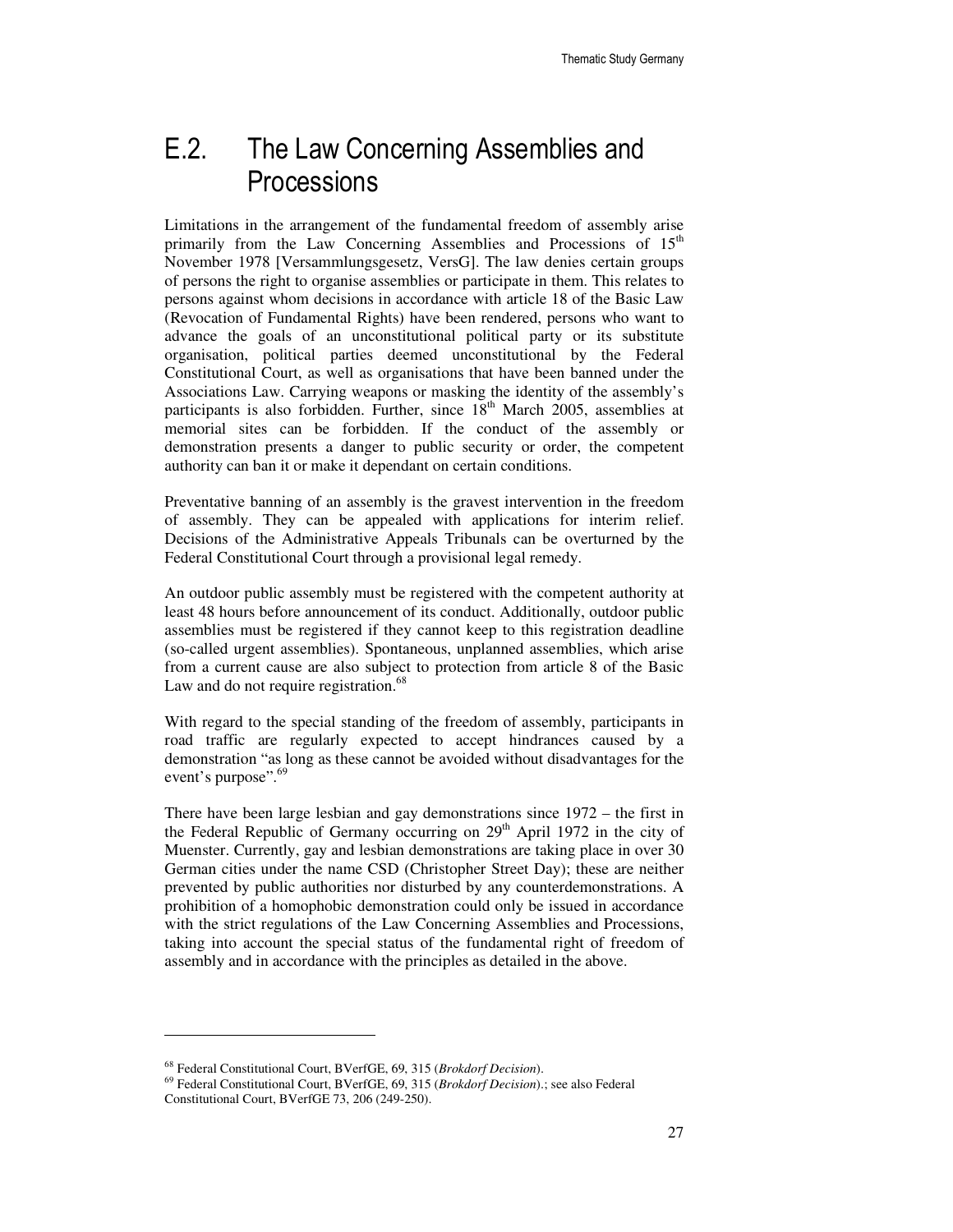# F. Hate speech and Criminal Law

### F.1. Article 130 Paragraph 1 and 2 of the Criminal Code

The offence of incitement is defined in article 130 of the Criminal Code, whose para. 1 and 2 are relevant to incitement with a homophobic background. Under para. 1, incitement to hatred or appeals to violent or wanton measures against parts of the population, as well as attacks on the human dignity of others through abusive language, malicious contempt or vilification is punishable with sentences ranging from three months to five years. Additionally, the regulation provides that the act must be conducted in such a manner that it is capable of disturbing the public peace. All possible public expressions in print, publication or picture that fulfil the characteristic elements named in para.1 are included in the threat of punishment contained in para. 2. Article 130 of the Criminal Code rests on the historical experience with National Socialism, which among other things, was also enabled by a legal tolerance of incitement propaganda in the Weimar Republic.

By contrast, so-called 'hate speech' is not considered as an insult under article 185 of the Criminal Code as it is not aimed at particular individuals. The remarks are not connected with characteristics that are clearly attributable to all individual gays, according to the German courts.

Although the laws lack explicit mention of homophobic background, there have been individual cases that have resulted in convictions. Thus, on  $9<sup>th</sup>$  January 2004 the Braunschweig magistrates' court sentenced a self-described itinerant preacher to three months' incarceration with a suspended sentence for incitement and defamation.<sup>70</sup> In public squares and pedestrian zone, the 68-year old had called for the 'nuclear eradication' of homosexuals and labelled women wearing trousers 'whores'. According to the judge's opinion, the remarks were directed against human dignity, which places limitations on the right to freedom of speech.

In another case, on  $6<sup>th</sup>$  January 2007, the Hamburg magistrates' court fined a 52year old 4,500 Euros for incitement.<sup>71</sup> The cause was a sign that the convicted man had affixed to the rear window of his car, reading: 'Stop animal testing, take the paedophiles, asylum-seekers, gays.' The judge justified his verdict and the amount of the fine with the observation that such slogans are discriminating and insulting, and additionally can threaten whole segments of the population.

By contrast, in early 2004 the prosecution office in Cologne discontinued an investigation of Cardinal Joachim Meisner on suspicion of incitement and defamation.<sup>72</sup> The alleged remark that homosexuals are 'a poison that the

 $^{70}$  http://www.queer.de/news\_detail.php?article\_id=469 (26.02.2010).

 $^{71}$  http://www.queer.de/news\_detail.php?article\_id=6214 (26.02.2010).

 $72 \frac{\text{http://www.quer.de/news detail.php?article id=564 (26.02.2010)}$ .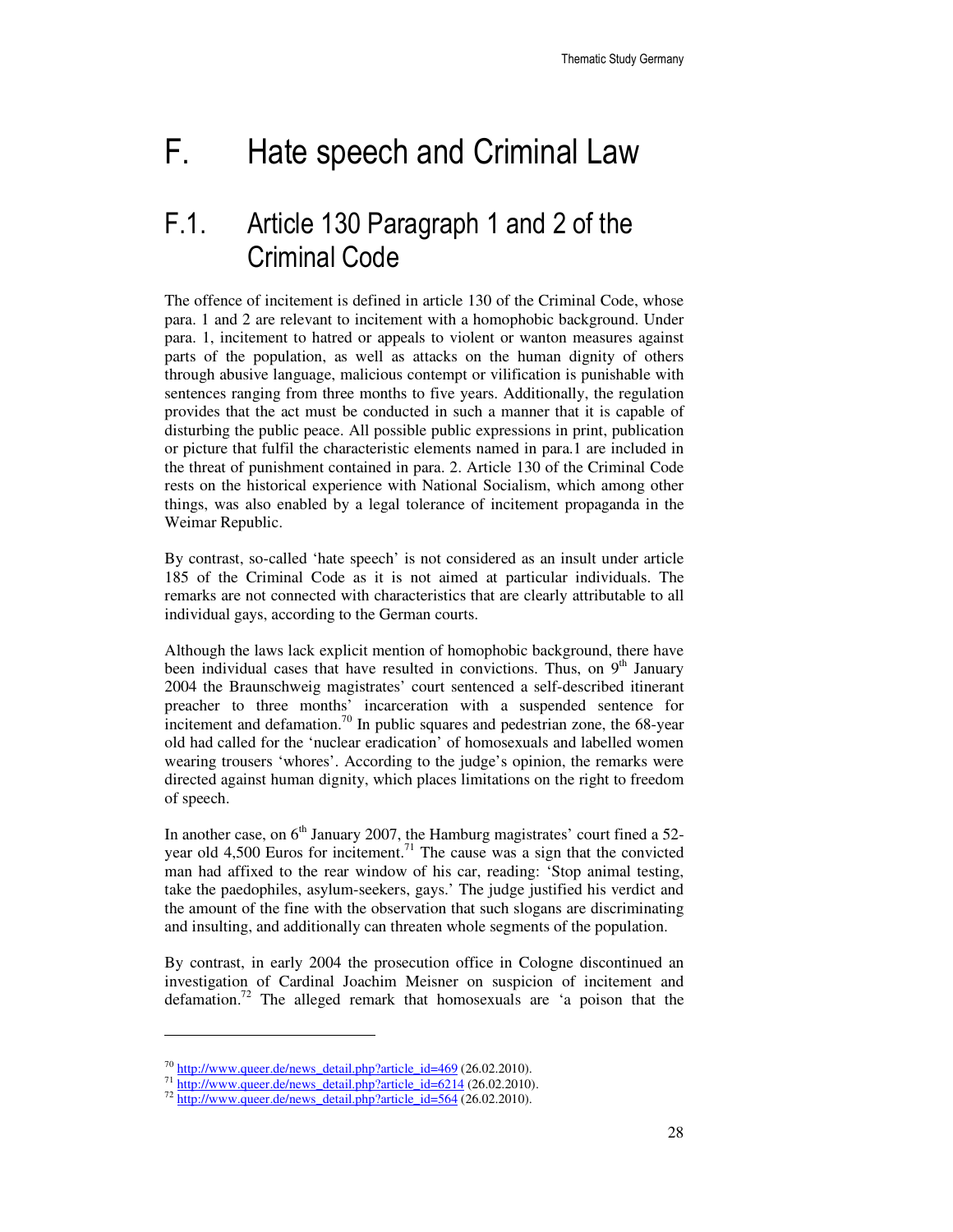European person [must] sweat out' had been reported to the authorities by several private persons and the Lesben- und Schwulenverband in Deutschland [Lesbian and Gay Association in Germany]; the Prosecutor's Office, after taking statements from Meisner's secretary and a journalist, who had spread the quote in the newspaper Kölner Stadt-Anzeiger, concluded that he had not made the remark. The Prosecutor´s Office stated: 'Meisner spoke generally about homosexuality from the viewpoint of Catholic morals, but not about homosexuals. Therefore, there were also no remarks made against homosexual persons'.

The Lesben- und Schwulenverband in Deutschland [Lesbian and Gay Association in Germany] for instance initiated 27 procedures in 2008 and 15 procedures in 2009 and pressed charges under the Criminal Code against various artists who had a history of homophobic music invoking violence against gays and lesbians. These criminal complaints led to concerts being cancelled by the organisers or being supervised by police with regard to discriminating content. In cases where no conduct punishable under the Criminal Code took place, the public prosecutors office then dropped the criminal charges.<sup>73</sup>

### F.2. Article 46 Paragraph 2 of the Criminal Code

According to article 46 para. 2 of the Criminal Code, in assessing the severity of a punishment, the court must weigh circumstances that speak in favour of and against the perpetrator. To this end, article 46 para. 2,  $2<sup>nd</sup>$  sentence of the Criminal Code contains a summary of circumstances that are to be especially considered in the assessment. Amongst these are the motivations and goals of the crime, as well as the beliefs that emanate from the crime and the intent applied to the crime. Even though already these formulations require the courts to find motivations of contempt for humanity as aggravating circumstances in the process of assessing the severity of a punishment, this provision hardly finds application by the courts in the context of the homophobic background of a crime.<sup>74</sup>

In order to guarantee to the person concerned the protection against becoming a victim of crimes due to sexual orientation as anchored in existing provisions on sentencing of the Criminal Code, the governments of the Laender Brandenburg and of Saxony-Anhalt sent a draft amendment to the criminal code to the Second Chamber of Parliament [Bundesrat] on  $14<sup>th</sup>$  August 2007.<sup>75</sup> Amongst other things, the draft law would put the regulation of article 46 para. 2,  $2<sup>nd</sup>$ sentence into concrete terms and would supplement it by enhancing the 'circumstance that a motivation for the crime is the political stance, nationality, ethnic origin, race, skin colour, religion, philosophical belief, origin, outer appearance, disability or sexual orientation of the victim' to an independent

<sup>73</sup> Cf.: enclosed correspondence with the *Lesben- und Schwulenverband in Deutschland* [Lesbian and Gay Association in Germany].

 $74$  Bundesrat, publication no. 572/07.

<sup>75</sup> Bundesrat, publication no. 572/07.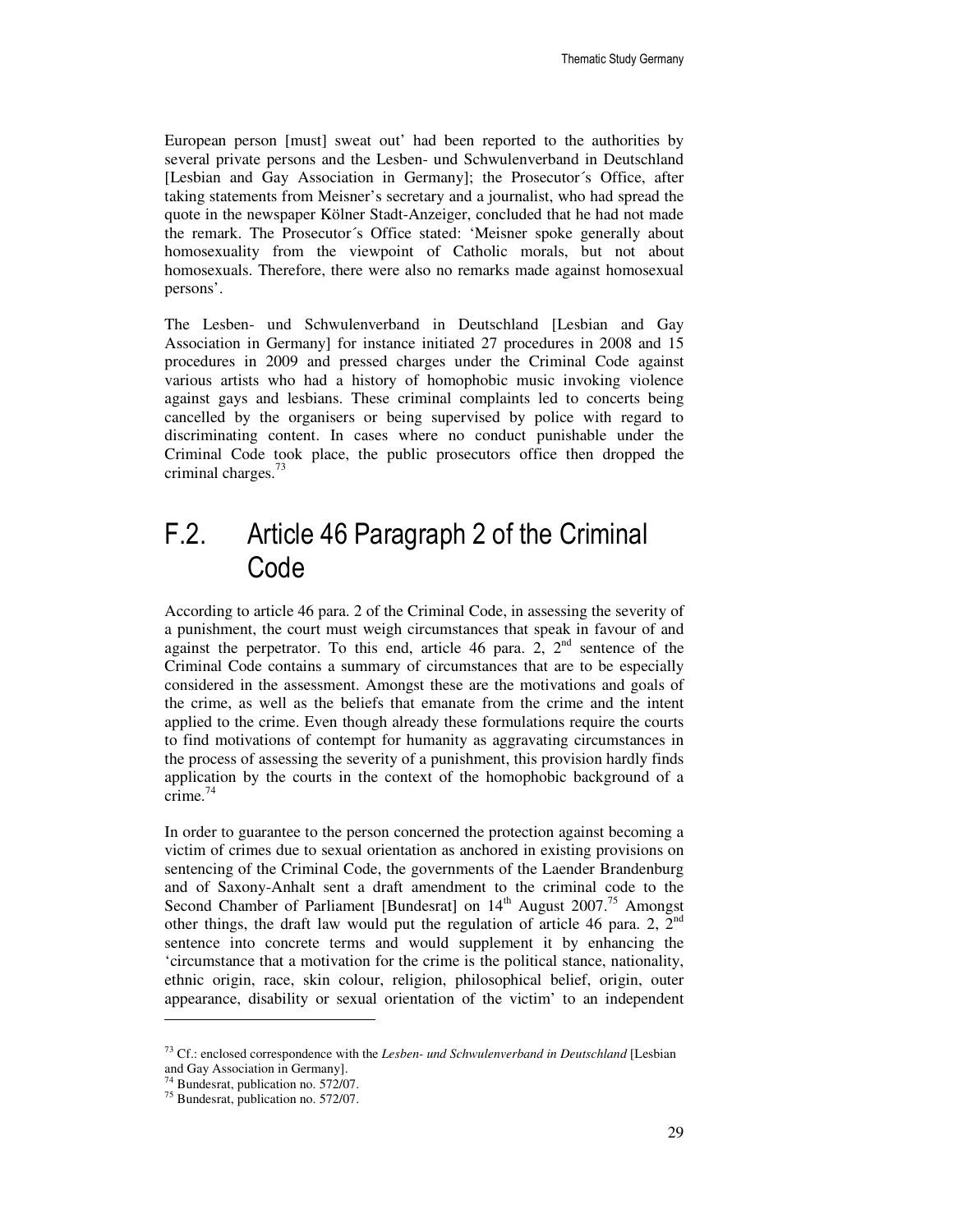factor for the assessment of the appropriate sentence. The draft law was elaborated upon and in the final version the proposed criteria were reduced to motivations of contempt for humanity, racism and xenophobia. By contrast sexual orientation was amongst others discarded from the draft as a relevant criterion.<sup>76</sup>.

<sup>&</sup>lt;sup>76</sup> http://dipbt.bundestag.de/dip21/brd/2007/0572-07.pdf, p. 9; http://www.bundesrat.de/cln\_090/SharedDocs/Drucksachen/2008/0401-500/458- 08,templateId=raw,property=publicationFile.pdf/458-08.pdf, p. 1 (26.02.2010).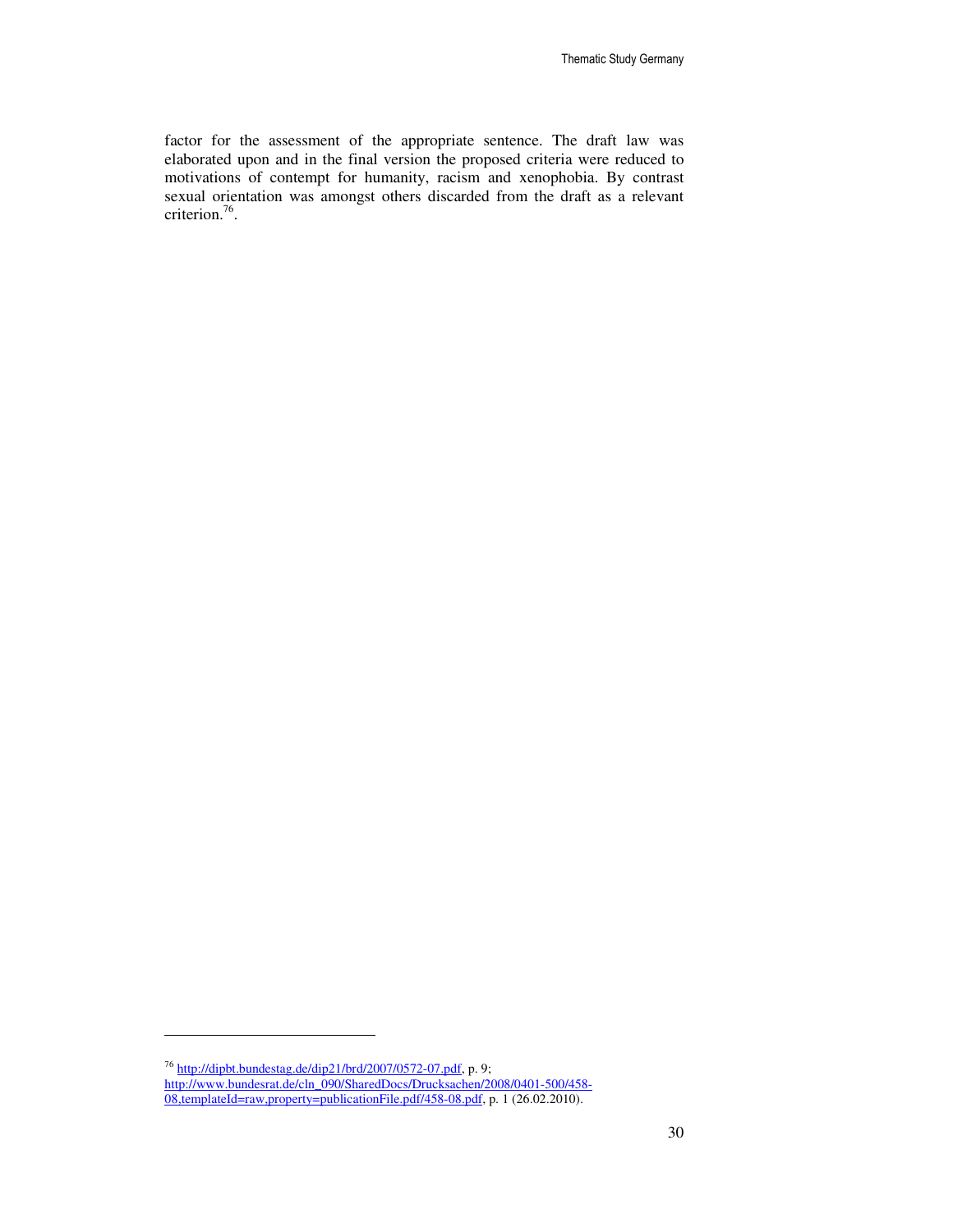## G. Transgender issues

In the German legal system, discrimination against transsexuals is considered discrimination on the basis of sexual orientation. As this ground is not mentioned in article 3 para. 3 of the Basic Law, which enumerates special equality rights, discrimination against transsexuals is treated within the framework of the general principle of equality in article 3 para. 1 of the Basic Law.

## G.1. Allgemeines Gleichbehandlungsgesetz (AGG) [General Law on Equal Treatment]

It can be concluded from the explanatory notes of the General Law on Equal Treatment that transsexuals should be treated in the same way as homosexuals.<sup>77</sup>

## G.2. Freedom of Movement

Transsexuality is irrelevant in the context of freedom of movement because regulations on residence law refer solely to the criteria of nationality and familial status.

## G.3. Asylum and Subsidiary Protection

In case a transsexual person is threatened in his/her home country because of his or her transsexuality, the element could be relevant in the asylum law in the same way as homosexuality. However, in the practice of German courts the characteristic of transsexuality has rarely played a role.

## G.4. Family Reunification

Transsexuality is also irrelevant in the context of family reunification because the relevant regulations refer solely to the criteria of nationality and familial status.

 $77$  Bundestag, publication no. 16/1780, p. 31.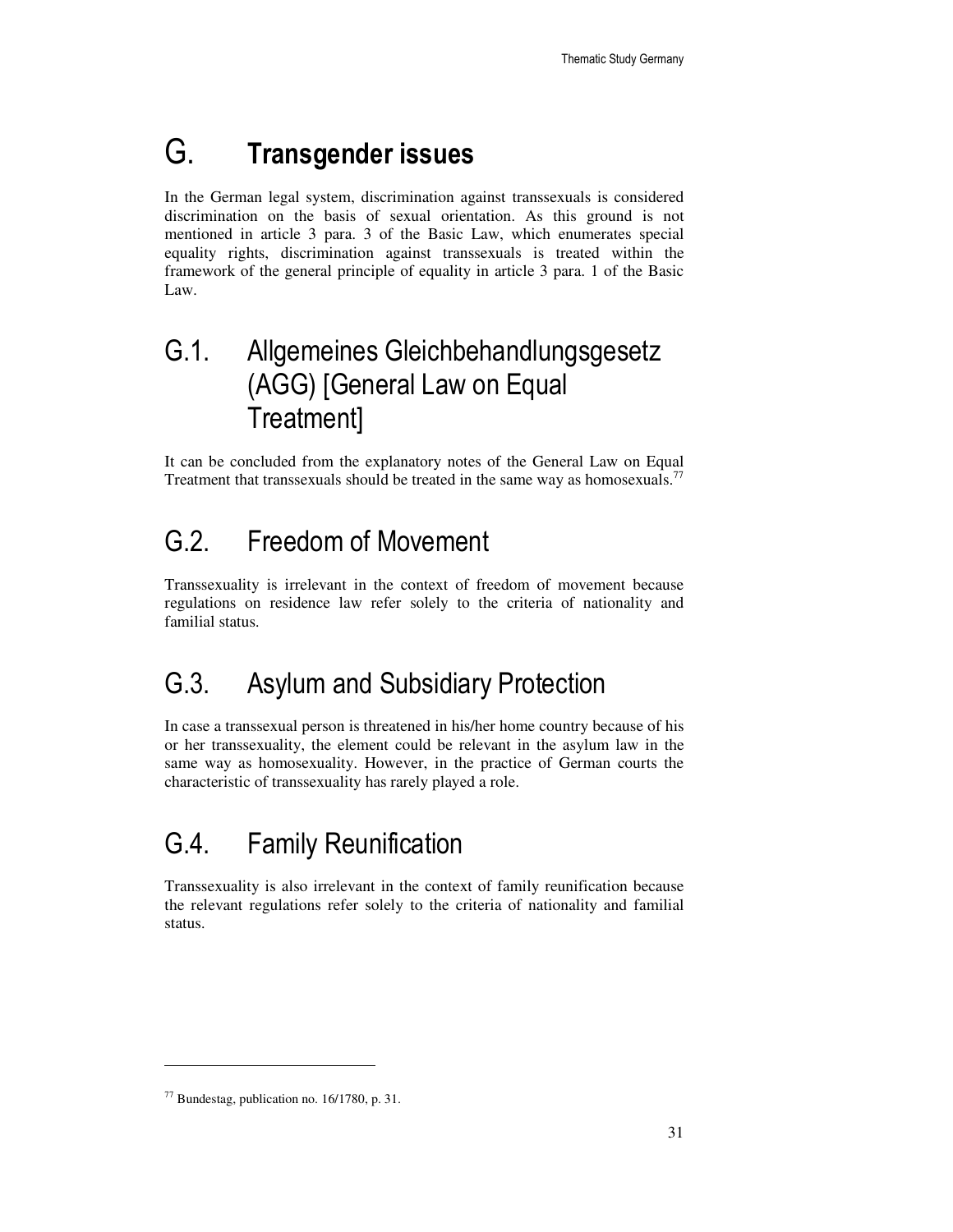### G.5. Freedom of Assembly

With regard to enjoyment of freedom of assembly, the transsexuality of the person entitled to fundamental rights plays just as minor a role as is the case for homosexuals.

### G.6. Criminal Law

Regarding incitement and other criminal acts with a homophobic background, the same sentencing guidelines apply as those described above.

## G.7. Transsexuellengesetz (TSG) [Law on Transsexuals]

Transsexuality does not influence the familial status. It only impacts on the sexual status. The causal connection, therefore, is rather the reverse. The familial status or its change can preclude the change of sex. In order to take account of the special situation of transsexuals, the law of  $10<sup>th</sup>$  September 1980 on the changing of given names and the determination of sexual identity in special cases<sup>78</sup> followed the seminal decision of the Federal Constitutional Court of 1978.<sup>79</sup> According to the justices' opinion, article 2 para. 1 of the Basic Law (general freedom of action) in conjunction with article 1 para. 1 (human dignity) affords the right to correction of the entry of a transsexual's male gender in the register of births if a medically determined, irreversible case of transsexualism is at issue and if a sex-changing operation has been conducted. The Law on Transsexuals that took effect on  $1<sup>st</sup>$  January 1981 offers those concerned with two solutions. In addition to a process in which a transsexual's given name can be changed without the person first having to undergo a surgical procedure (the so-called small solution), the law provides the possibility of determining the gender and changing the given name after a sex-changing operation (the socalled big solution).

In the meantime, the Federal Constitutional Court has taken up the Law on Transsexuals in five decisions and deemed some provisions to be unconstitutional.<sup>80</sup> In the view of the justices, some assumptions about transsexuality that form the basis of the Law on Transsexuals can no longer be scientifically justified in core aspects, which makes a revision of the law necessary. An amendment to the Law on Transsexuals was passed on  $20<sup>th</sup>$  July

<sup>78</sup> BGBl I, p. 1654.

<sup>79</sup> Federal Constitutional Court, BVerfGE, 286.

<sup>&</sup>lt;sup>80</sup> At issue were the following points: the minimum age of 25 years required for the change of civil status and change of given name; the loss of the changed given name for transsexuals of same-sex orientation if they become married, even though they cannot enter into a life partnership; prohibition of changing a given name and change of civil status for foreign transsexuals who legally and not just temporarily reside in Germany, provided that the law in their homeland does not include similar regulations.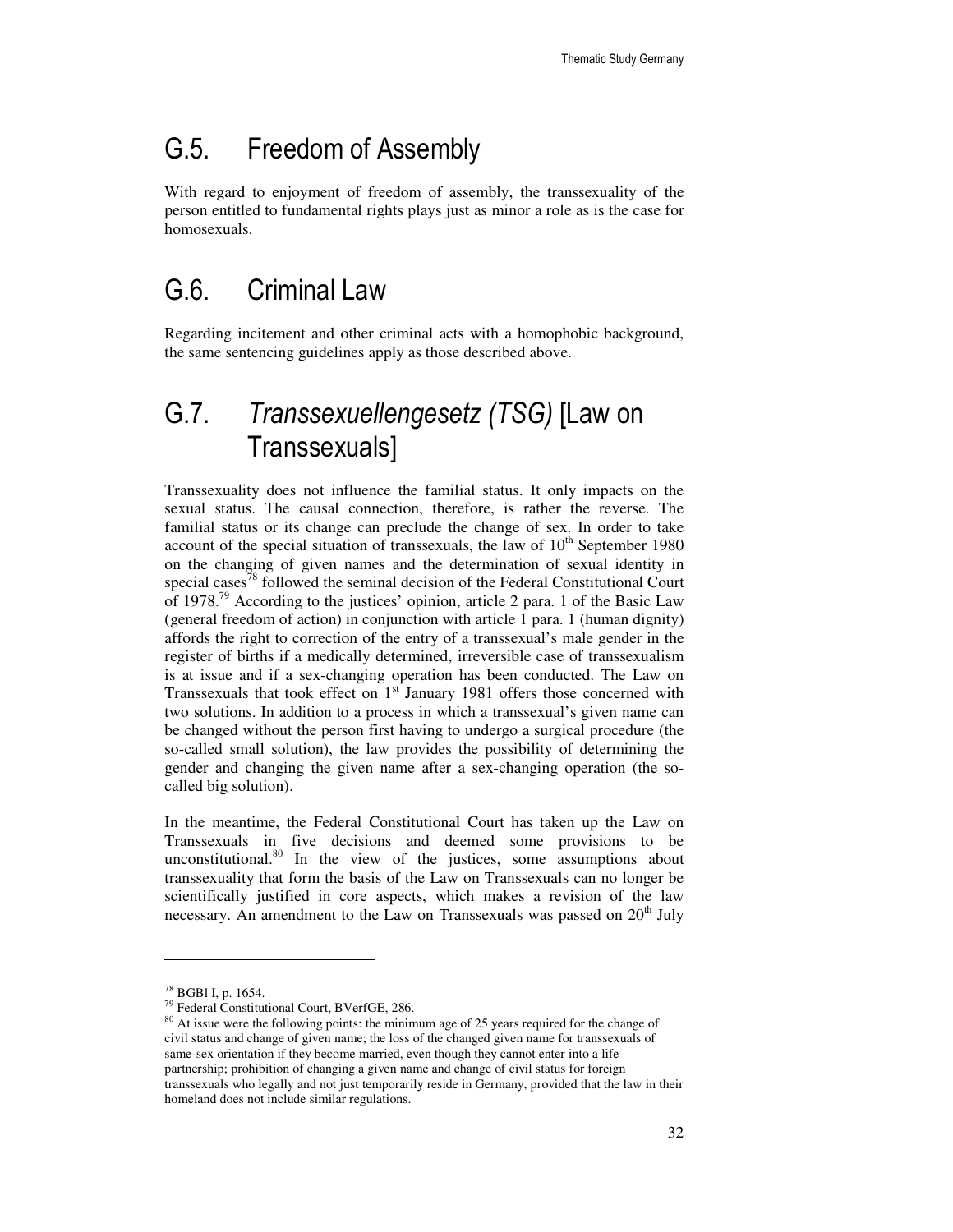$2007<sup>81</sup>$  in order to incorporate a decision of the Federal Constitutional Court requiring the legislature to create a new regulation in place of the prohibition on changing a given name and civil status for foreign transsexuals who legally and not just temporarily reside in Germany, provided that the law of their homeland does not have comparable regulations.<sup>8</sup>

In a further decision of 2008, the Federal Constitutional Court Federal held that a married transsexual who wanted to legally change his gender after a surgical change of his sex from male to female but remain married to his wife cannot be forced by the pertinent provision of the Law on Transsexuals to divorce, in order to have his sex change legally recognised.<sup>83</sup> This is due to the impact of the constitutionally guaranteed right to recognition of the freely chosen and selfdetermined gender identity which needs to be appropriately balanced with the constitutional guarantee of marriage as an institution as enshrined in Article 6 para 1 of the Basic Law. The decision led to another legislative change of the Law on Transsexuals, which eliminated the rule in question from the law.<sup>84</sup> This development, ending forced divorce for married couples in which one of the partners is transgender, was explicitly welcomed by the Council of Europe Commissioner for Human rights in an issue paper titled "Human Rights and Gender Identity".<sup>85</sup>

Both changes to the Law on Transsexuals were criticised by civil society organisations which had put forward a coordinated proposal of changes that they consider as appropriate.<sup>86</sup> The criticism is based in the circumstance that the reforms exclusively complied with the specific requirements set forth by the Federal Constitutional Court and did not seize the opportunity for a broader adjustment to changed societal perceptions and scientific findings as well as human rights standards and practical demands.

The current Federal Government coalition of the Christian Democratic Union and the Free Democratic Party considers comprehensive changes to the Law on Transsexuals as necessary and has explicitly included the subject matter in its coalition treaty. $87$  Therein it is stated, that the legal provisions on transsexuals which are currently in force do in parts not adequately reflect the medical and scientific findings of the last 30 years. Thus the Law on Transsexuals is to be updated under consideration of the jurisprudence of the Federal Constitutional Court in order to enable the concerned persons to lead a free and self-

 $\overline{a}$ 

http://www2.bgbl.de/Xaver/start.xav?startbk=Bundesanzeiger\_BGBI (26.02.2010). para 3.2.2: https://wcd.coe.int/ViewDoc.jsp?id=1476365 (08.04.2010).

 $81$  BGBl. I, p. 1566, Article. 3a (20<sup>th</sup> July 2007);

http://www.bgblportal.de/BGBL/bgbl1f/bgbl107s1566.pdf (26.02.2010). 82 http://www.bundesverfassungsgericht.de/pressemitteilungen/bvg06-107.html,

http://www.bundesverfassungsgericht.de/entscheidungen/ls20060718\_1bvl000104.html (26.02.2010).

<sup>&</sup>lt;sup>3</sup> http://www.bundesverfassungsgericht.de/pressemitteilungen/bvg08-077.html, http://www.bundesverfassungsgericht.de/entscheidungen/ls20080527\_1bvl001005.html (26.02.2010).

 $84$  BGBl. I, p. 1978, Nr. 43, Article 5 (22<sup>nd</sup> July 2009);

<sup>86</sup> http://www.transinterqueer.org/uploads/Eckpunkte\_TSG\_April\_09.pdf; http://www.transinterqueer.org/index.php/home/presse/06-04-2009-pm-tsg-eckpuntepapier.html; http://www.transinterqueer.org/index.php/news/15/83.html (26.02.2010).

<sup>87</sup> http://www.fdp-bundespartei.de/files/363/091024-koalitionsvertrag-cducsu-fdp.pdf, p. 108 (26.02.2010).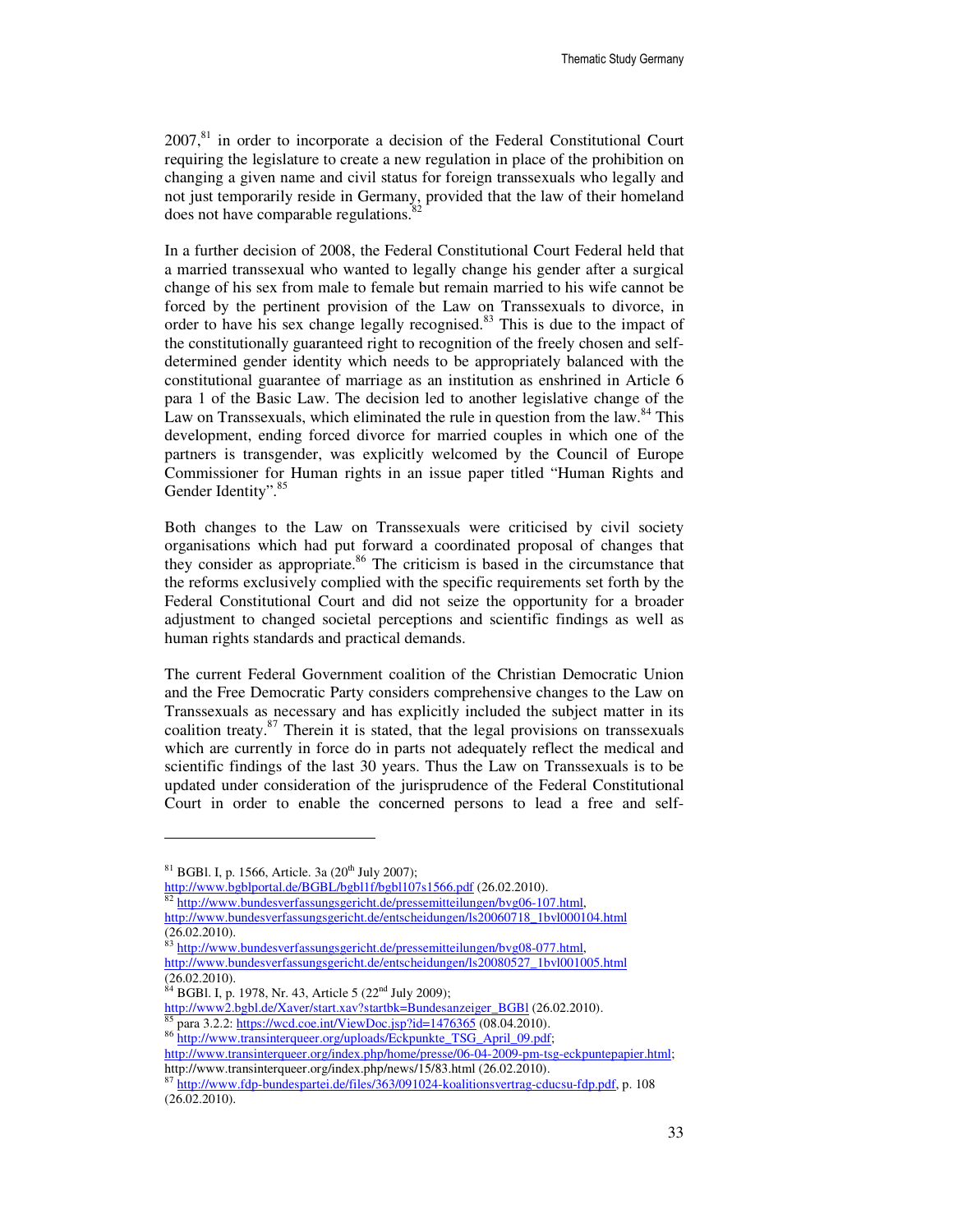determined life. Yet up to date no concrete legislative steps towards the realisation of the changes to the Law on Transsexuals have been made public.

### G.8. Changing a Given Name

In accordance with the small solution, regulated under articles 1-7 of the Law on Transsexuals, transsexuals may obtain a given name of the desired other gender. The prerequisite is that the person concerned feels that she or he belongs to the other gender, and has felt the drive to fulfil this feeling of belonging for at least three years. Further, it is necessary that a change in this feeling is not to be expected. However, despite the change in given name, the law will still regard the transsexual as belonging to the gender to which he or she feels he or she does not belong (article 1 para. 1 of the Law on Transsexuals).

In its current version the Law on Transsexuals does not only apply to Germans and persons entitled to asylum, but also to foreigners who have their legal domicile or their usual residence in Germany, and whose homeland law contains no regulation comparable to this law (article 1 para. 1 no. 3 of the Law on Transsexuals).

Before reaching its decision, the competent magistrates' court must consult two experts who give their opinions on whether, in accordance with the findings of the medical sciences, the applicant's feeling of belonging will likely not change (article 4 para. 3 of the Law on Transsexuals).

In accordance with the jurisprudence of the Federal Constitutional Court, already after the change of name, the person is to be addressed in accordance with his/her newly understood identity. Further, under article 5 of the Law on Transsexuals, given names used at the time of the change must not be made public without his/her agreement. Finally, with the change in given name, transsexuals have a right to certified copies as well as new official documents issued with their new given names. This applies both to employers<sup>88</sup> as well as government institutions.

In accordance with article 7 of the Law on Transsexuals, however, the change in given name becomes ineffective if the person in question gives birth to a child or marries.

#### G.9. Determination of Gender Identity

-

For the determination of whether a person belongs to the other gender/sex (articles 8-12 of the Law on Transsexuals), the law also demands that the transsexuals have undergone a sex-change operation making them incapable of reproduction (article 8 para. 1 of the Law on Transsexuals). In this judicial process the competent magistrates' court must also, in accordance with article 9

<sup>&</sup>lt;sup>88</sup> Federal Constitutional Court, decision of 15<sup>th</sup> August 1996, case no.: 2 BvR 1833/95; *Neue Juristische Wochenschrift (NJW)* (1997), p. 1632.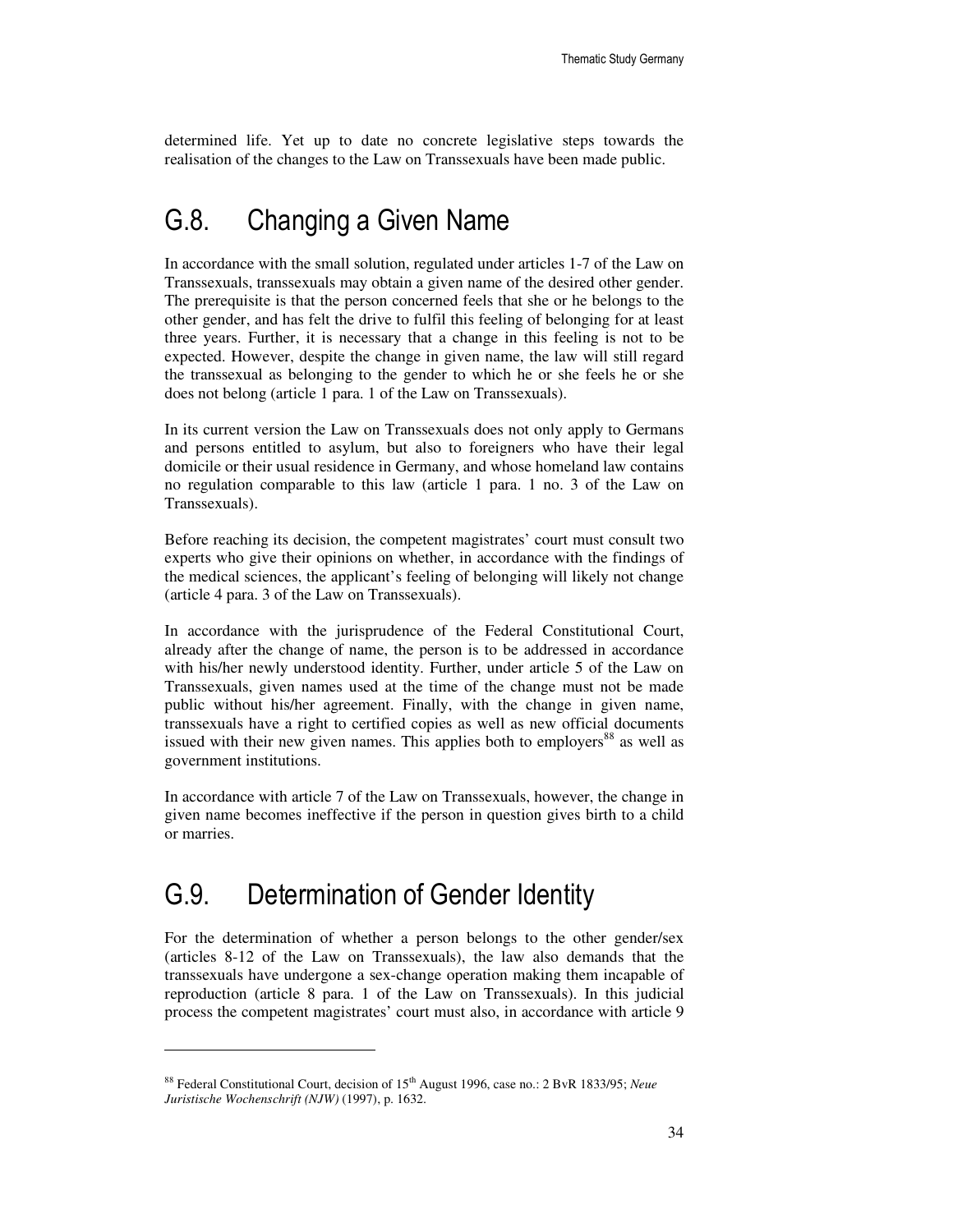para. 3 of the Law on Transsexuals, obtain two expert opinions before making its decision.

Finally, it should be noted that the change of civil status leaves the legal relationships between the person affected and her/his parents and children untouched. The same is true for pension claims and similarly functioning benefits.

## G.10. Costs

 $\overline{a}$ 

Provided that appropriate expert reports show that the person affected suffers a psychological strain due to his/her transsexuality that can only be remedied or alleviated by a sex-change operation and not through psychotherapeutic measures, the health insurance companies must pay the costs of the sex-change treatment and operation.<sup>89</sup>

## G.11. Legal Shortcomings

With regard to the small solution, legislators assumed that in the case of marriage, the transsexual would again feel a belonging to her/his own gender, and lose the already assumed given name of the other gender. When the Law on Transsexuals was passed 25 years ago, it was unknown to legislators and sexual science that a man-to-woman transsexual can feel lesbian and a woman-to-man transsexual can feel gay. At the same time, entering into a same-sex partnership is completely ruled out for transsexuals who feel lesbian or gay and have decided to change their given names. By contrast, those who are already married can take advantage of the small solution to take on a given name of the other gender. Accordingly, singles are treated differently than married transsexuals.

Those who choose the big solution can either marry or enter a same-sex life partnership. Legal adjustment of the gender identity is possible if the transsexual already lives in a registered life partnership. After the aforementioned decision of the Federal Constitutional Court and the respective change in the Law on Transsexuals a divorce is now unnecessary.

<sup>89</sup> This was decided by the Federal Social Court (*Bundessozialgericht*), BSGE, 62, 83.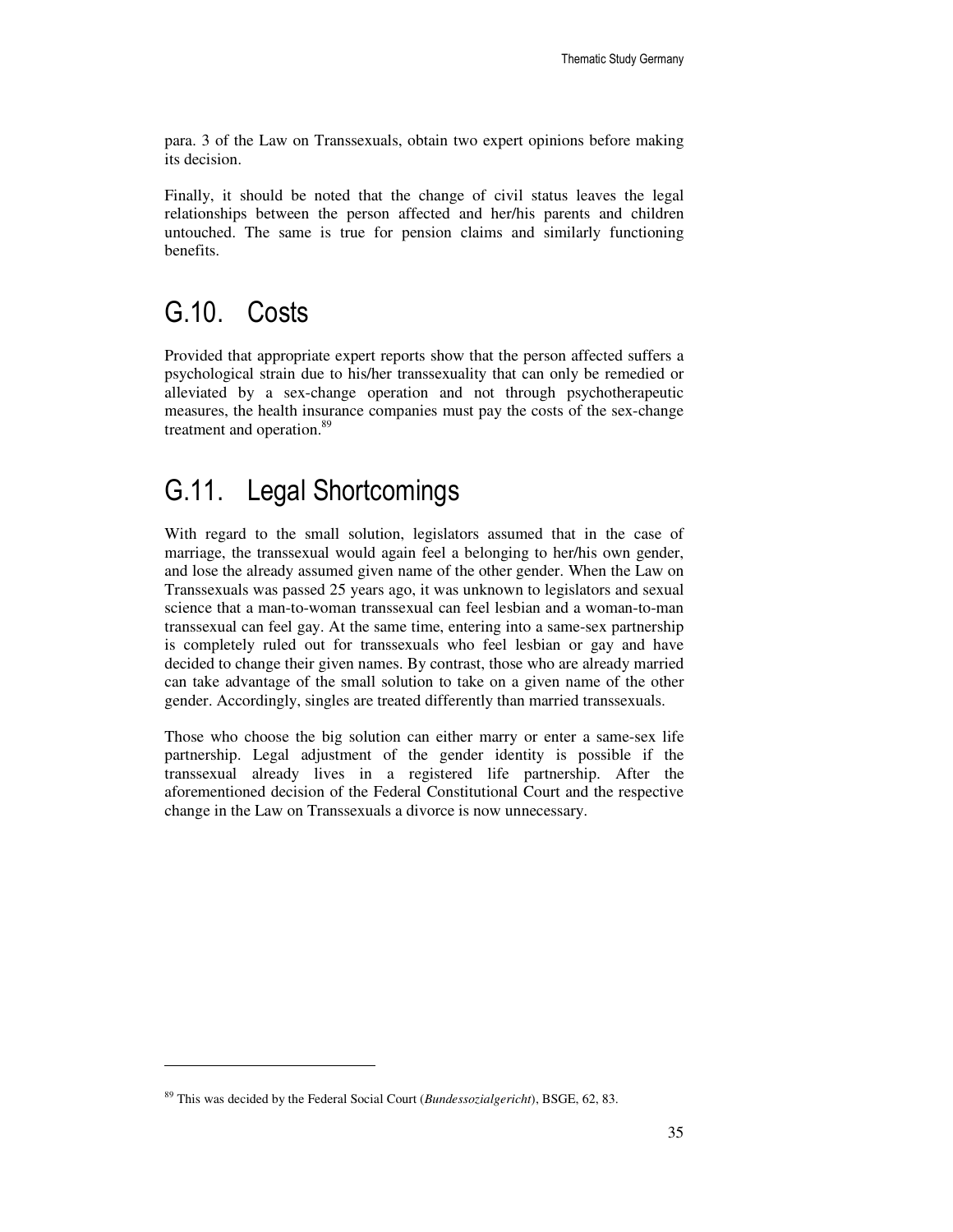## H. Miscellaneous

### H.1. Legislative Initiatives for an amendment of Article 3 of the Basic Law

The current opposition in the Federal Parliament, namely the Social Democratic Party, the Green Party and the Left Party propose an amendment of the Basic Law and have each introduced a draft law calling for an explicit inclusion of the criterion of "sexual identity" among the enumeration of forbidden discrimination grounds listed in Article 3 of the Basic Law.<sup>90</sup> A similar legislative motion was put forward in the Council of Federal States [Bundesrat] by the governments of the Federal States of Berlin, Bremen and Hamburg but was rejected by the political majority.<sup>91</sup> The non-discrimination clause in Article 3 para. 3 of the Basic Law as of now explicitly includes: sex, parentage, race, language, origin and descent, faith, or religious or political opinions and disability.

#### H.2. Same-Sex Life Partnership Law

In order to take account of evolving social reality, in 2001 the very controversial Life Partnership Law was passed as a milestone for gay and lesbian equality. It took effect on  $1<sup>st</sup>$  August 2001. It creates a separate institution for same-sex couples in family law and for the first time offers them the possibility of legal security. Amongst other things, the law provides for regulations in maintenance, tenancy, inheritance, social security, and aliens' law. In its judgement of  $17<sup>th</sup>$ July  $2002<sup>92</sup>$  the Federal Constitutional Court confirmed the law's constitutionality and saw no violation of article 6 para. 1 of the Basic Law (protection of marriage), nor of article 3 para. 1 of the Basic Law (general right to equality), or article 14 para. 1 of the Basic Law (right to property). The Law on Revision of the Life Partnership Law that took effect on  $1<sup>st</sup>$  January 2005 provided further rights to this institution, including the extensive adoption of marital property and maintenance laws, the possibility of step-children's adoption, the introduction of the statutory equalisation of pensions, as well as the inclusion of the life partner in provision for surviving dependants.

Even though areas of life in which equality has not been achieved remain, important legal aspects of the same-sex life partnerships have been equalised by the legislature and the judiciary. In 2009 the relevant inheritance and income tax

<sup>&</sup>lt;sup>90</sup> BT-Drs 17/88 of 27th November 2009:

http://dip21.bundestag.de/dip21/btd/17/000/1700088.pdf;

BT-Drs 17/254 of 15th December 2009:

http://dip21.bundestag.de/dip21/btd/17/002/1700254.pdf;

BT-Drs 17/254 of 20th January 2010:

http://dip21.bundestag.de/dip21/btd/17/004/1700472.pdf (26.02.2010).

 $^{1}$  http://www.artikeldrei.de/dokumente/Bundesrat%200741\_09.pdf (26.02.2010).

<sup>&</sup>lt;sup>92</sup> Federal Constitutional Court, decision of  $17<sup>th</sup>$  July 2002, case no.: 1BvF 1/01, BVerfGE 105,

<sup>313.</sup>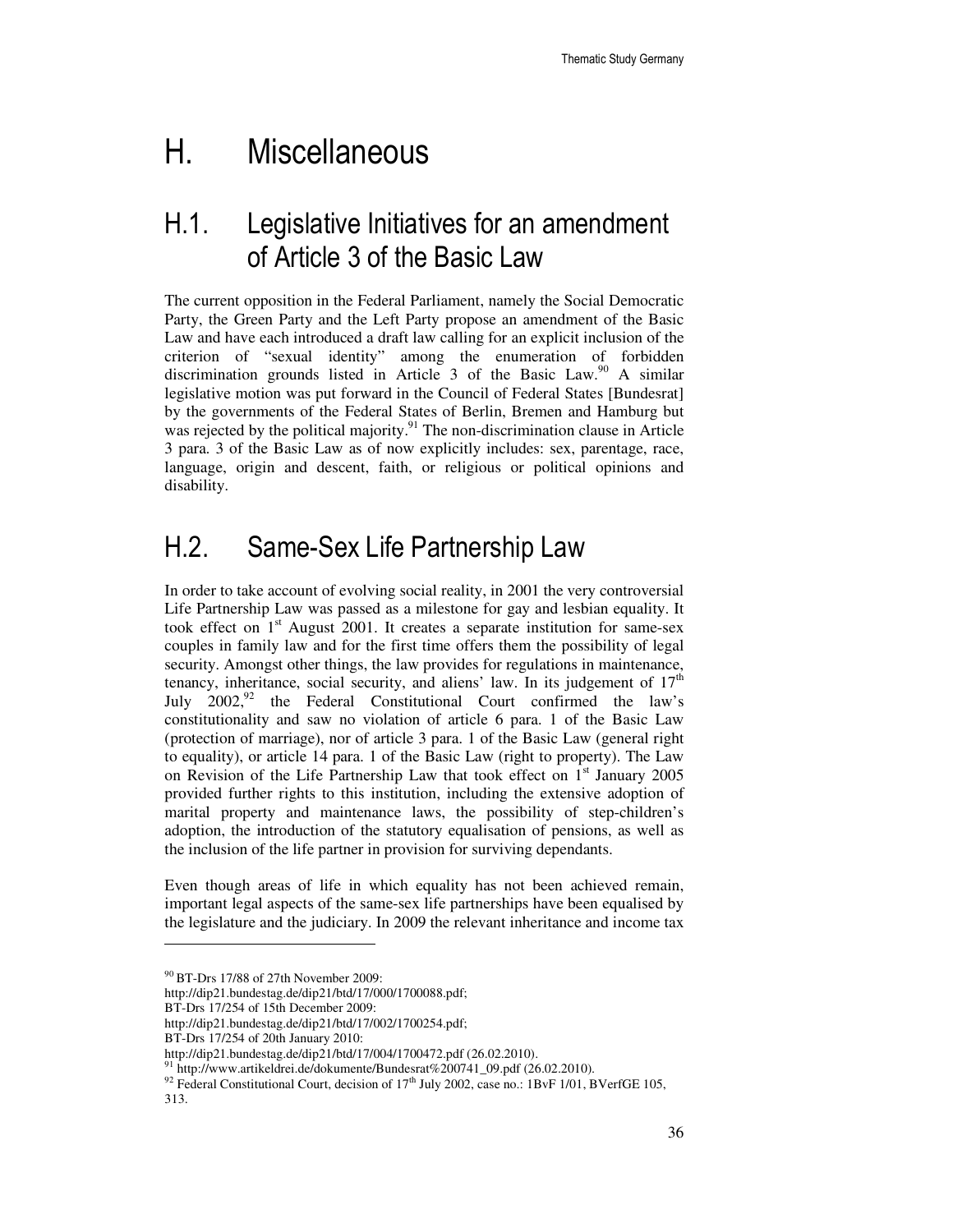law was changed insofar that same-sex life partners are now on an equal footing with married couples concerning the tax exemption amounts. Nevertheless, the rate of taxation remains different. Also, federal laws created a unified competence for the establishment of life partnerships with the civil registry offices.<sup>93</sup> Yet two Federal States used an exemption clause to opt out of the unified federal competence and assigned the competence to their administrative districts.<sup>94</sup> Moreover, differences persist as regards the annulment of same-sex life partnerships and in adoption law, since there is no joint right of adoption but only the possibility of step-children adoption is available (see below).. The pertinent legal provisions for civil service employees remain widely differentiated but are being equalised progressively on the federal level and in the jurisdictions of the Federal States.<sup>95</sup> This development is also apparent in a landmark decision of the Federal Constitutional Court on the unequal treatment of marriage and same-sex life partnerships regarding pensions for surviving dependents of public employees in the civil service field (see below).  $\frac{96}{6}$ Furthermore the current Federal Government coalition of the Christian Democratic Union and the Free Democratic Party has put the subject matter on its agenda and included the equalisation of same-sex life partnerships in the civil service sector in its coalition treaty. It is planning to transpose the rules pertinent to married couples on remuneration, provisions, and assistance to same-sex life partners, too. $97$ 

An impact study on the subject of same-sex life partnerships was conducted under the auspices of the Scientific Service of the Federal Parliament [Wissenschaftlicher Dienst des Deutschen Bundestag], which deals with the legal implications of the decision of the Federal Constitutional Court concerning same-sex life partners dependants' pensions in the civil service field.<sup>98</sup> The study concludes that the landmark decision immediately affects nearly all legal fields relevant to life partnerships except adoption law and is binding upon all state bodies. Another study of the Scientific Service of the Federal Parliament which is not yet published deals with same sex life partners' right to regular adoption. The author argues that the denial of same sex life partners' right to regular joint adoption of a child which is not the biological child of one of the partners cannot be upheld in light of the recent jurisprudence of the Federal Constitutional Court on same sex life partnerships.<sup>9</sup>

 $\overline{a}$ 

 $^{99}$ BT-Drs 17/421 of 12<sup>th</sup> January 2010, p. 2:

<sup>93</sup> Personenstandsgesetz, article 1 : http://bundesrecht.juris.de/pstg/; Personenstandsverordnung, article 1: http://bundesrecht.juris.de/pstv/; Gesetz über die eingetragene Lebenspartnerschaft, article 1: http://bundesrecht.juris.de/lpartg/ (26.02.2010).

 $^{1}$  http://www.lsvd.de/230.0.html#c6286 (26.02.2010).

<sup>95</sup> http://www.lsvd.de/194.0.html#c1372;

http://www.lsvd.de/194.0.html#c4760 (26.02.2010).

<sup>&</sup>lt;sup>96</sup>http://www.bundesverfassungsgericht.de/pressemitteilungen/bvg09-121.html, http://www.bverfg.de/entscheidungen/lk20090810\_1bvl001509.html (26.02.2010).

 $^{97}$  http://www.fdp-bundespartei.de/files/363/091024-koalitionsvertrag-cducsu-fdp.pdf, p. 111 (26.02.2010).

<sup>98</sup>http://www.bundestag.de/dokumente/analysen/2009/Gleichstellung\_eingetragener\_Lebenspartne  $rschaffen.pdf$  (26.02.2010).

http://dip21.bundestag.de/dip21/btd/17/004/1700421.pdf;

http://www.faz.net/s/RubFC06D389EE76479E9E76425072B196C3/Doc~EF9C43E35E1474D06 94D5E37A5E7D84E6~ATpl~Ecommon~Scontent.html;

http://www.sozialticker.com/wissenschaftlicher-dienst-des-bundestages-bestaetigt-

adoptionsverbot-fuer-schwule-und-lesben-ist-verfassungswidrig\_20100217.html (26.02.2010).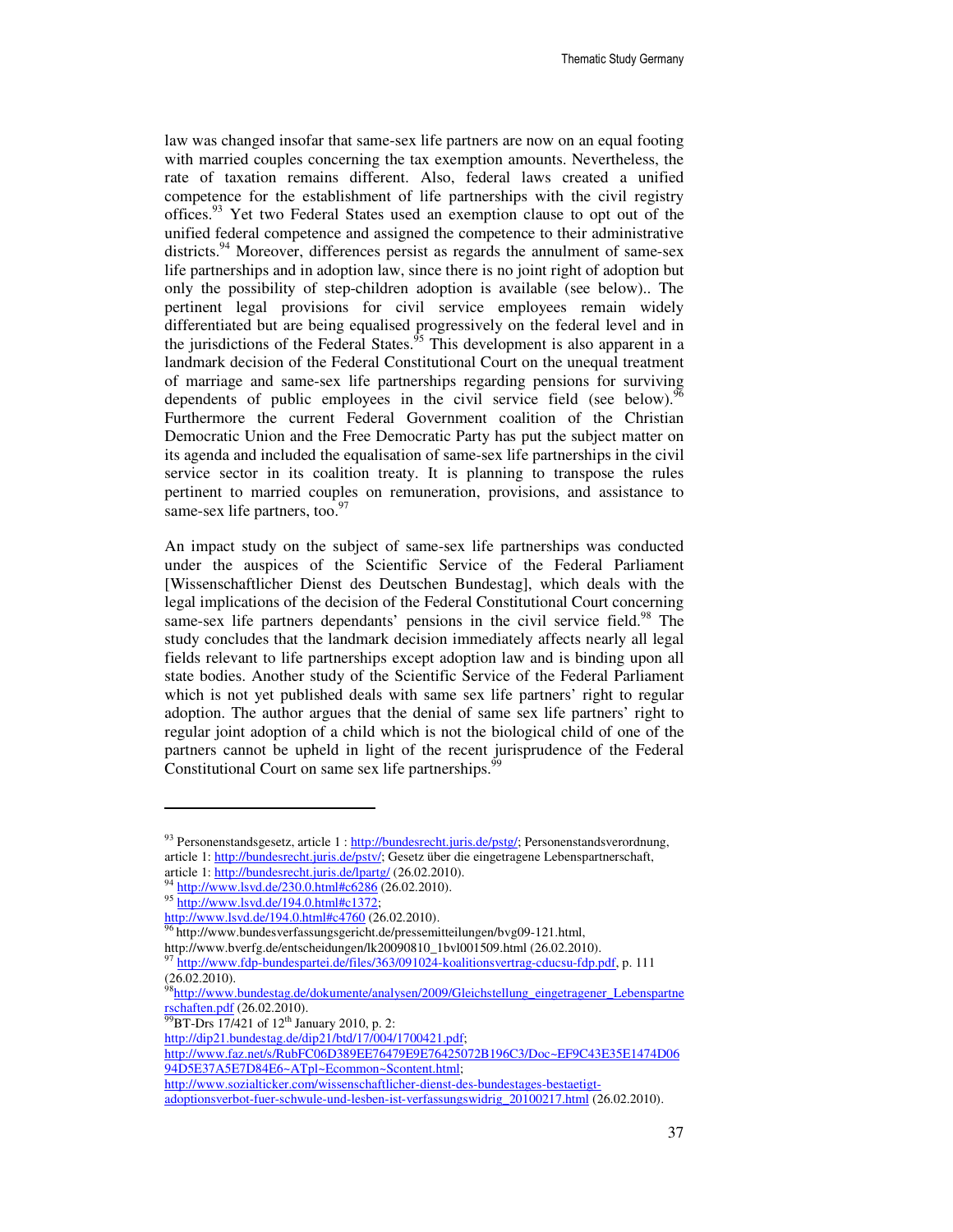The landmark Constitutional Complaint dealt with the discriminatory handling of marriage and registered civil partnership in the area of provisions for dependants' pensions for public employees in the civil service field.<sup>100</sup> In contrast to the compulsory public pension fund insurance the additional insurance for the provision for dependants does not provide for pensions for same sex life partners. The general prohibition of unequal treatment as laid down in Article 3 para 1 of the Basic Law demands that all humans are being treated equal in front of the law. It is also forbidden to exclude one group of persons from benefits which another group of persons enjoys if the two groups are comparable and there are no objective reasons for the justification of the unequal treatment. In the case at hand registered civil partnership were discriminated against as compared to marriages under the rules determining the additional insurance for the provision for dependants in the public service field. The rules on the additional insurance for the provision for dependants of public employees in the civil service are to be evaluated under strict standards set out by the requirements of the general prohibition of unequal treatment as laid down in Article 3 para 1 of the Basic Law. The condition of constitutionality does apply directly even though the rules in question in the case at hand are of a private law nature. The strict requirements need to be observed because the entity in question is established under public law and serves the common good and exercises public functions

This binding verdict stands in direct contrast to an earlier decision of the Federal Constitutional Court not to rule upon the non-payment of family subsidies for civil servants living in same-sex life partnerships. <sup>101</sup> Than it had held that the non-payment of a family subsidy to civil servants living in a same-sex lifepartnership does not constitute a violation of the constitutional principle of equal treatment in relation to married civil servants who receive such subsidy. Yet this earlier decision is not binding materially, because it only ruled upon the admissibility of the matter.

In an earlier decision the Federal Labour Court had also held that same sex life partners are to be treated equally with married couples as concerns businesses retirement pensions.<sup>102</sup> Surviving dependants in the sense of the pertinent provisions can also be persons who qualify for the compulsory public pension fund insurance as beneficiaries of a pension due to death. Therefore same sex life partners fall under this definition, because they are provided for in the compulsory public pension fund. Yet even though theoretically the General Law on Equal Treatment covers the entitlement of same sex life partners to business retirement pension in the concrete case at hand the applicant was not successful, since his claims were not under the temporal scope of application of the law.

<sup>102</sup> http://juris.bundesarbeitsgericht.de/cgi-

 $\overline{a}$ 

- bin/rechtsprechung/document.py?Gericht=bag&Art=pm&sid=5886007150f64627bdf686b189ccf3 f8&nr=13208&pos=0&anz=2; http://juris.bundesarbeitsgericht.de/cgi-
- bin/rechtsprechung/document.py?Gericht=bag&Art=pm&sid=5886007150f64627bdf686b189ccf3 f8&anz=2&pos=0&nr=13388&linked=urt (26.02.2010).

<sup>100</sup> http://www.bundesverfassungsgericht.de/pressemitteilungen/bvg09-121.html,

http://www.bverfg.de/entscheidungen/lk20090810\_1bvl001509.html (26.02.2010). <sup>101</sup>http://www.bundesverfassungsgericht.de/entscheidungen/rk20080506\_2bvr183006.html (26.02.2010).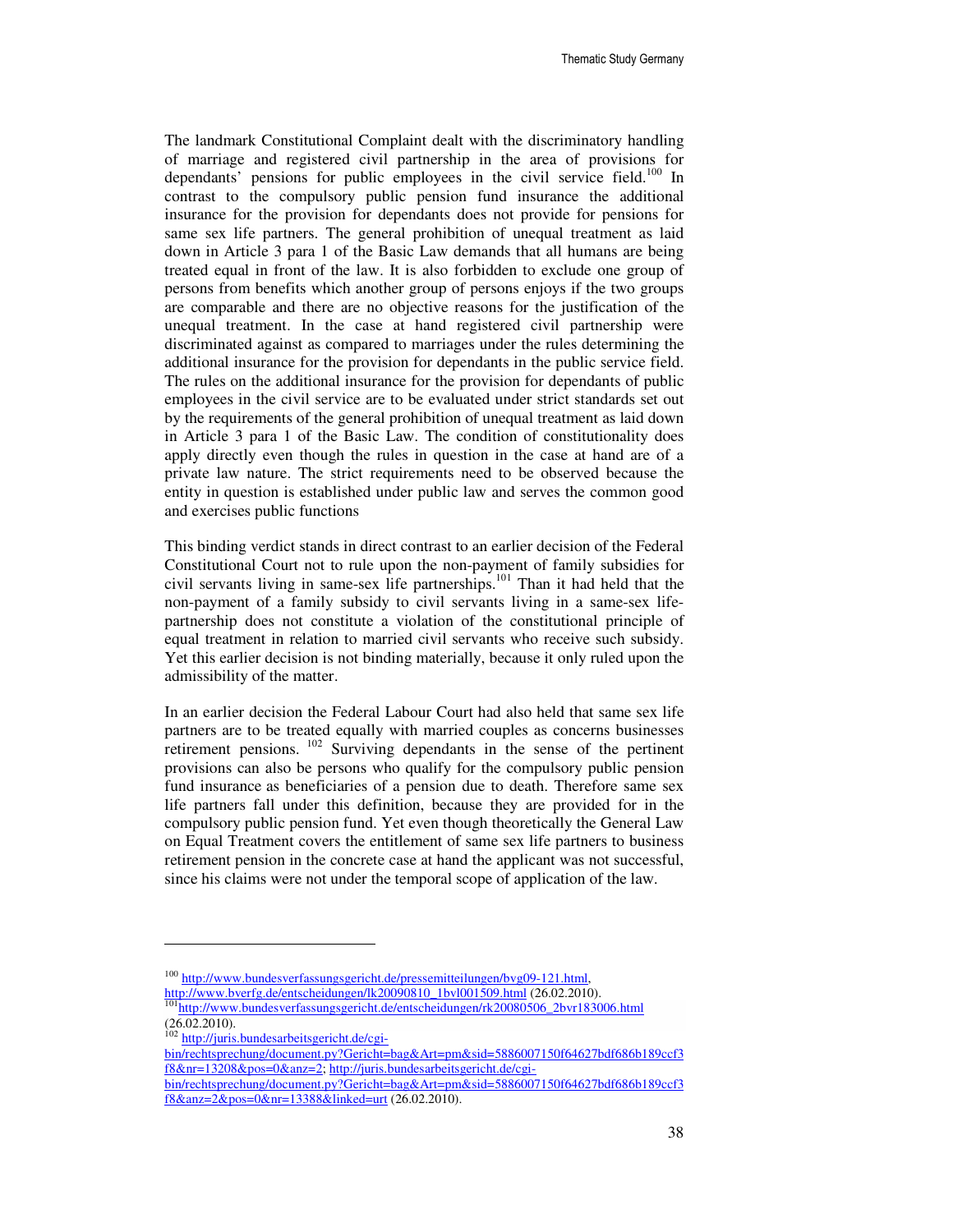## H.3. Rights to Custody and Access in Rainbow Families

Due to the amendment of the Life Partnership Law, since  $1<sup>st</sup>$  January 2005 same-sex partners also have the option of step-child adoption (article 9 para. 7 of the Life Partnership Law). Accordingly, a registered partner can adopt the child of the other. A prerequisite is that the other life partner has the sole right to custody. This can be the case for a child from a previous relationship as well as a child born into a family through artificial insemination. With the adoption, the adoptive parents form a legal and familial relationship to the child that includes a full right of custody, just as it exists for biological children. However, for homosexual couples, the consequences only partially apply to tax law.

In a recent case the Federal Constitutional Court confirmed the right to adoption of stepchildren for same-sex life partners.<sup>103</sup> The case concerned a woman in a same-sex life partnership who wanted to adopt her partner's child according to Section 9 (7) para 2 of the Same-Sex Life Partnership Law in connection with the pertinent provisions on adoption of the Civil Code. The case was referred to the Federal Constitutional Court by a local court which had considered the provision to be incompatible with the Basic Law and therefore demanded a concrete judicial review by the Federal Constitutional Court; the question being whether the same sex partner could be granted a position of parenthood equal to that of the biological parent. In particular, an incompatibility with the right to be a parent as protected in Article 6 of the Basic Law was invoked. The Federal Constitutional Court rejected this line of argumentation and held to the contrary that biological parenthood has no precedence over social family ties, in the sense of a union of responsibility, which are also protected by Article 6 of the Basic Law. Social and biological parents are thus the same under the Constitution, which is also valid for homosexual parents

Lower instance courts have followed suit with the change in jurisprudence and apply the pertinent provisions on step children adoption in light of the constitutional requirements set forth by the Federal Constitutional Court.<sup>104</sup>

For regulations that exist for heterosexual and homosexual couples, there remain differences in the area of the law of descent. Whilst heterosexual couples who, through mutual agreement, decide to artificially transfer semen from a third person, cannot later have parental responsibility withdrawn from them for the child produced in this manner, for lesbian couples an additional adoption procedure is required. This differentiated regulation in descent law has no foundation as long as for the same-sex couple the artificial insemination was conducted with the consent of the other partner.

 $\overline{a}$ 

<sup>&</sup>lt;sup>103</sup> http://www.bundesverfassungsgericht.de/pressemitteilungen/bvg09-098.html, http://www.bundesverfassungsgericht.de/entscheidungen/lk20090810\_1bvl001509.html (26.02.2010).

 $104$  Landgericht Berlin, Az.: 87 T 36/09 of 17<sup>th</sup> August 2009; Amtsgericht Münster, Az.: 22 111128/09 of 15th September 2009,

http://www.lsvd.de/fileadmin/pics/Dokumente/Rechtsprechung2/AGMuenster090915.pdf (26.02.2010).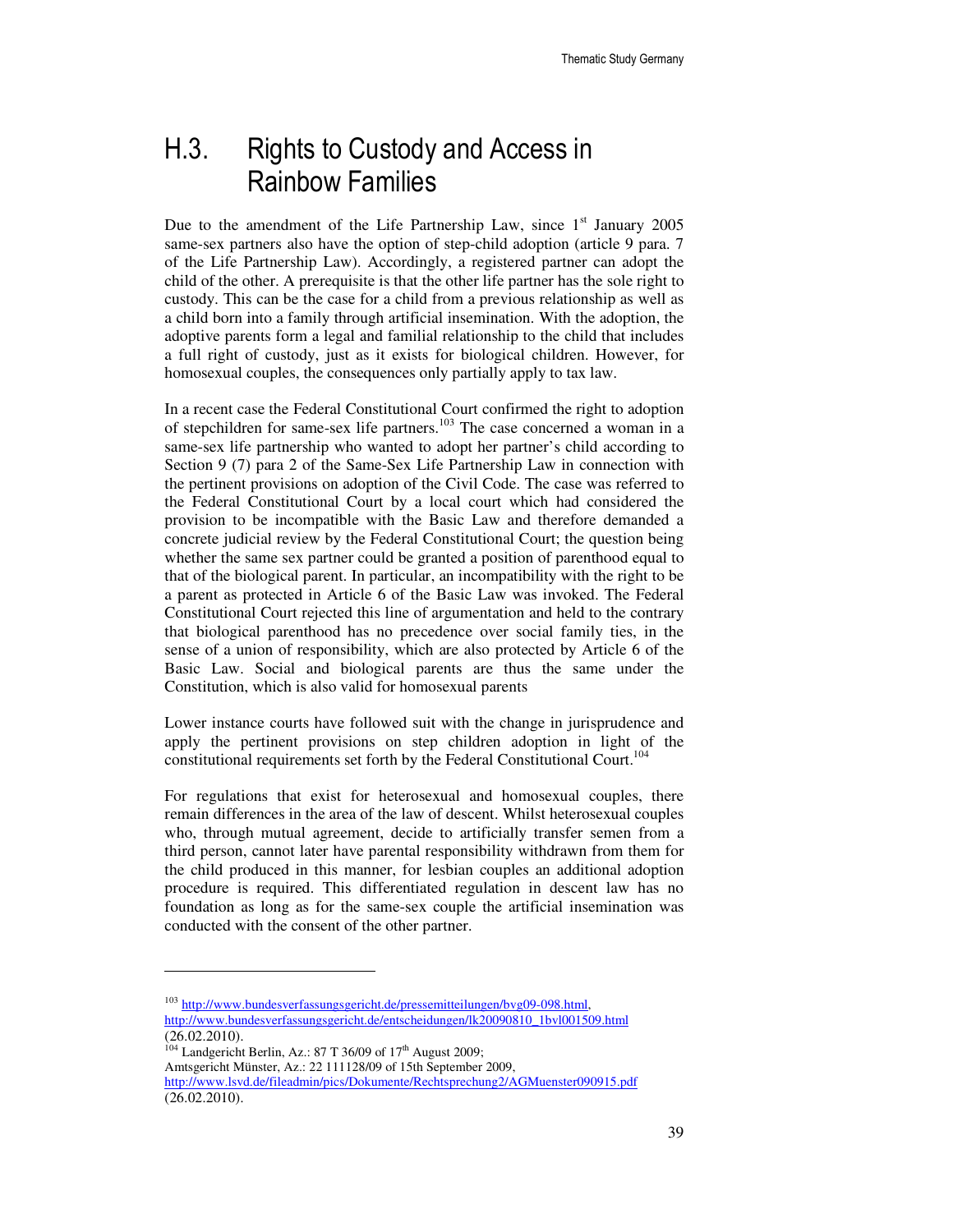In the area of the right of access, it is of great importance to rainbow families that an expansion of this right to third persons is a limited possibility. Beyond the already existing right of access for parents, siblings, grandparents, spouses or former spouses of one of the parents, thanks to the Life Partnership Law, since 2004 a right of access for the life partner or former life partner of one of the parents has been introduced (article 1685 of the Federal Civil Code [Bürgerliches Gesetzbuch – BGB]). The same applies to persons with whom the child was in foster care for an extended time. It is required that this serve the welfare of the child and, additionally, in the case of step-parents, that they actually are or were responsible for the child. However, biological parents who do not live with the child have priority in the right of access. Next come other close relatives, for example the grandparents, then step-parents and possibly other persons with a relationship, such as foster parents.

Civil society organisations remain critical and demand further legal developments with regard to the right to found a family based upon principle 24 of the Yogyakarta-Principles.<sup>105</sup> Thus in particular a non discriminatory law of descent, non-discrimination as concerns family planning and a right to regular adoption for same sex life partners are being demanded.<sup>106</sup>

The Federal Ministry of Justice recently released a scientific study on the situation of children in same-sex life partnerships and in particular on the effects of the law on same-sex life partnerships in this regard. The study concluded that children and adolescents in so called rainbow-families show the same degree of development as in other forms of family structures. The surveyed youngsters from same-sex partnership families even showed a higher level of self-esteem and more autonomy in their relationship with both parent than their counterparts in traditional families.<sup>107</sup>

### H.4. Intersexuality

Intersexuality is a relatively new topic in the German human rights discourse. According to scientific studies, there are around 150 children born each year who can be classified as intersexual. The total number of people affected by severe variance in sex development is around  $8,000-10,000$ .<sup>108</sup>

The existence of intersexuals, however, was not anticipated in the German legal system. The legal framework covers the sex categorisation of the population into male and female. According to article 21 para. 1 no. 3 of the Civil Status Act (Personenstandsgesetz), the sex of a child is entered into the register of births. According to this regulation, the determinable physical characteristics are decisive for the entry of sex, and in cases of doubt, the entry should reflect the sex primarily indicated by the physical characteristics. However, in the

<sup>105</sup> http://www.yogyakartaprinciples.org/principles\_en.pdf.

<sup>106</sup> http://www.lsvd.de/914.0.html.

<sup>107</sup> http://www.bmj.de/files/-

<sup>/3813/</sup>Zusammenfassung\_Lebenssituation\_von\_%20Kindern\_%20in\_gleichgeschl\_LP.pdf.

<sup>&</sup>lt;sup>108</sup> Bundestag, publication no. 16/4786, p. 3.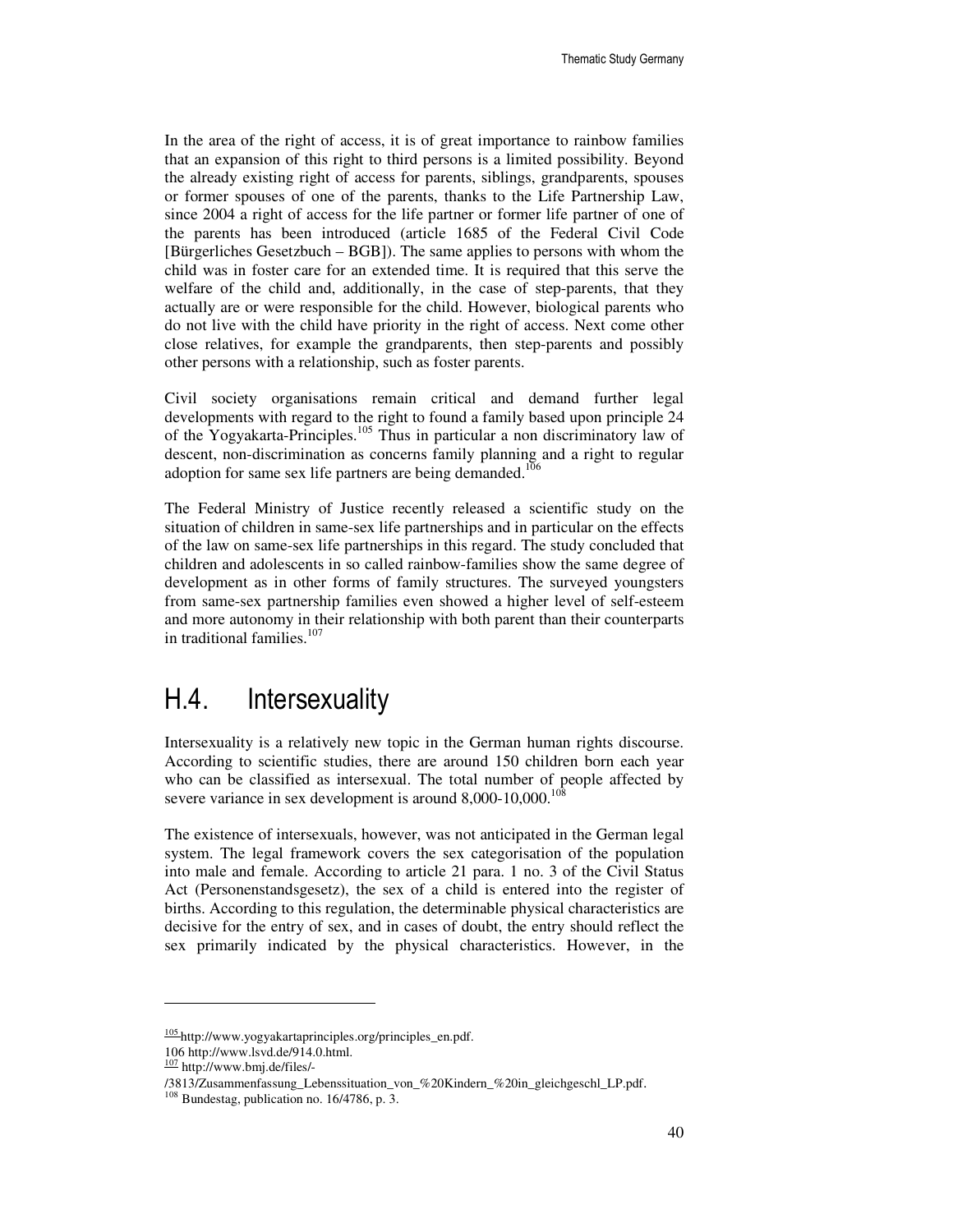determination of a classification for a double-gendered person to one or the other sex, her/his psychological tendencies can be considered.<sup>109</sup>

So far the courts have refused to change the registered sex of an intersexual in the birth register to 'hermaphrodite'. A right to legal recognition of a third gender on the basis of the right of self-determination in accordance with article 2 para. 1 of the Basic Law, in conjunction with article 1 para. 1 of the Basic Law (free development of personality), does not exist because two fundamental institutions of law – marriage and military service – require the categorisation of people into two genders. Additionally, even the Basic Law, in its article 3 para. 2,  $1<sup>st</sup>$  sentence, assumes the differentiation of people as males and females.

This jurisprudence is criticised, however, with reference to the Federal Constitutional Court, which decided with regard to transsexuals that the fundamental right to the free development of personality protects psychological gender identity.<sup>111</sup> According to the opinion of critics, this right must also be granted to intersexuals, thus recognising their psychological identity even if that simultaneously places the construed medical and legal categorisation in question.<sup>112</sup> In this context it has even been discussed whether parental discretion over children should be limited in such a way as to rule out operations on minors with the goal of clarifying physical sex within the binary framework of man and woman.<sup> $113$ </sup>

However, with passage of the General Law on Equal Treatment, the phenomenon of intersexuality was certainly noted. One can conclude from the explanatory notes of the law that the protection from discrimination also includes intersexual people.<sup>114</sup> So far, no court decisions have been based on this.

Finally, the concern is raised whether medical interventions for the purpose of sex polarisation with children incapable of giving their consent runs contrary to the constitutionally guaranteed fundamental rights of self-determination and freedom from bodily harm.<sup>115</sup> In this context a recent ruling<sup>116</sup> could be of great consequence for intersexuals. On  $6<sup>th</sup>$  February 2008, the Cologne Regional Court awarded compensation for pain and suffering to an intersexual person 30 years after a doctor had removed her female genitalia, thus making her irrevocably a man. The intersexual claimant – still a man under civil law – brought suit for damages on grounds of erroneous assignment of a sex and physical mutilation against the surgeon who, in 1977, when she was 18 years old, had removed her uterus and fallopian tubes. In its decision, the court ruled that the momentous operation had been conducted without the necessary

<sup>&</sup>lt;sup>109</sup> Regional Court (*Oberlandesgericht*) Naumburg, decision of 14<sup>th</sup> December 2000, case no.: 10 Wx 12/00; *Praxis der Freiwilligen Gerichtsbarkeit (FGPrax)* (2001), p. 239.

<sup>110</sup> Germany/Arbeitsgericht/722 UR III 302/00 (13th September 2001); *Neue Juristische Wochenschrift (NJW) – Rechtssprechungsreport* (2001), p. 1586; District Court (*Landgericht*) München I/16 T 1944/02 (30th June 2003); *Zeitschrift für das gesamte Familienrecht* (2004), p. 269; *Neue Juristische Wochenschrift (NJW) – Rechtssprechungsreport* (2003), p. 1590.

<sup>&</sup>lt;sup>111</sup> Federal Constitutional Court BVerfGE 49, 286.

<sup>112</sup> See Tolmein (2002), *Zeitschrift für das gesamte Familienrecht*, pp. 957 ff.

<sup>&</sup>lt;sup>113</sup> Bundestag, publication no. 16/4322, p. 5.

<sup>&</sup>lt;sup>114</sup> Bundestag, publication no. 16/1780.

<sup>&</sup>lt;sup>115</sup> Bundestag, publication no. 16/4322, p. 3.

<sup>116</sup> District Court (*Landgericht*) Köln, case no.: 25 O 179/07.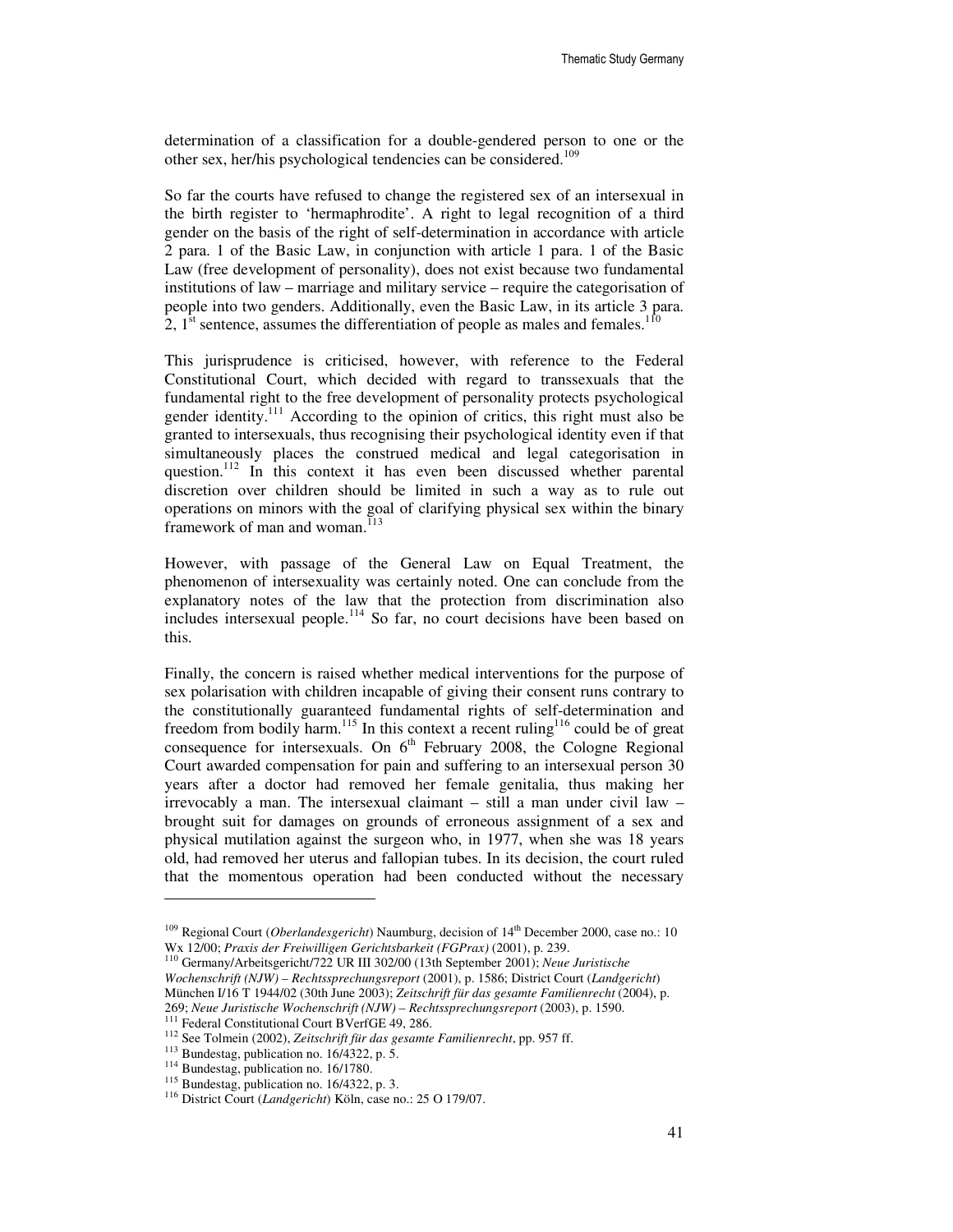consent and that the intersexual claimant had not been comprehensively informed by the defendant surgeon.

The Committee on the Elimination of Discrimination against Women (CEDAW) in its  $43<sup>rd</sup>$  session referred to the topic of intersexual persons' rights and concerns voiced in the shadow report by the Association of Intersexed People.<sup>117</sup> According to the response of the than acting Federal Government to a minor interpellation by the Left Party the former Federal Government coalition of the Social Democratic Party and the Christian Democratic Union considered changes in legislation related to intersexual persons' rights to be unnecessary,.<sup>118</sup> Pursuant to the former Federal Government's position, changes in the legal provisions concerning first name, civil status as well as marriage and life partnership were deemed to be unnecessary. The now ruling coalition of the Christian Democratic Union and the Free Democratic Party has not explicitly included the subject matter in its political agenda. The coalition treaty only deals with changes to the Law on Transsexuals and discrimination in general.<sup>119</sup> Thus it remains to be seen which concrete point of view the governing coalition is going to take on the need for a reform of the legal provisions pertaining to intersexual persons' rights.

### H.5. Institutional Homophobia

As of today no general institutional bans on materials that agitate for homosexual relations exist. Neither are bans on materials specifically conceived for the protection of minors in place. Nor exists a ban on the promotion of homosexual relations in public places.

Yet from a historical perspective regarding the first decades after the founding of the Federal Republic of Germany homosexuality was regarded as immoral and criminally prohibited through articles 175ff. of the Criminal Code. This was at first also confirmed by the Federal Constitutional Court, which referred to the principle of morality anchored in the Basic Law.<sup>120</sup> Gays and lesbians remained subject to social stigmatisation and discrimination, as well as criminally persecuted in the name of the state. In the period between 1953 and 1965 the police registered almost 100,000 people across the country who were suspected of violating the criminal statute for homosexuality.<sup>121</sup> Between 1950 and 1965, nearly 2,800 homosexuals were convicted each year.<sup>122</sup> It was only after the lifting of the total prohibition in 1969 that the legal practice changed, gradually decreasing social stigmatisation. Nevertheless different protected age limits for

 $\overline{a}$ 

Shadow\_Report\_CEDAW\_2008.pdf (26.02.2010).

<sup>117</sup> http://daccess-dds-

ny.un.org/doc/UNDOC/GEN/N09/236/50/PDF/N0923650.pdf?OpenElement; http://intersex.shadowreport.org/public/Association\_of\_Intersexed\_People-

<sup>118</sup> http://dip21.bundestag.de/dip21/btd/16/132/1613269.pdf (26.02.2010).

<sup>&</sup>lt;sup>119</sup> http://www.fdp-bundespartei.de/files/363/091024-koalitionsvertrag-cducsu-fdp.pdf, p. 108, p. 18, p. 126/127 (26.02.2010).

<sup>120</sup> Federal Constitutional Court (*Bundesverfassungsgericht*), BVerfGE 6, 389 (434).

<sup>121</sup> Müller (2003), *Ausgrenzung der Homosexuellen aus der 'Volksgemeinschaft': die Verfolgung von Homosexuellen in Köln 1933-1945*, Cologne, p. 218.

<sup>122</sup> Müller (2003), *Ausgrenzung der Homosexuellen aus der 'Volksgemeinschaft': die Verfolgung von Homosexuellen in Köln 1933-1945*, Cologne, p. 218.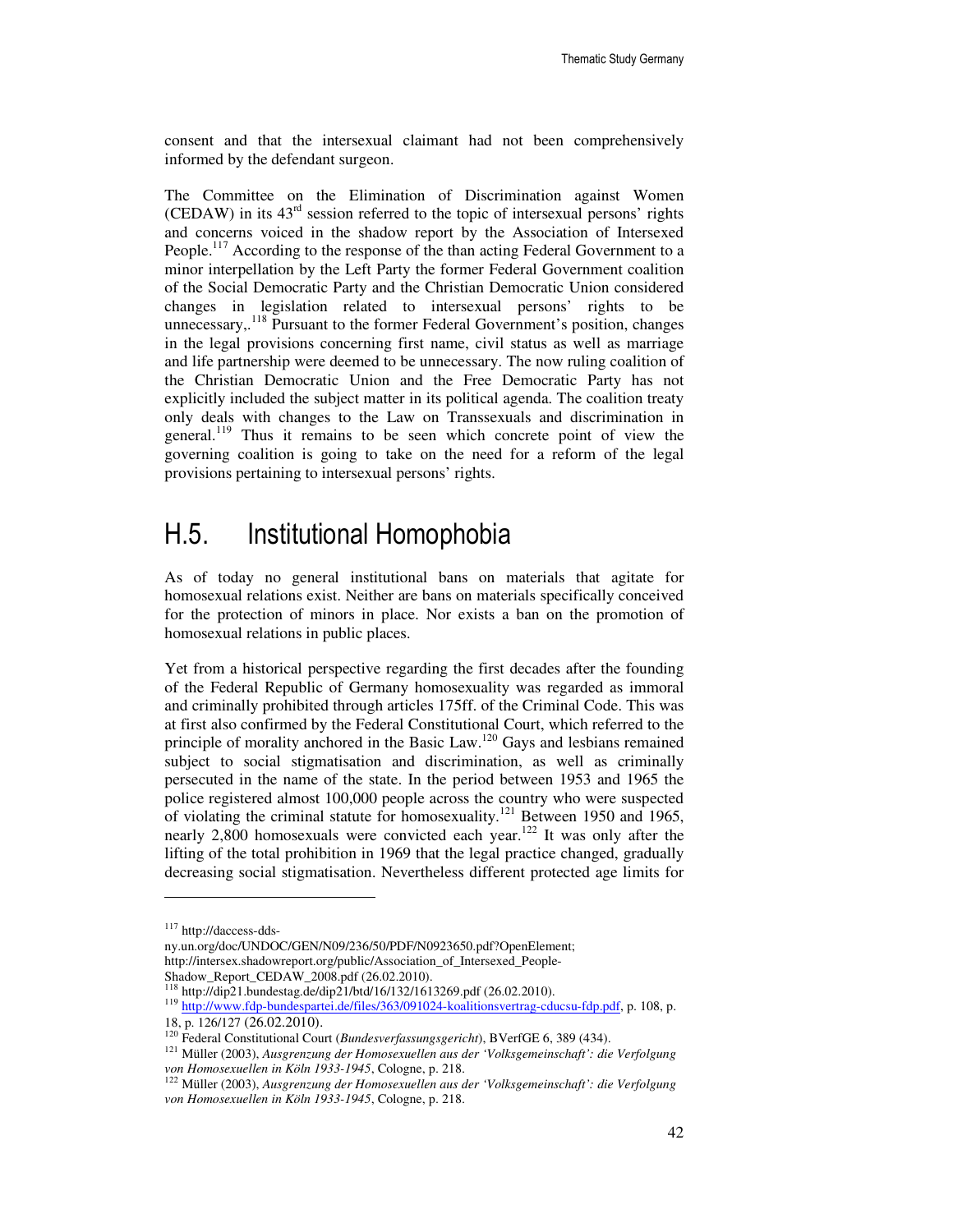heterosexual and homosexual acts respectively remained in force. It was only in 1994 that the criminal statute for homosexuality was completely repealed. Until the decriminalisation of homosexuality amongst consenting adults in the Federal Republic of Germany in 1969 about 50.000 verdicts were rendered. Until that complete repeal of the criminalisation of homosexuality in 1994 about 3500 additional sentences were handed out. In the German Democratic Republic homosexuality amongst consenting adults was also decriminalised in 1968 and until 1989 the criminally punishable protected age limits for homosexual acts were different from those for heterosexual acts. It is estimated that in the German Democratic Republic about 4300 verdicts were rendered according to article 151 of its Criminal Code.<sup>123</sup> The Federal President, Richard von Weizsäcker, explicitly mentioned homosexuals as a victimised group of National Socialism for the first time in his speech of  $8<sup>th</sup>$  May 1985 – 40 years after the end of the war. It took another 15 years, until December 2000, for the German Parliament to apologise to the victims for the injustice they had to endure under National Socialism.<sup>124</sup> In 2002 homosexuals who were criminally prosecuted pursuant to article 175 of the Criminal Code under the National Socialist regime were legally rehabilitated. Yet this does not concern all persons which were persecuted after the end of National Socialism according to the same article of the Criminal Code, which remained in force unchanged. The current Federal Government has included the subject matter into its coalition treaty.<sup>125</sup> It is stated therein, that in the spirit of the collective compensation for homosexual victims of National Socialism a trust is to be set up, which will work at countering the discrimination on grounds of sexual orientation by interdisciplinary research and education. Yet civil society organisations demand further compensation, rehabilitation and annihilation of verdicts passed after 1945, too. $126$ 

As concerns the protection of minors, pornographic material will be banned by the Federal Department for Media Harmful to Young Persons<sup>127</sup> regardless of whether its content is of a heterosexual or homosexual nature. To the contrary, one of the indicators for a ban of certain media in the practice of the Federal Department for Media Harmful to Young Persons according to article 18 of the Protection of Young Persons  $Act^{128}$  is discriminatory content, which also comprises discrimination on the basis of sexual orientation.<sup>129</sup> For example, the Lesbians and Gay Association in Germany initiated a procedure to ban music of a nature discriminatory against homosexuals by an artist which was successful.<sup>130</sup>

 $\overline{a}$ 

<sup>123</sup> http://dip21.bundestag.de/dip21/btd/16/114/1611440.pdf,

http://dip21.bundestag.de/dip21/btd/16/109/1610944.pdf (26.02.2010).

http://dip21.bundestag.de/dip21/btd/14/048/1404894.pdf, p. 3 (26.02.2010).

<sup>&</sup>lt;sup>125</sup> http://www.fdp-bundespartei.de/files/363/091024-koalitionsvertrag-cducsu-fdp.pdf, p. 111  $(26.02.2010).$ 

<sup>126</sup> http://www.lsvd.de/1211.0.html; http://news.gay-web.de/njus/id1001 (26.02.2010).

<sup>&</sup>lt;sup>127</sup> http://www.bundespruefstelle.de/bpjm/information-in-english.html (26.02.2010). <sup>128</sup> http://bmfsfj.de/RedaktionBMFSFJ/Abteilung5/Pdf-

Anlagen/juSchGenglisch,property=pdf,bereich=,rwb=true.pdf (26.02.2010).

<sup>&</sup>lt;sup>129</sup>http://www.bundespruefstelle.de/bpjm/Jugendmedienschutz/Indizierungsverfahren/spruchpraxi s,did=104224.html (26.02.2010).

 $130$  Cf.: enclosed correspondence with the Lesbians and Gay Association in Germany (26.02.2010).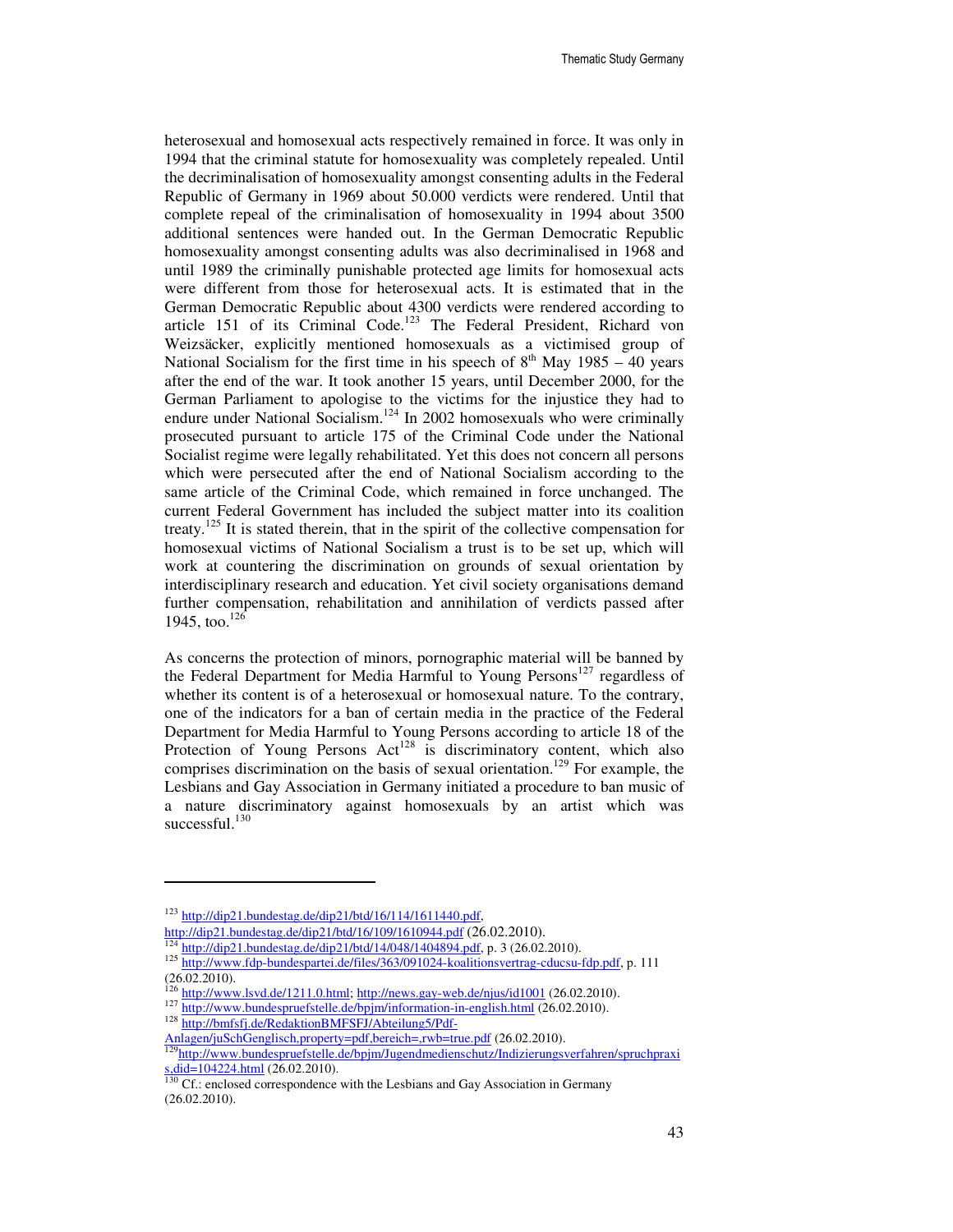Today many initiatives are active in the field of education and antidiscrimination concerning homosexuality and receive or have received governmental financial means and/or are supported by state organs.<sup>131</sup> Thus for example, the Federal Centre for Health Education publishes a manual called "Heterosexual? Homosexual?".<sup>132</sup>

In isolated instances public authorities have shown some reluctance to support particular educational antidiscrimination material. For example, in the Federal State of Nordrhein-Westfalen. The Ministry for Health, Social Matters, Family and Women of Nordrhein-Westfalen had published an educational manual called "Different in More Ways Than One: Providing Guidance for Teenagers on Their Way to Identity, Sexuality and Respect" in 2004.<sup>133</sup> The antidiscrimination manual was promoted within a European Framework and supported by the than acting governing coalition of the Social Democratic Party and the Green Party in Nordrhein-Westfalen. After a change in government in the summer of 2005 the Ministry for Education was run by the Christian Democratic Party and decided not to use the manual in schools anymore and to stop the online distribution. The reasoning behind this was that it was not in line with the Christian values of the Federal State government. The manual is now distributed by a private association but needs to be accompanied by an official disclaimer of the government of the Federal State of Nodrhein-Westfalen.<sup>134</sup> At the same time the current Ministry for Generations, Family, Women and Integration of the Federal State of Nordrhein-Westfalen publicly supports an initiative called "School without Homophobia – School of Diversity".<sup>135</sup>

## I. Good Practice

## I.1. Prohibitions on Discrimination in the Constitutions of the Laender

The federal Land of Brandenburg was the first to adopt a relevant prohibition on discrimination, in article 12 para. 2 of its constitution ('No one may […] be favoured or discriminated against due to […] their sexual orientation.'). Three other Laender followed: Berlin (article 10 para. 2: 'No one may […] be discriminated against or favoured due to their sexual orientation.'); Bremen (article 2: 'No one may […] be favoured or discriminated against due to […] their sexual orientation.); and Thuringia (article 2 para. 3: 'No one may […] be favoured or discriminated against due to their sexual orientation.'). This step is of primarily symbolic importance, which nevertheless should not be underestimated considering the history of the old article 175 of the criminal

<sup>&</sup>lt;sup>131</sup> http://www.kombi-berlin.de/01-start-engl.html; http://www.schwulelehrer.de/ (26.02.2010).<br>
<sup>132</sup> http://www.schwulelehrer.de/ (26.02.2010).

<sup>132</sup> http://www.bzga.de/?uid=10e7dba5ff6db8a8c3deaf179e4eecfc&id=medien&sid=71&idx=42 (26.02.2010).

 $\frac{133 \text{ http://www.schlau-nrw.de/triangle2/ (26.02.2010)}$ .

 $134 \frac{\text{http://www.schlau-nrw.de/} (26.02.2010).$ 

<sup>&</sup>lt;sup>135</sup> http://www.schule-der-vielfalt.de/index.htm (26.02.2010).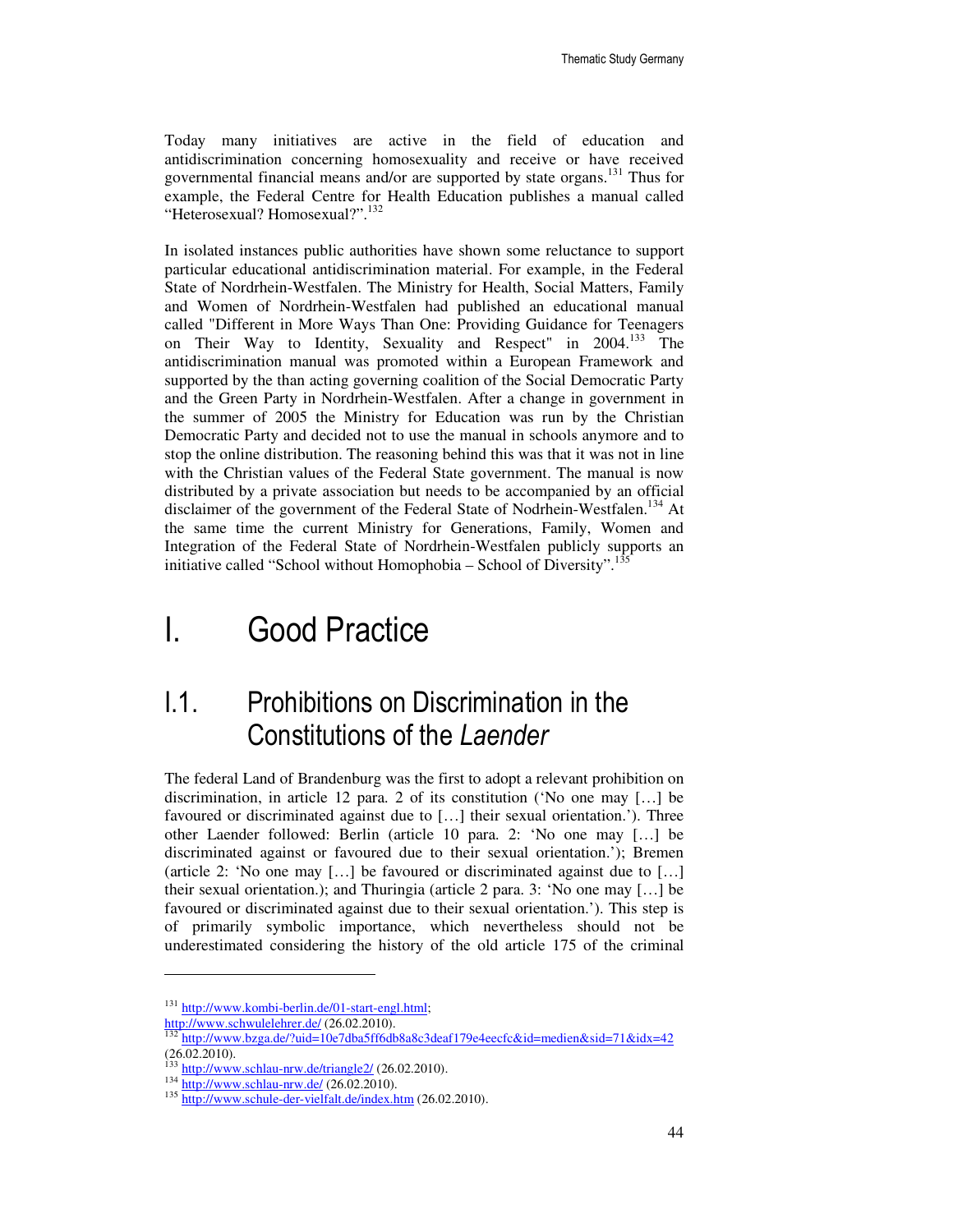code. Further, it sends administrators a clear signal that the prohibition on discrimination on the basis of sexual orientation deserves particular attention in the public authorities' work and organs due to its fundamental character and constitutional dimension.

## I.2. Jurisprudence on the Law on **Transsexuals**

Since taking effect on  $1<sup>st</sup>$  January 1981, the Law on Transsexuals was not reformed for 26 years. The amendment of 2007 also fails to account for the findings of the sexual sciences. Since the late 1960s, the jurisprudence of the Federal Constitutional Court, however, has continuously strengthened the rights of transsexuals. In its decision of  $1978$ ,<sup>136</sup> it based the correction of entering the male gender of a transsexual in the birth register on article 2 para. 1 of the Basic Law (general freedom of action), considered together with article 1 para. 1 of the Basic Law (human dignity). It was only after this fundamental decision of the Federal Constitutional Court that the parliament passed the Law on Changing Given Names and the Determination of Sex Identity in Special Cases [Gesetz über die Änderung der Vornamen und die Feststellung der Geschlechtszugehörigkeit in besonderen Fällen].

In later years, the Federal Constitutional Court took up the Law on Transsexuals in five decisions and declared important provisions to be unconstitutional. In  $1982^{137}$  and  $1993^{138}$  it objected to the age requirement of 25 for changing civil status and given names. In  $2005^{139}$  it decided that the provision according to which same-sex transsexuals also lose their changed given names if they marry although they cannot enter into a life partnership, is inoperative pending a new legal regulation. Finally, in  $2006^{140}$  it gave legislators a deadline until  $30^{th}$  June 2007 to create a new regulation in place of the prohibition on changing a given name and civil status for foreign transsexuals who legally and not just temporarily reside in Germany, provided that the law of their homeland does not have comparable regulations. This requirement was complied with when the Federal Parliament adopted a law changing the Law on Transsexuals in that respect.<sup>141</sup> Moreover, the Federal Constitutional Court has ruled that already

l

http://www.bundesverfassungsgericht.de/pressemitteilungen/bvg06-107.html,

http://www.bundesverfassungsgericht.de/entscheidungen/ls20060718\_1bvl000104.html (26.02.2010).

<sup>141</sup> BGBl. I, p. 1566, Article. 3a (20<sup>th</sup> July 2007);

<sup>136</sup> Federal Constitutional Court, BVerfGE 49, 286.

<sup>&</sup>lt;sup>137</sup> Federal Constitutional Court, BVerfGE 60, 123.

<sup>138</sup> Federal Constitutional Court, BVerfGE 88, 87.

<sup>&</sup>lt;sup>139</sup> Federal Constitutional Court, decision of 6<sup>th</sup> December 2005, case no.: 1 BvL 3/03; Zeitschrift *für das gesamte Familienrecht* (2006), p. 182.

<sup>&</sup>lt;sup>140</sup> Federal Constitutional Court, decision of 18<sup>th</sup> July 2007, case no.: 1 BvL 1,12/04; Zeitschrift *für das gesamte Familienrecht* (2006), p. 1818;

http://www.bgblportal.de/BGBL/bgbl1f/bgbl107s1566.pdf (26.02.2010).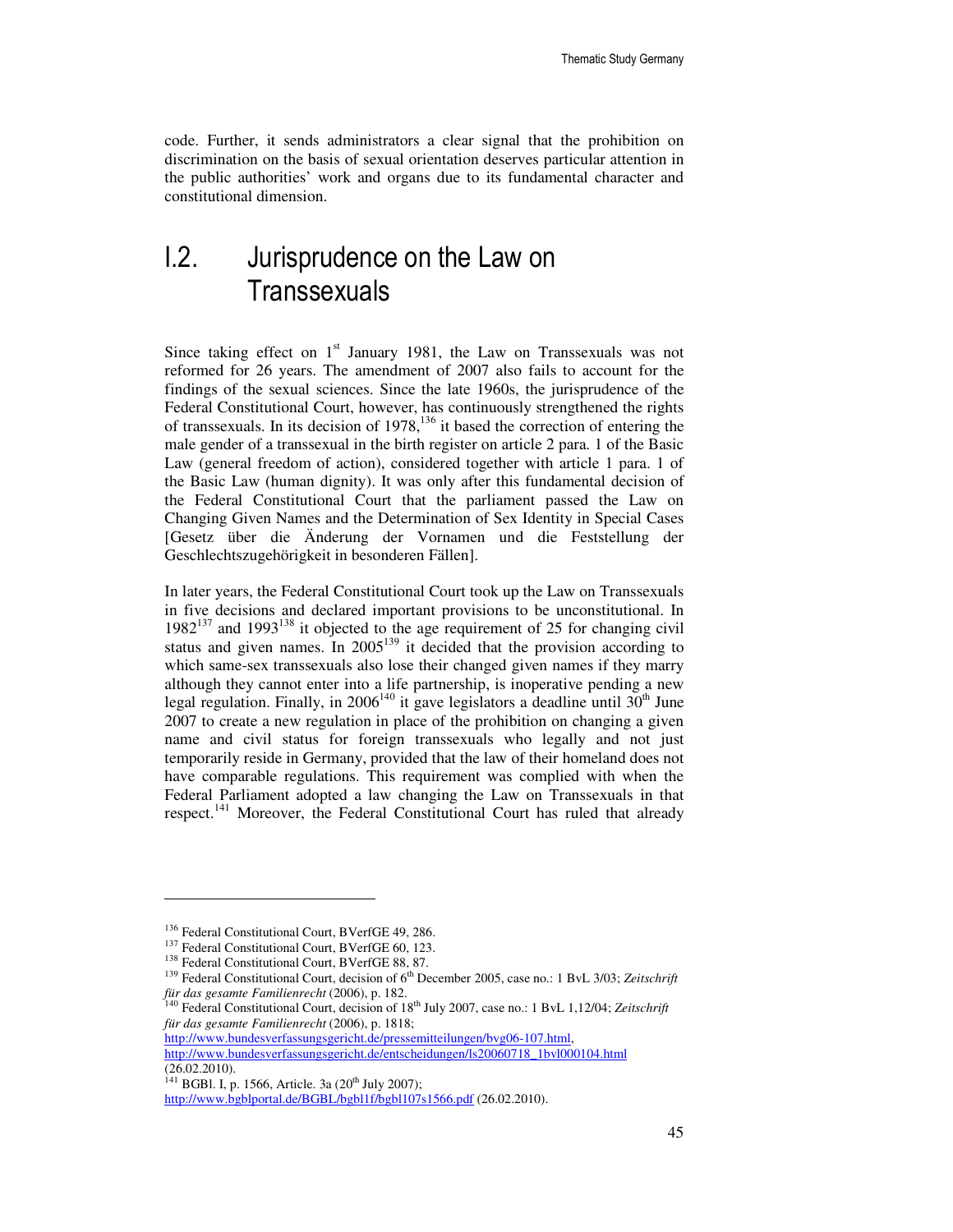after a change in name, a person is to be addressed according to her/his newly understood role. $142$ 

In a recent decision, the Federal Constitutional Court held that a married transsexual who wanted to legally change his gender after a surgical change of his sex from male to female but remain married to his wife cannot be forced to divorce in order to have his sex change legally recognised. According to article 8 para 1 nr. 2 of the Law on Transsexuals, not being married is a prerequisite for the legal determination and recognition of the gender change. The Federal Constitutional Court concluded that the relevant provision is unconstitutional since it is not just and reasonable to demand a divorce when both partners want to remain legally bound to one another. Therefore, the legislature was under the duty to adjust the pertinent provision in light of the decision in order to enable transsexuals to remain in a legally secure partnership while at the same time obtaining legal recognition of the gender change. This is due to the impact of the constitutionally guaranteed right to recognition of the freely chosen and selfdetermined gender identity which needs to be appropriately balanced with the constitutional guarantee of marriage as an institution as enshrined in Article 6 para 1 of the Basic Law.*<sup>143</sup>* The decision has led to a change of the Law on Transsexuals by the Federal Parliament, which eliminated the rule in question from the law.*<sup>144</sup>* This development, ending forced divorce for married couples in which one of the partners is transgender, was explicitly welcomed by the Council of Europe Commissioner for Human rights in an issue paper titled "Human Rights and Gender Identity".*<sup>145</sup>*

### I.3. Studies conducted by Antidiscrimination-**Office**

The federal Antidiscrimination-Office published the results of a recently conducted study (the so-called 'Sinus-Milieu-Studie') in April 2009, which focuses on the question as to whether discrimination is a subject of concern in Germany. The analysis is supposed to provide for an insight into the population's perception of and attitude towards discrimination on the grounds of "race", ethnic origin, sex, age, disability, religion or belief and of "sexual identity". Concerning the topic of discrimination on grounds of "sexual identity" the study concludes that in many social deeply rooted prejudices exist towards sexual orientations that are off the mainstream.<sup>146</sup>

<sup>&</sup>lt;sup>142</sup> Federal Constitutional Court, decision of 15<sup>th</sup> August 1996, case no.: 2 BvR 1833/95; *Neue Juristische Wochenschrift (NJW)* (1997), p. 1632.

<sup>&</sup>lt;sup>143</sup> http://www.bundesverfassungsgericht.de/pressemitteilungen/bvg08-077.html, http://www.bundesverfassungsgericht.de/entscheidungen/ls20080527\_1bvl001005.html (26.02.2010).

<sup>&</sup>lt;sup>144</sup> BGBl. I, p. 1978, Nr. 43, Article 5 (22<sup>nd</sup> July 2009);

http://www2.bgbl.de/Xaver/start.xav?startbk=Bundesanzeiger\_BGBl (26.02.2010). <sup>145</sup> para 3.2.2: https://wcd.coe.int/ViewDoc.jsp?id=1476365 (08.04.2010).  $146$  Available in English:

http://www.antidiskriminierungsstelle.de/bmfsfj/generator/RedaktionBMFSFJ/RedaktionADS/PD F-Anlagen/2009-04-02-schriftenreihe-band4,property=pdf,bereich=ads,sprache=de,rwb=true.pdf, p. 17; English at p. 138;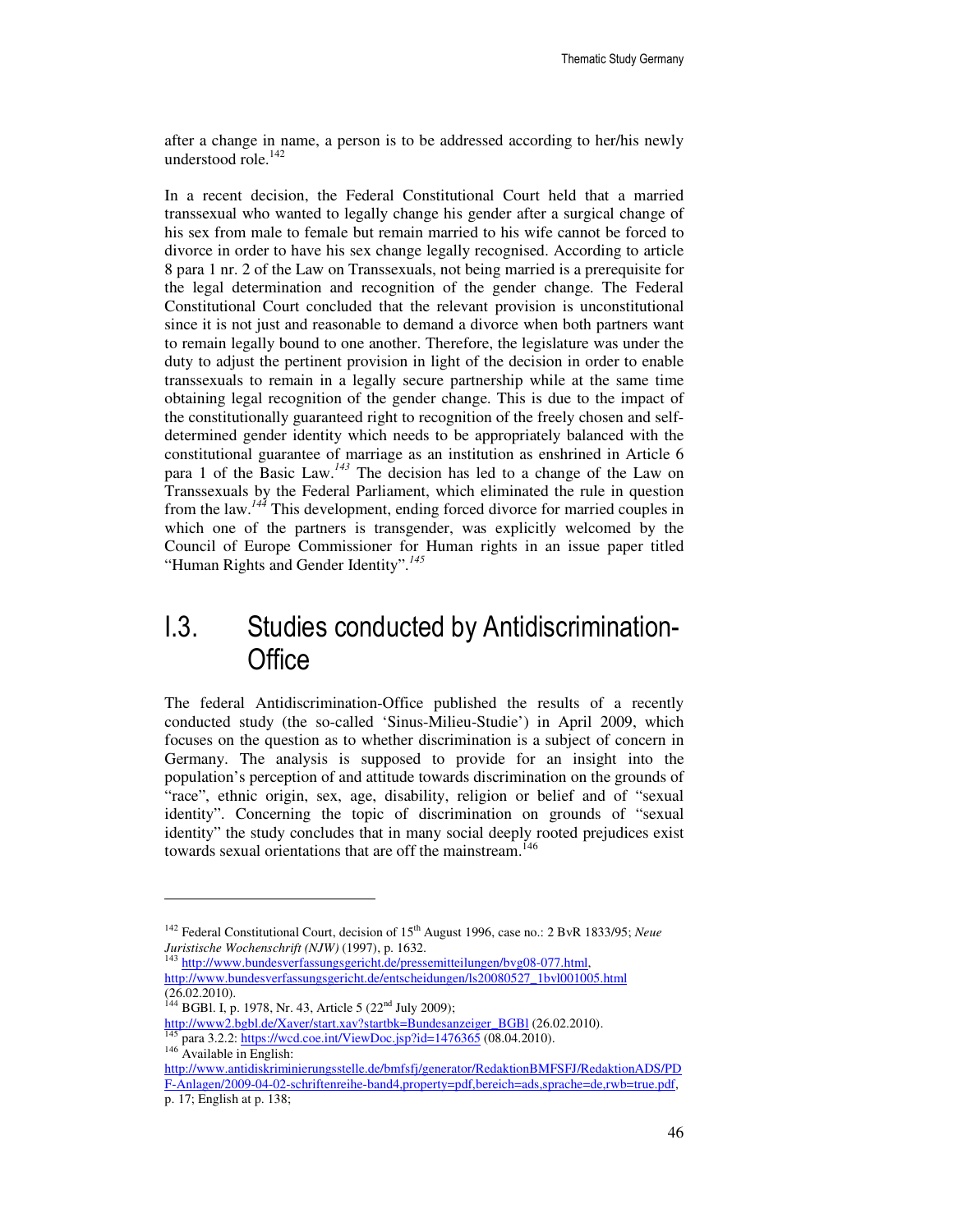Another study which covers a project period of 2009 until 2011 seeks to quantitatively research experiences of discrimination made by lesbian and bisexual women as well as "transident" (transgender) persons.<sup>147</sup>

## I.4. Civil Society

A hotline against violence and discrimination against lesbians was established in Berlin to address the need for protection and support in the light of increased numbers of physical violence and attacks against Lesbians in the last months.<sup>148</sup> The anti violence project is targeted towards the support of lesbians in particular since several hotline for anti gay violence were already in existence.<sup>149</sup>

Within the Deutsche Telekom Group employees from different areas of the company and its subsidiaries founded a network of heterosexuals, gays, lesbians and transgender in order to strengthen tolerance on every level of the enterprise and to promote acceptance for different variations of lifestyles. The aim is to enable intercourse between the colleagues and to create a positive working climate.<sup>150</sup>

## I.5. Retroactive equalisation of remuneration for same-sex life partner civil servants in **Hamburg**

The competent committee for interior matters of the Federal State of Hamburg's citizenry decreed that same-sex life partners employed in the civil service sector of the Federal State are to be remunerated in an equal manner to married civil servants. Civil servants who have entered a same-sex life partnership from the date of  $1<sup>st</sup>$  of August 2001 will be compensated retroactively concerning their remuneration in all respects.<sup>151</sup>

## I.6. Police sets up special agents to liaise with the LGB community

Some police agencies on the Federal States level as well as in several cities have established an office for a special police agent who is specifically responsible for matters concerning violence against gays and lesbians, as well as other

http://www.antidiskriminierungsstelle.de/bmfsfj/generator/ADS/Service/downloads,did=121488.h tml (26.02.2010).

Cf.: enclosed correspondence with the Federal Anti-Discrimination Agency.

<sup>&</sup>lt;sup>148</sup> http://www.onyva.lsvd.de/.

<sup>&</sup>lt;sup>149</sup> http://www.maneo.de/highres/english/e\_hindex.html.

<sup>&</sup>lt;sup>150</sup> http://www.queerbeet.info/english/index.html.

<sup>151</sup> http://typo3.lsvd.de/index.php?id=1276.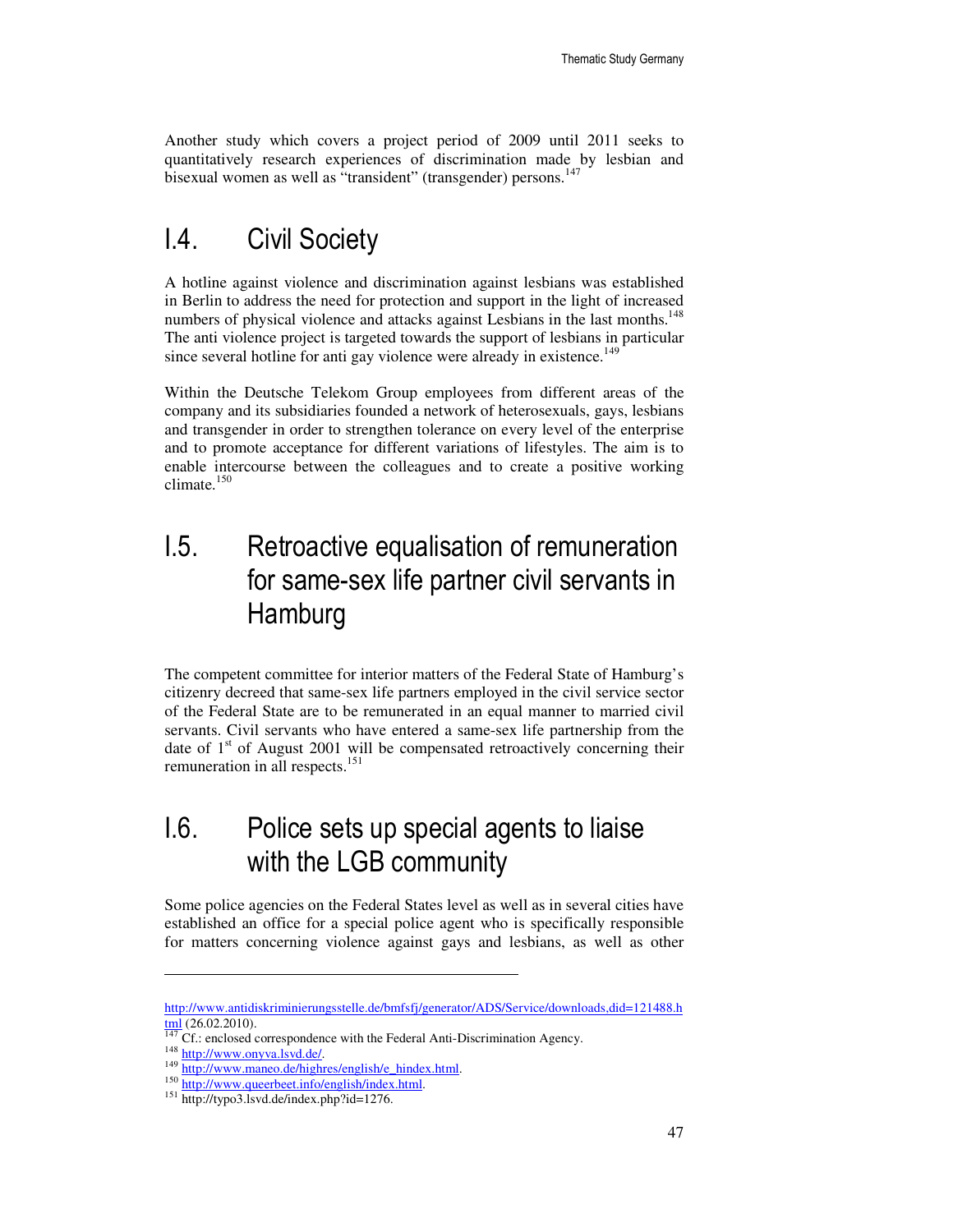matters related to the LGB community. The function of these special spokespersons is to serve as contact to associations and organisations of gays and lesbians, to work in the field of prevention of violence against gays and lesbians and to sensitise colleagues as well as the public to police relevant matters related to the LGB community.<sup>152</sup>

<sup>&</sup>lt;sup>152</sup> http://www.broken-rainbow.de/material/Kontaktbeamte.pdf; http://www.berlin.de/polizei/praevention/homosexualitaet/; http://www.polizeinrw.de/essen/Wir\_stellen\_uns\_vor/gleichgeschlechtliche-lebensweisen/.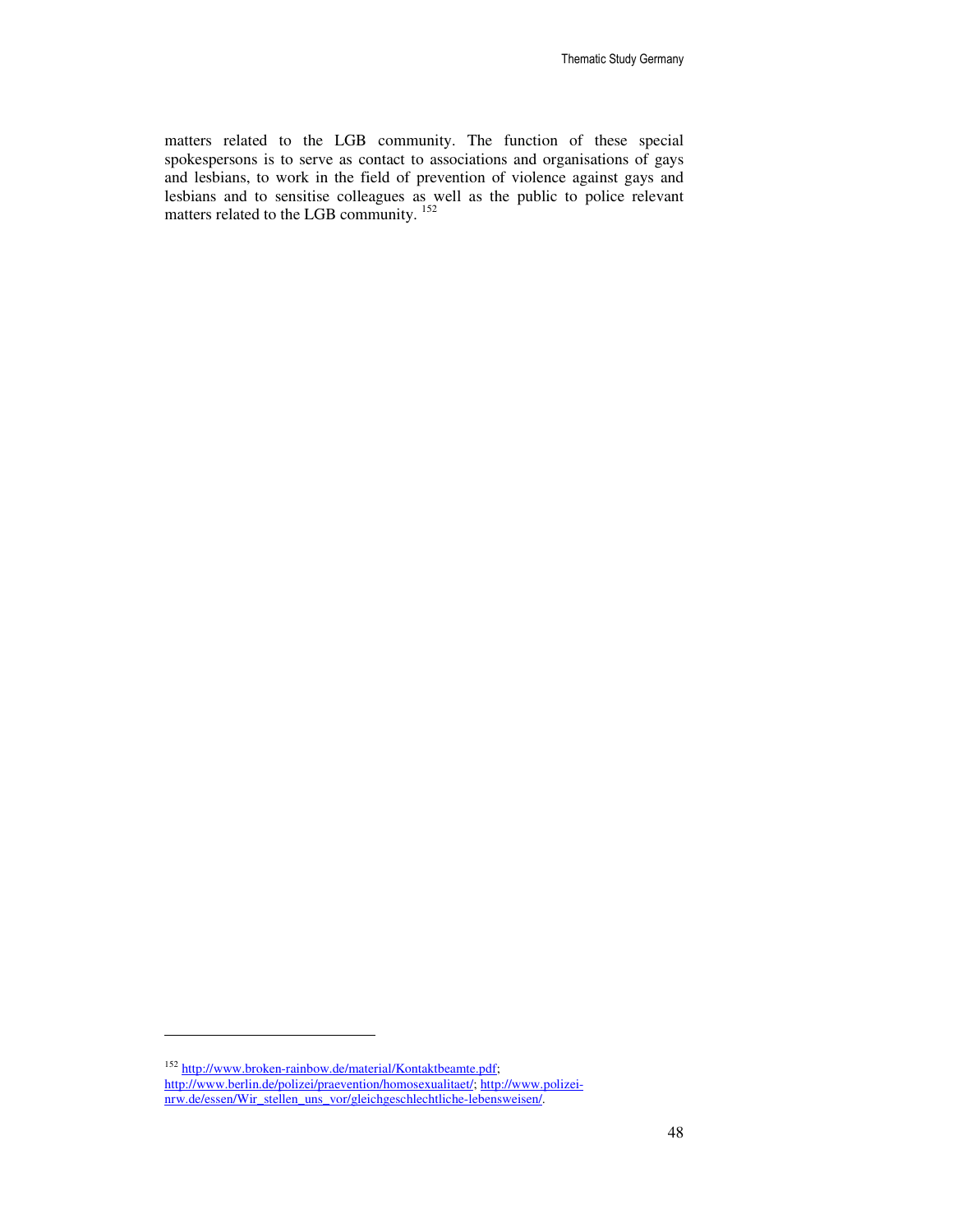Thematic Study Germany

# ANNEXES

## ANNEX I – CASE LAW

### **A. Implementation of Employment Directive 2000/78/EC**

| <b>Case title</b>                                                                                                                        | IV ZR 267/04                                                                                                                                                                                                                                                                                                                                                                                                                                                                                                                                                                                                                                                                                       |
|------------------------------------------------------------------------------------------------------------------------------------------|----------------------------------------------------------------------------------------------------------------------------------------------------------------------------------------------------------------------------------------------------------------------------------------------------------------------------------------------------------------------------------------------------------------------------------------------------------------------------------------------------------------------------------------------------------------------------------------------------------------------------------------------------------------------------------------------------|
| <b>Decision date</b>                                                                                                                     | 14 <sup>th</sup> February 2007                                                                                                                                                                                                                                                                                                                                                                                                                                                                                                                                                                                                                                                                     |
| <b>Reference details</b> (type and<br>title of court/body; in original<br>language and English [official]<br>translation, if available]) | Bundesgerichtshof [Federal High Court of Justice]                                                                                                                                                                                                                                                                                                                                                                                                                                                                                                                                                                                                                                                  |
| Key facts of the case<br>$(max. 500 \text{ chars})$                                                                                      | The plaintiff has worked in the civil service since 1977, and had complementary insurance with the defendant, the Pension Fund of the<br>Federation and Laender [Versorgungsanstalt des Bundes und der Länder]. Since 2001 he has lived in a registered life partnership. The plaintiff<br>filed an application for a determination that in calculating the plaintiff's initial credit, the defendant must use the more beneficial tax category<br>that applies to married people, and pay his life partner a survivor's pension until the plaintiff's death.                                                                                                                                      |
| Main<br>reasoning/argumentation<br>$(max. 500 \text{ chars})$                                                                            | It is clear from ECJ jurisprudence that in legal differentiation by a family status that is accessible to women and men independent of their sexual<br>orientation, there is no discrimination on the basis of sex or sexual orientation. The preferential legal treatment of married persons on the basis of<br>family status does not devalue the communion of same-sex partners, but rather treats them in accordance with their particular nature. The<br>favouring of married persons serves to support heterosexual communions with regard to reproduction and education of their own offspring,<br>something to which same-sex partnerships typically cannot contribute in the same manner. |
| Key issues (concepts,<br>interpretations) clarified by<br>the case (max. 500 chars)                                                      | Under the statutes of the Pension Fund of the Federation and Laender, registered life partners (in contrast to married persons) are not entitled to a<br>survivor's pension; also, for life partners, the more beneficial tax category that applies to married persons in the calculation of the initial credit is<br>not to be used. This does not violate higher-ranking law.                                                                                                                                                                                                                                                                                                                    |
| <b>Results (sanctions) and key</b><br>consequences or<br>implications of the case<br>$(max. 500 \text{ chars})$                          | The plaintiff's appeal is not founded and is rejected.                                                                                                                                                                                                                                                                                                                                                                                                                                                                                                                                                                                                                                             |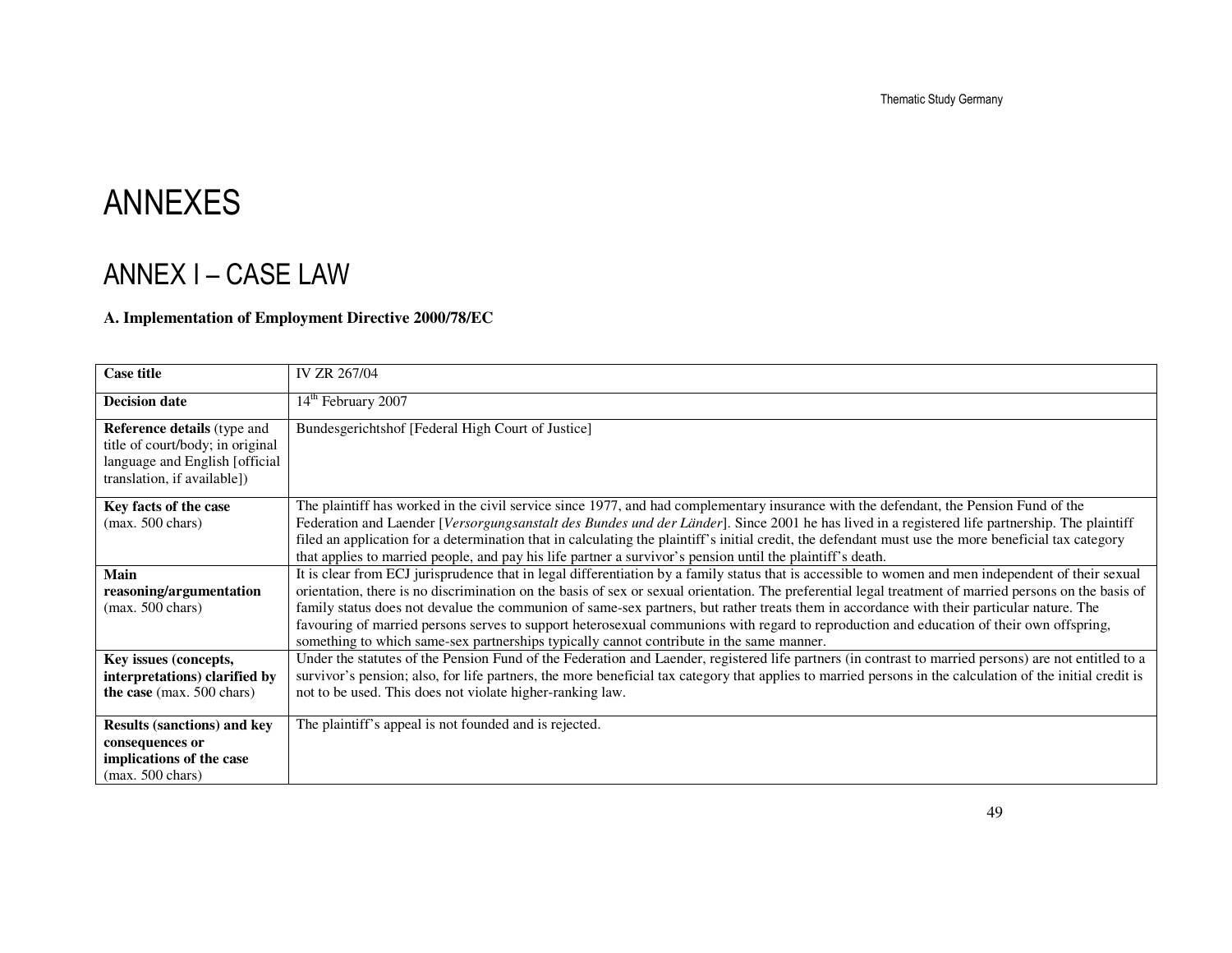| <b>Case title</b>                                                                                                                       | 6 C 27.06                                                                                                                                                                                                                                                                                                                                                                                                                     |
|-----------------------------------------------------------------------------------------------------------------------------------------|-------------------------------------------------------------------------------------------------------------------------------------------------------------------------------------------------------------------------------------------------------------------------------------------------------------------------------------------------------------------------------------------------------------------------------|
| <b>Decision date</b>                                                                                                                    | $25th$ July 2007                                                                                                                                                                                                                                                                                                                                                                                                              |
| <b>Reference details</b> (type and<br>title of court/body; in original<br>language and English [official<br>translation, if available]) | Bundesverwaltungsgericht [Federal Administrative Court]                                                                                                                                                                                                                                                                                                                                                                       |
| Key facts of the case<br>$(max. 500 \text{ chars})$                                                                                     | On 24 <sup>th</sup> November 2003, the claimant entered into a life partnership with a formerly self-employed doctor who had had his own practice, and<br>who was insured with the defendant, the District Doctors' Association of Koblenz [Bezirksärztekammer Koblenz]. The doctor died on 5 <sup>th</sup><br>February 2004. The defendant rejected the application for a survivor's pension with reference to its statutes. |
| Main<br>reasoning/argumentation<br>$(max. 500 \text{ chars})$                                                                           | Preferential treatment for marriage over life partnership, even if it is not urgently demanded, is admissible due to the special constitutional<br>protection for marriage.                                                                                                                                                                                                                                                   |
| Key issues (concepts,<br>interpretations) clarified by<br>the case (max. 500 chars)                                                     | The statutorial provisions of a pension fund, according to which the widow or widower of a doctor receives a survivor's pension, but the<br>surviving life partner does not, is not in violation of federal or European law.                                                                                                                                                                                                  |
| <b>Results (sanctions) and key</b><br>consequences or<br>implications of the case<br>$(max. 500 \text{ chars})$                         | The plaintiff's appeal is unfounded and is rejected.                                                                                                                                                                                                                                                                                                                                                                          |

| <b>Case title</b>                                                                                                                        | 2 ByR 855/06                                                                                                                                                                                                                                                                          |
|------------------------------------------------------------------------------------------------------------------------------------------|---------------------------------------------------------------------------------------------------------------------------------------------------------------------------------------------------------------------------------------------------------------------------------------|
| <b>Decision date</b>                                                                                                                     | $15th$ November 2007                                                                                                                                                                                                                                                                  |
| <b>Reference details</b> (type and<br>title of court/body; in original<br>language and English [official]<br>translation, if available]) | Bundesverfassungsgericht [Federal Constitutional Court]                                                                                                                                                                                                                               |
| Key facts of the case<br>$(max. 500 \text{ chars})$                                                                                      | The appellant was a civil servant working for the Land Baden-Württemberg until $31^{st}$ July 2004. On $5^{th}$ November 2001 she had entered into a<br>registered life partnership. The Stuttgart Administrative Court rejected her suit for payment of family subsidy at level one. |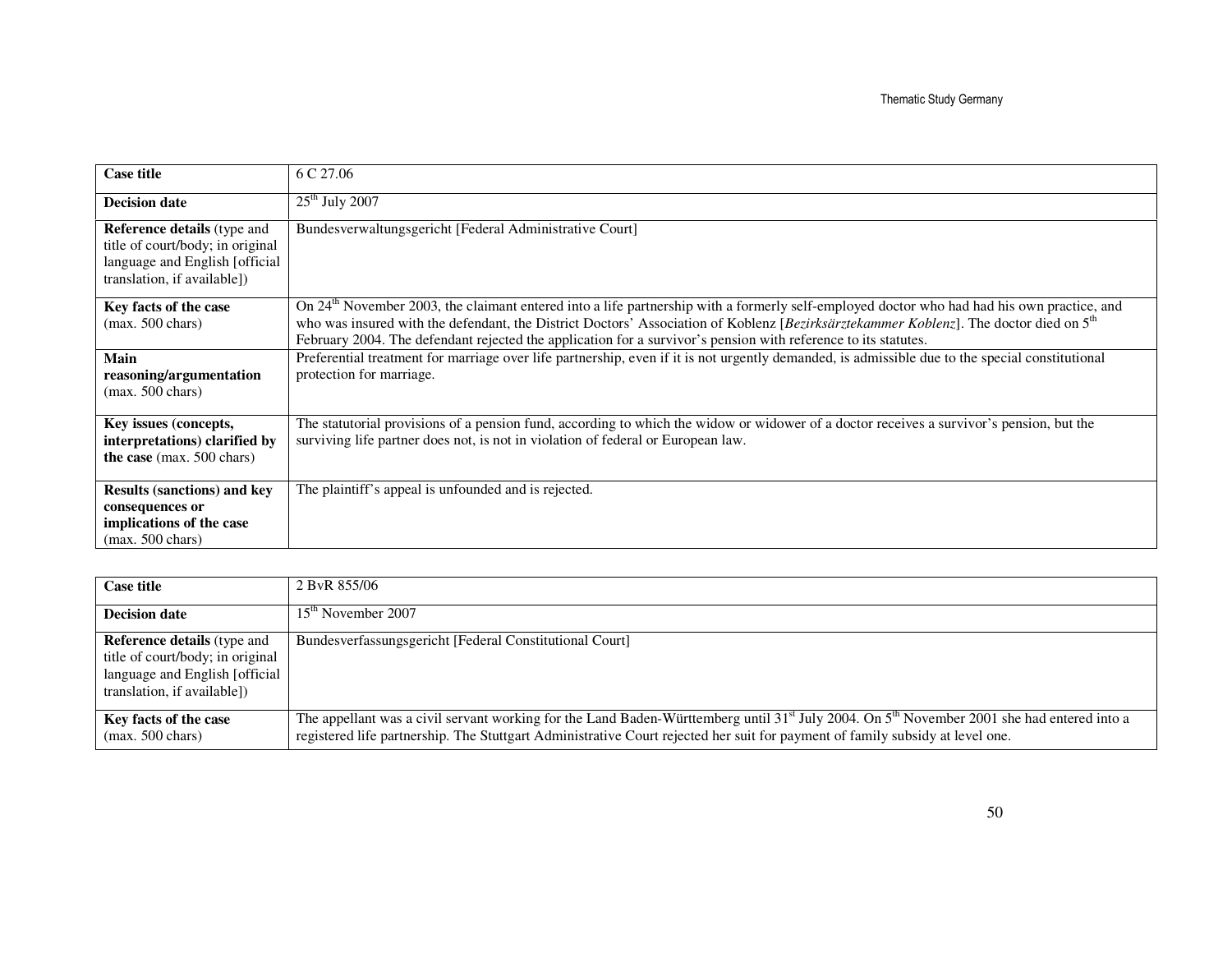| Main<br>reasoning/argumentation<br>$(max. 500 \text{ chars})$                                                   | The inequality anchored in para. $40(1)(1)$ of the Federal Remuneration Law [ <i>Bundesbesoldungsgesetz</i> ] is based on the characteristic of family<br>status. The law differentiates between married civil servants and such civil servants who are either single or living in a partnership other than<br>marriage. |
|-----------------------------------------------------------------------------------------------------------------|--------------------------------------------------------------------------------------------------------------------------------------------------------------------------------------------------------------------------------------------------------------------------------------------------------------------------|
| Key issues (concepts,<br>interpretations) clarified by<br>the case $(max. 500 \text{ chars})$                   | The extension under para. $40(1)(1)$ of the Federal Remuneration Law of family subsidy only to married persons, in the sense of art. 6(1) of the<br>Basic Law (Protection of the Family), is not unconstitutional unequal treatment of the appellant.                                                                    |
| <b>Results (sanctions) and key</b><br>consequences or<br>implications of the case<br>$(max. 500 \text{ chars})$ | The constitutional complaint is unfounded and is not taken up for a decision.                                                                                                                                                                                                                                            |

| <b>Case title</b>                                                                                                                       | VG 9 E 3777/06                                                                                                                                                                                                                                                                                                                                                                                                                                                                                                                                                         |
|-----------------------------------------------------------------------------------------------------------------------------------------|------------------------------------------------------------------------------------------------------------------------------------------------------------------------------------------------------------------------------------------------------------------------------------------------------------------------------------------------------------------------------------------------------------------------------------------------------------------------------------------------------------------------------------------------------------------------|
| <b>Decision date</b>                                                                                                                    | 15 <sup>th</sup> November 2007                                                                                                                                                                                                                                                                                                                                                                                                                                                                                                                                         |
| <b>Reference details</b> (type and<br>title of court/body; in original<br>language and English [official<br>translation, if available]) | Bundesverwaltungsgericht [Federal Administrative Court]                                                                                                                                                                                                                                                                                                                                                                                                                                                                                                                |
| Key facts of the case<br>$(max. 500 \text{ chars})$                                                                                     | The plaintiff is a tenured secondary school teacher in the service of the defendant, the Hessian Remuneration Authority [Hessische Bezügestelle].<br>He entered into a registered life partnership in 2002. His life partner receives neither a family subsidy nor a comparable benefit. The defendant<br>rejected an application of the plaintiff to grant him family subsidy at level one, retroactive to $2nd$ December 2003.                                                                                                                                       |
| Main<br>reasoning/argumentation<br>$(max. 500 \text{ chars})$                                                                           | Para. 40(1)(1) of the Federal Remuneration Law [ <i>Bundesbesoldungsgesetz</i> ] only allows the granting of family subsidy at level one to civil<br>servants who are married. It is neither an unplanned gap nor a violation of higher-ranking law that para. $40(1)(1)$ of the law does not consider<br>civil servants who enter into a registered life partnership. The institutions of marriage and registered life partnerships under family law are not<br>similar, so that the family status of persons belonging to each legal institution are not comparable. |
| Key issues (concepts,<br>interpretations) clarified by<br>the case (max. 500 chars)                                                     | A civil servant living in a registered life partnership has no claim to family subsidy at level one.                                                                                                                                                                                                                                                                                                                                                                                                                                                                   |
| <b>Results (sanctions) and key</b><br>consequences or<br>implications of the case<br>$(max. 500 \text{ chars})$                         | The plaintiff's appeal is rejected.                                                                                                                                                                                                                                                                                                                                                                                                                                                                                                                                    |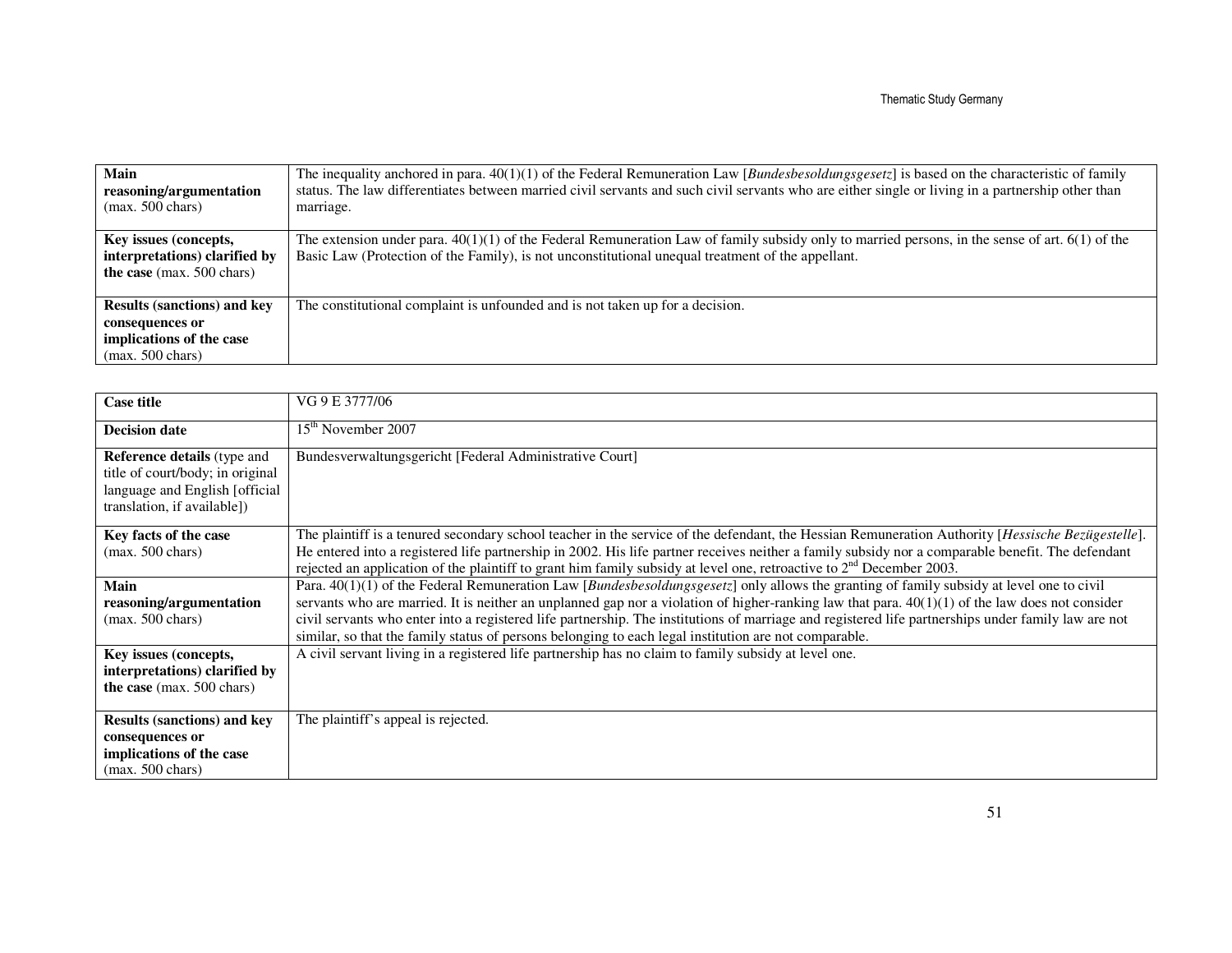| <b>Case title</b>                                                                                                                       | 20 Ca 105/07                                                                                                                                                                                                                                                                                                                                                      |
|-----------------------------------------------------------------------------------------------------------------------------------------|-------------------------------------------------------------------------------------------------------------------------------------------------------------------------------------------------------------------------------------------------------------------------------------------------------------------------------------------------------------------|
| <b>Decision date</b>                                                                                                                    | $4th$ December 2007                                                                                                                                                                                                                                                                                                                                               |
| <b>Reference details</b> (type and<br>title of court/body; in original<br>language and English [official<br>translation, if available]) | Arbeitsgericht Hamburg [Hamburg Employment Court]                                                                                                                                                                                                                                                                                                                 |
| Key facts of the case<br>$(max. 500 \text{ chars})$                                                                                     | The plaintiff - a German of Turkish descent born as, but not a practicing Muslim - seeks restitution due to discrimination on the basis of religion<br>by the Welfare and Social Work Committee of Hamburg [Diakonische Werk Hamburg], which in a process for filling the position of a social<br>educator for an EU-supported project, rejected her application. |
| Main<br>reasoning/argumentation<br>$(max. 500 \text{ chars})$                                                                           | For a concrete professional activity, the self-conception of the church may only play a decisive role when this activity stands in direct<br>relationship to that self-conception, which is only to be presumed for areas related to preaching.                                                                                                                   |
| Key issues (concepts,<br>interpretations) clarified by<br>the case (max. 500 chars)                                                     | The right of self-determination for church employers must be interpreted in conformity with directives and is not an absolute and final standard<br>for differentiated treatment.                                                                                                                                                                                 |
| <b>Results (sanctions) and key</b><br>consequences or<br>implications of the case<br>$(max. 500 \text{ chars})$                         | The defendant was ordered to pay the plaintiff 3,900 Euros.                                                                                                                                                                                                                                                                                                       |

### **B. Freedom of movement**

There was no relevant jurisprudence.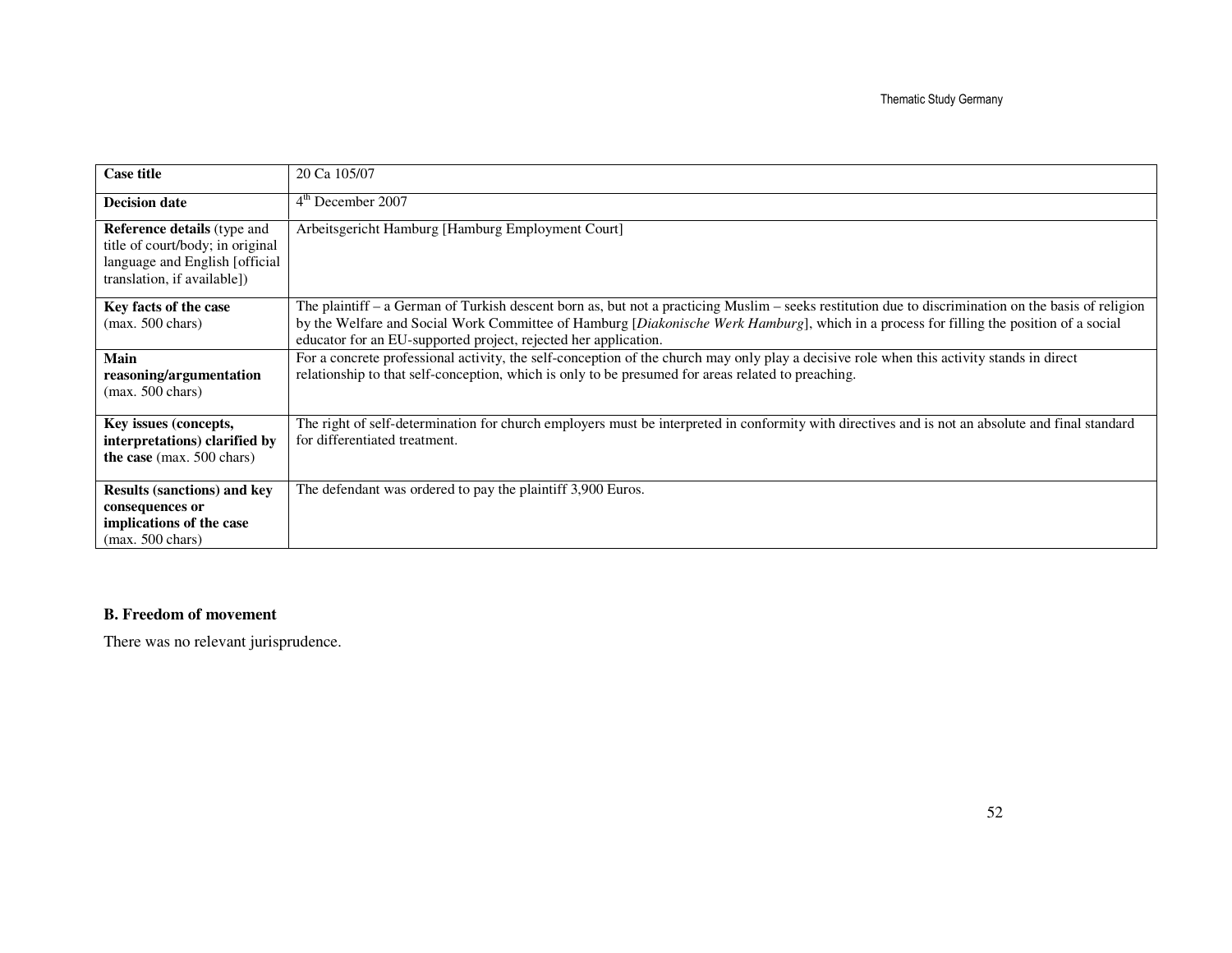### **C. Asylum and subsidiary protection**

| <b>Case title</b>                                                                                                                       | 9 C 278/86                                                                                                                                                                                                                                                                                                                                                                    |
|-----------------------------------------------------------------------------------------------------------------------------------------|-------------------------------------------------------------------------------------------------------------------------------------------------------------------------------------------------------------------------------------------------------------------------------------------------------------------------------------------------------------------------------|
| <b>Decision date</b>                                                                                                                    | $15th$ March 1988                                                                                                                                                                                                                                                                                                                                                             |
| <b>Reference details</b> (type and<br>title of court/body; in original<br>language and English [official<br>translation, if available]) | Bundesverwaltungsgericht [Federal Administrative Court]                                                                                                                                                                                                                                                                                                                       |
| Key facts of the case<br>$(max. 500 \text{ chars})$                                                                                     | The plaintiff, an Iranian citizen born in Tehran in 1947, was, according to his information, serving as a finance official in Tehran and is now<br>seeking a grant of political asylum. He cites the threat of danger to him in Iran due to his homosexuality.                                                                                                                |
| Main<br>reasoning/argumentation<br>$(max. 500 \text{ chars})$                                                                           | The plaintiff is politically persecuted in the sense of art. $16(2)(2)$ of the Basic Law (fundamental right to asylum) because with considerable<br>probability upon a return to Iran he would face a threat of persecution based on his homosexual orientation, and thus also a targeting of his<br>existing tendency.                                                       |
| Key issues (concepts,<br>interpretations) clarified by<br>the case (max. 500 chars)                                                     | Political persecution in the sense of art. $16(2)(2)$ of the Basic Law can exist under certain conditions even when grounds and characteristics other<br>than those explicitly listed in art. $1(A)(2)$ of the Geneva Refugee Convention are taken as the basis for its provision (here: the death penalty in<br>Iran targeting irreversible, innate homosexual orientation). |
| <b>Results (sanctions) and key</b><br>consequences or<br>implications of the case<br>$(max. 500 \text{ chars})$                         | The plaintiff is entitled to the asserted asylum claim on the basis of the determined facts.                                                                                                                                                                                                                                                                                  |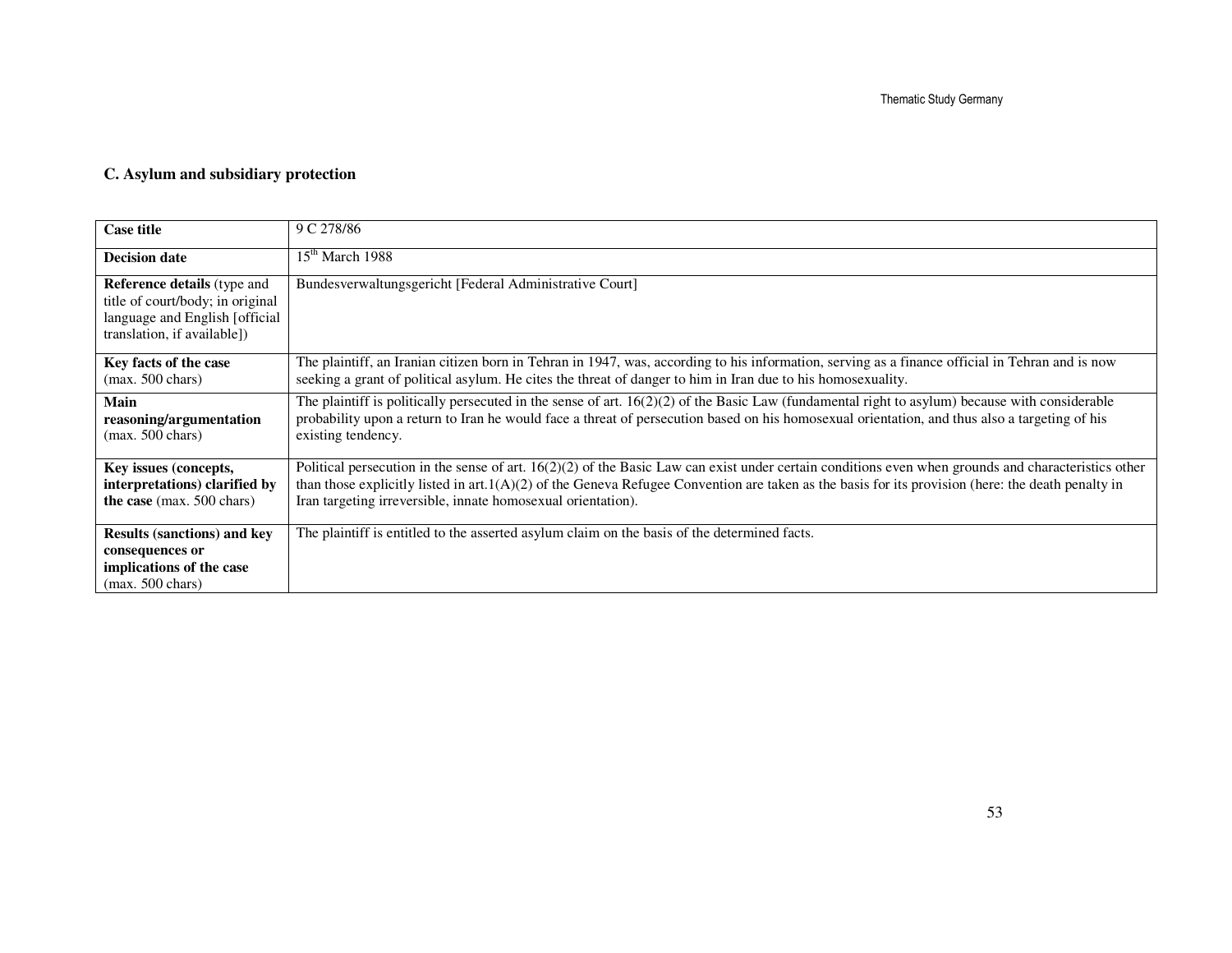| <b>Case title</b>                                                                                                                       | A 2 B 273/04                                                                                                                                                                                                                                                                                                                            |
|-----------------------------------------------------------------------------------------------------------------------------------------|-----------------------------------------------------------------------------------------------------------------------------------------------------------------------------------------------------------------------------------------------------------------------------------------------------------------------------------------|
| <b>Decision date</b>                                                                                                                    | $20th$ October 2004                                                                                                                                                                                                                                                                                                                     |
| <b>Reference details</b> (type and<br>title of court/body; in original<br>language and English [official<br>translation, if available]) | Oberverwaltungsgericht Sachsen [Administrative Appeals Court of Sachsen]                                                                                                                                                                                                                                                                |
| Key facts of the case<br>$(max. 500 \text{ chars})$                                                                                     | The applicant, an Iranian citizen who says he is homosexual, seeks a grant of political asylum or protection from deportation.                                                                                                                                                                                                          |
| Main<br>reasoning/argumentation<br>$(max. 500 \text{ chars})$                                                                           | It is possible to live in a private manner in Iran with an irreversible homosexual orientation.                                                                                                                                                                                                                                         |
| Key issues (concepts,<br>interpretations) clarified by<br>the case (max. 500 chars)                                                     | There is no danger of political persecution for a homosexual of irreversible orientation upon returning when he has exited the country without<br>persecution, is not subject to any special interest in observation or persecution due to his homosexuality, and lives his homosexual orientation<br>discreetly in the private sphere. |
| <b>Results (sanctions) and key</b><br>consequences or<br>implications of the case<br>$(max. 500 \text{ chars})$                         | The court rejects the appeal of the administrative court's judgement to deny asylum and protection from deportation.                                                                                                                                                                                                                    |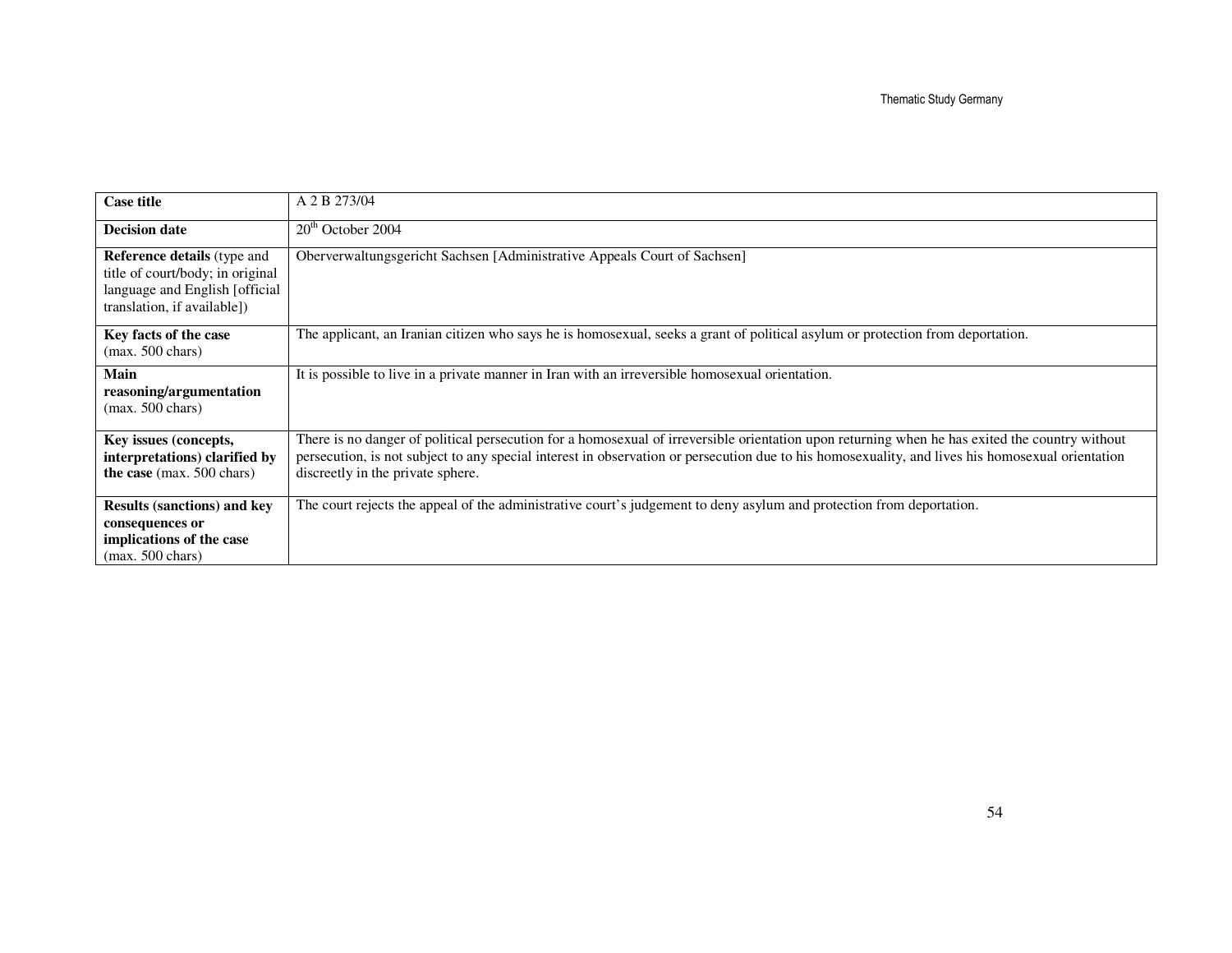| <b>Case title</b>                                                                                                                       | 4 K 652/01.A                                                                                                                                                                                                                                                                                                                                                                                                                                                                                                                                    |
|-----------------------------------------------------------------------------------------------------------------------------------------|-------------------------------------------------------------------------------------------------------------------------------------------------------------------------------------------------------------------------------------------------------------------------------------------------------------------------------------------------------------------------------------------------------------------------------------------------------------------------------------------------------------------------------------------------|
| <b>Decision date</b>                                                                                                                    | $27th$ January 2005                                                                                                                                                                                                                                                                                                                                                                                                                                                                                                                             |
| <b>Reference details</b> (type and<br>title of court/body; in original<br>language and English [official<br>translation, if available]) | Verwaltungsgericht Frankfurt/Oder [Administrative Court of Frankfurt an der Oder]                                                                                                                                                                                                                                                                                                                                                                                                                                                               |
| Key facts of the case<br>$(max. 500 \text{ chars})$                                                                                     | The applicant, an Iranian citizen, says he is homosexual and seeks recognition as a political refugee.                                                                                                                                                                                                                                                                                                                                                                                                                                          |
| Main<br>reasoning/argumentation<br>$(max. 500 \text{ chars})$                                                                           | The homosexual activity that can be expected with considerable probability from an asylum seeker will, in all likelihood, become known to<br>Iranian prosecuting agencies, so that the homosexual must seriously fear being sentenced to death.                                                                                                                                                                                                                                                                                                 |
| Key issues (concepts,<br>interpretations) clarified by<br>the case (max. 500 chars)                                                     | Without regard to the circumstance that prohibitions on the consensual homosexual activity of adults in Iran, as such are intended for the<br>maintenance of public morals, it must be assumed from the present actual and legal conditions in Iran that the person who – through his/her<br>predestined homosexual character – does not abide by the existing prohibitions, through the imposition and enforcement of the death penalty<br>should also have his/her homosexual disposition considered a relevant characteristic in asylum law. |
| <b>Results (sanctions) and key</b><br>consequences or<br>implications of the case<br>$(max. 500 \text{ chars})$                         | The Federal Office for the Recognition of Foreign Refugees [Bundesamt für die Anerkennung ausländischer Flüchtlinge] is obligated to<br>recognise the plaintiff as a person entitled to asylum.                                                                                                                                                                                                                                                                                                                                                 |

Re: Point 59: There was no relevant jurisprudence.

### **D. Family reunification**

There was no relevant jurisprudence.

### **E. Freedom of assembly**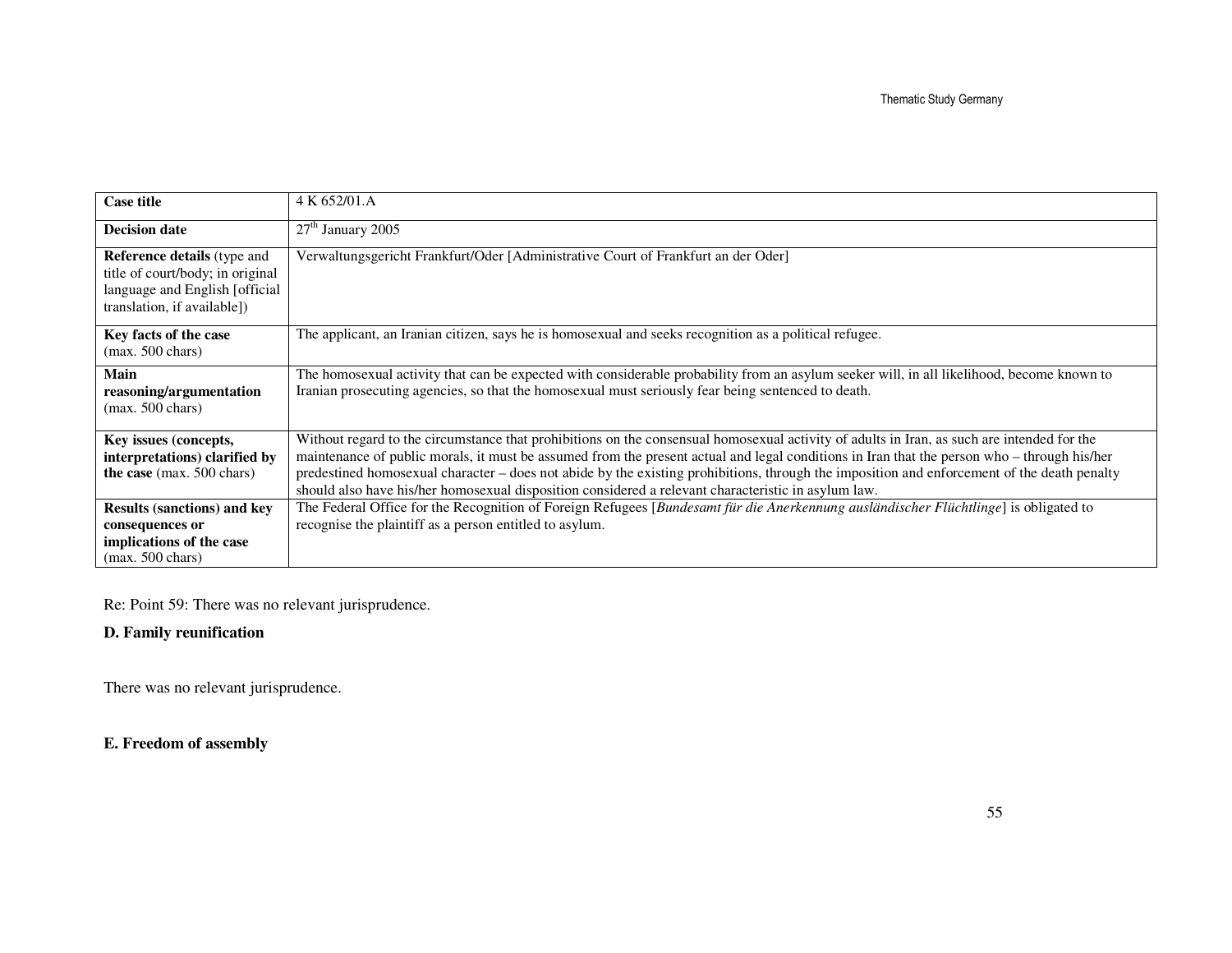Thematic Study Germany

There was no relevant jurisprudence.

### **F. Hate speech and Criminal law**

The decisions quoted in the main body of the study are not available to us. As stated in the footnotes, we refer exceptionally to media reports. It was impossible to obtain more detailed information on the proceedings described. The relevant NGOs were also not in a position to assist.

### **G. Transgender issues**

Re: G.1. – G.6.: There was no relevant jurisprudence. Re: G.7. – G.11.

| <b>Case title</b>                                                                                                                       | ByR 16/72                                                                                                                                                                                                                                                                                                                                                                                                                                                     |
|-----------------------------------------------------------------------------------------------------------------------------------------|---------------------------------------------------------------------------------------------------------------------------------------------------------------------------------------------------------------------------------------------------------------------------------------------------------------------------------------------------------------------------------------------------------------------------------------------------------------|
| <b>Decision date</b>                                                                                                                    | $11^{\text{th}}$ October 1978                                                                                                                                                                                                                                                                                                                                                                                                                                 |
| <b>Reference details</b> (type and<br>title of court/body; in original<br>language and English [official<br>translation, if available]) | Bundesverfassungsgericht [Federal Constitutional Court]                                                                                                                                                                                                                                                                                                                                                                                                       |
| Key facts of the case<br>$(max. 500 \text{ chars})$                                                                                     | Following adjustment of his outer appearance, the appellant leads the life of a woman, but is legally still treated as a man (male transsexual).<br>With his constitutional complaint, he opposes the rejection of changing the entry of sex in the birth register from 'male' to 'female'.                                                                                                                                                                   |
| Main<br>reasoning/argumentation<br>$(max. 500 \text{ chars})$                                                                           | It is accepted as medically certain that transsexualism has nothing to do with homosexuality or fetishism and can be clearly separated from<br>psychosexual anomalies and perversions. Decisive is that for transsexuals, it is not sexuality, but a problem of personal self-conception that is<br>manifested in the gender role and identity. The male transsexual rejects the homosexual man and expressly seeks a partner of heterosexual<br>orientation. |
| Key issues (concepts,<br>interpretations) clarified by<br>the case (max. 500 chars)                                                     | Art. $2(1)$ in conjunction with art. $1(1)$ of the Basic Law (general freedom of action and human dignity) affords correction to the entry of a<br>transsexual's male gender in the register of births if at issue is a medically determined, irreversible case of transsexualism and if a gender-<br>changing operation has been conducted.                                                                                                                  |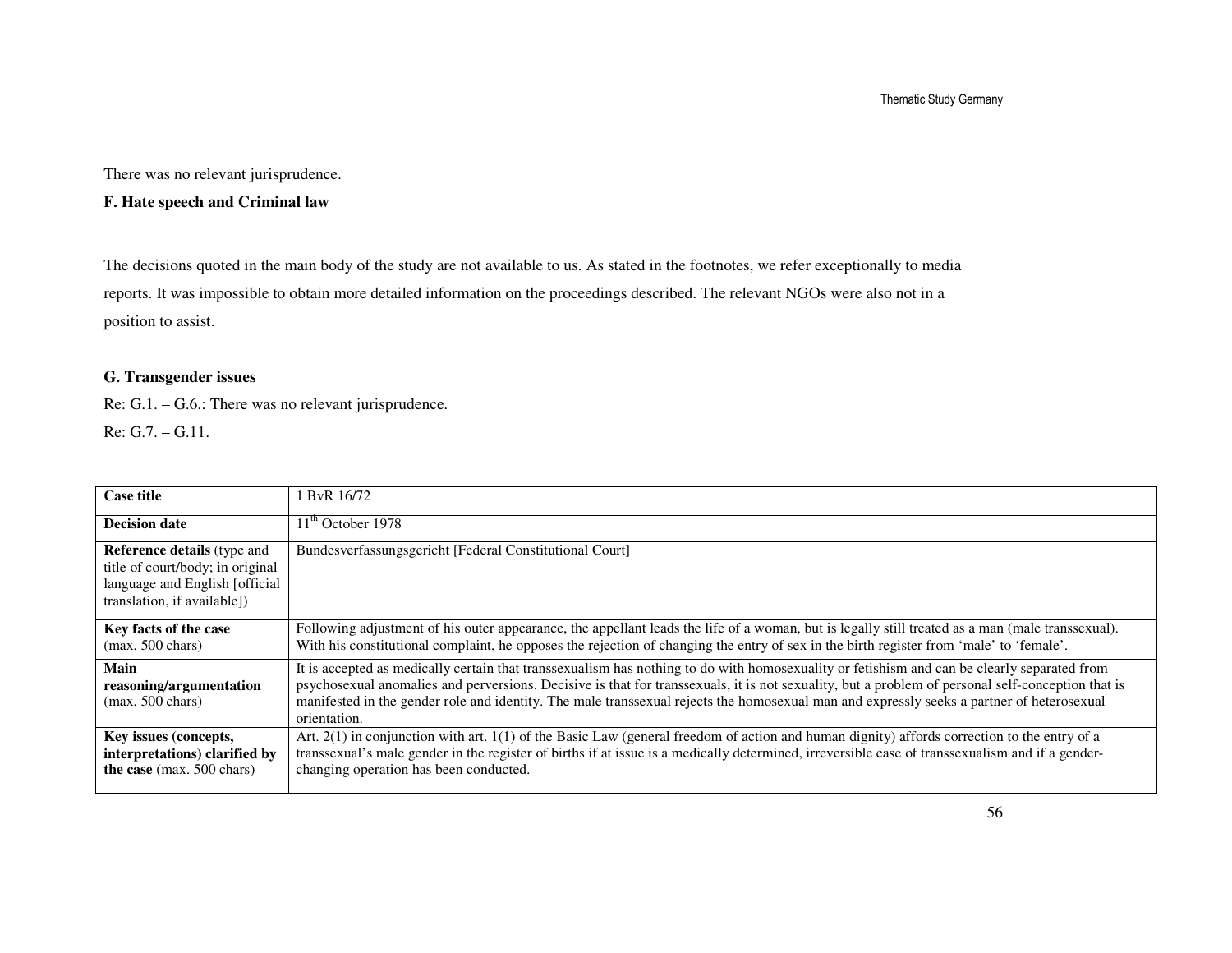| <b>Results (sanctions) and key</b> | The matter is referred back to the Federal High Court of Justice.                             |
|------------------------------------|-----------------------------------------------------------------------------------------------|
| consequences or                    | The Federal Republic of Germany is to reimburse the appellant for the necessary expenditures. |
| implications of the case           |                                                                                               |
| $(max. 500 \text{ chars})$         |                                                                                               |

| <b>Case title</b>                                                                                                                       | 2 ByR 1833/95                                                                                                                                                                                                                                                                                                                                                                                                                                                                                                                                                                                                         |
|-----------------------------------------------------------------------------------------------------------------------------------------|-----------------------------------------------------------------------------------------------------------------------------------------------------------------------------------------------------------------------------------------------------------------------------------------------------------------------------------------------------------------------------------------------------------------------------------------------------------------------------------------------------------------------------------------------------------------------------------------------------------------------|
| <b>Decision date</b>                                                                                                                    | $15th$ August 1996                                                                                                                                                                                                                                                                                                                                                                                                                                                                                                                                                                                                    |
| <b>Reference details</b> (type and<br>title of court/body; in original<br>language and English [official<br>translation, if available]) | Bundesverfassungsgericht [Federal Constitutional Court]                                                                                                                                                                                                                                                                                                                                                                                                                                                                                                                                                               |
| Key facts of the case<br>$(max. 500 \text{ chars})$                                                                                     | The appellant, who is serving a life sentence, feels as if she belongs to the female gender despite a strong biologically male appearance. In<br>accordance with her application, her originally male given name was changed to a female one. Irregardless, the prison employees – in a male<br>prison – still at times addressed her as 'Mr '; the prison administration also continued to use the male form of address in written<br>communications regarding her. The appellant's application to the institution's management, requesting that she henceforth exclusively be<br>addressed as a woman, was refused. |
| Main<br>reasoning/argumentation<br>$(max. 500 \text{ chars})$                                                                           | The question of a person's sexual identity goes to her/his area of sexuality, which, as part of the private sphere, the Basic Law has placed under<br>constitutional protection through its art. $2(1)$ in conjunction with art. $1(1)$ . State authorities' respect of this area includes the obligation to respect<br>a person's individual decision with regard to his/her sexual identity.                                                                                                                                                                                                                        |
| Key issues (concepts,<br>interpretations) clarified by<br>the case (max. 500 chars)                                                     | Respect for the decision on identity, provided for in para. 1 of the Law on Transsexuals requires that after the change of name appropriate to<br>his/her new understood identity, the person is to be addressed accordingly.                                                                                                                                                                                                                                                                                                                                                                                         |
| <b>Results (sanctions) and key</b><br>consequences or<br>implications of the case<br>$(max. 500 \text{ chars})$                         | The constitutional complaint is clearly founded. The matter is referred back to the District Court [Landgericht].                                                                                                                                                                                                                                                                                                                                                                                                                                                                                                     |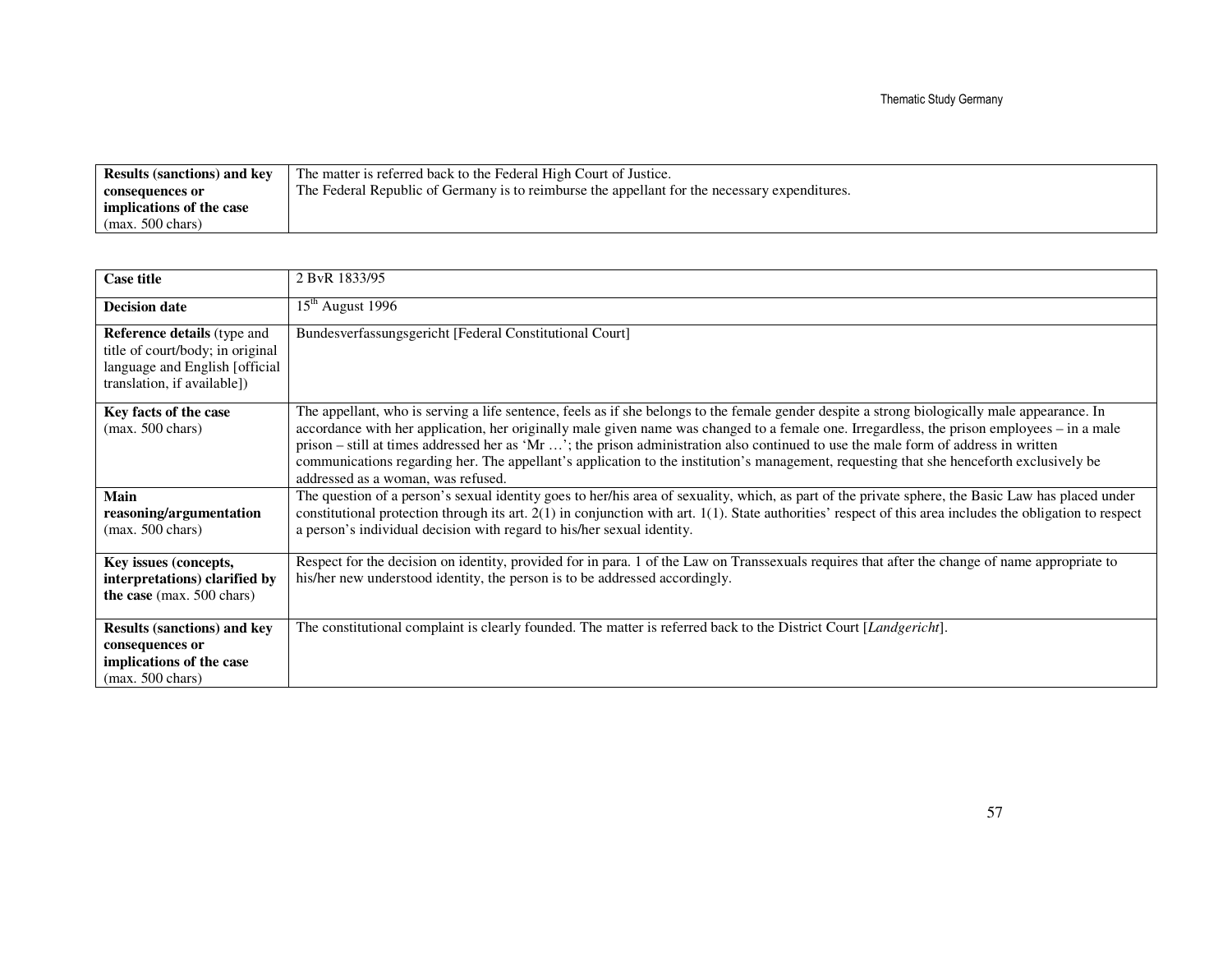| <b>Case title</b>                                                                                                                       | 1 BvL 3/03                                                                                                                                                                                                                                                                                                                                                                                                                                                                                                                                                                                                                                                             |
|-----------------------------------------------------------------------------------------------------------------------------------------|------------------------------------------------------------------------------------------------------------------------------------------------------------------------------------------------------------------------------------------------------------------------------------------------------------------------------------------------------------------------------------------------------------------------------------------------------------------------------------------------------------------------------------------------------------------------------------------------------------------------------------------------------------------------|
| <b>Decision date</b>                                                                                                                    | $6th$ December 2005                                                                                                                                                                                                                                                                                                                                                                                                                                                                                                                                                                                                                                                    |
| <b>Reference details</b> (type and<br>title of court/body; in original<br>language and English [official<br>translation, if available]) | Bundesverfassungsgericht [Federal Constitutional Court]                                                                                                                                                                                                                                                                                                                                                                                                                                                                                                                                                                                                                |
| Key facts of the case<br>$(max. 500 \text{ chars})$                                                                                     | The appellant of the initial proceedings belongs to the male sex. His given name 'Kai' was changed to 'Karin Nicole'. He did not undergo a sex-<br>change operation. After the appellant married a woman, to whom $-$ from his point of view $-$ he is leading a same-sex relationship, the registry<br>official noted in the birth registry, in accordance with art. $7(1)(3)$ of the Law on Transsexuals, that appellant once again uses the given name<br>'Kai'.<br>The appellant then pursued two legal avenues to reclaim the female given name that had been revoked from him.                                                                                   |
| Main<br>reasoning/argumentation<br>$(max. 500 \text{ chars})$                                                                           | By now it has not only become known that homosexuality also exists for transsexuals, but it is proven that even for transsexuals who have<br>undergone a sex change, there is a not-inconsequential number of same-sex orientations.<br>Clinging to sexual identity in civil status law that is determined by outer sexual characteristics on the one hand, and the legal institutions' use of<br>this legal sexual categorisation on the other means that man-to-woman transsexual without a sex change who is homosexual and would like to<br>partner with a woman cannot enter into a life partnership because under civil status law he is still considered a man. |
| Key issues (concepts,<br>interpretations) clarified by<br>the case (max. 500 chars)                                                     | Para. $7(1)(3)$ of the Law on Transsexuals violates a homosexual transsexual's protected right to use a name, as well as his right to protection of<br>his intimate sphere, as long as is available to him a legally secured partnership without loss of the changed given name that corresponds to his<br>perceived gender.                                                                                                                                                                                                                                                                                                                                           |
| <b>Results (sanctions) and key</b><br>consequences or<br>implications of the case<br>$(max. 500 \text{ chars})$                         | The Law on Transsexuals is incompatible with art. $2(1)$ in conjunction with art. $(1)(1)$ of the Basic Law, to the extent that it affords homosexual<br>transsexuals without a sex change a legally secured partnership, but not without loss of the changed given name. Therefore the provision is not to<br>be applied until there is a new legal formulation.                                                                                                                                                                                                                                                                                                      |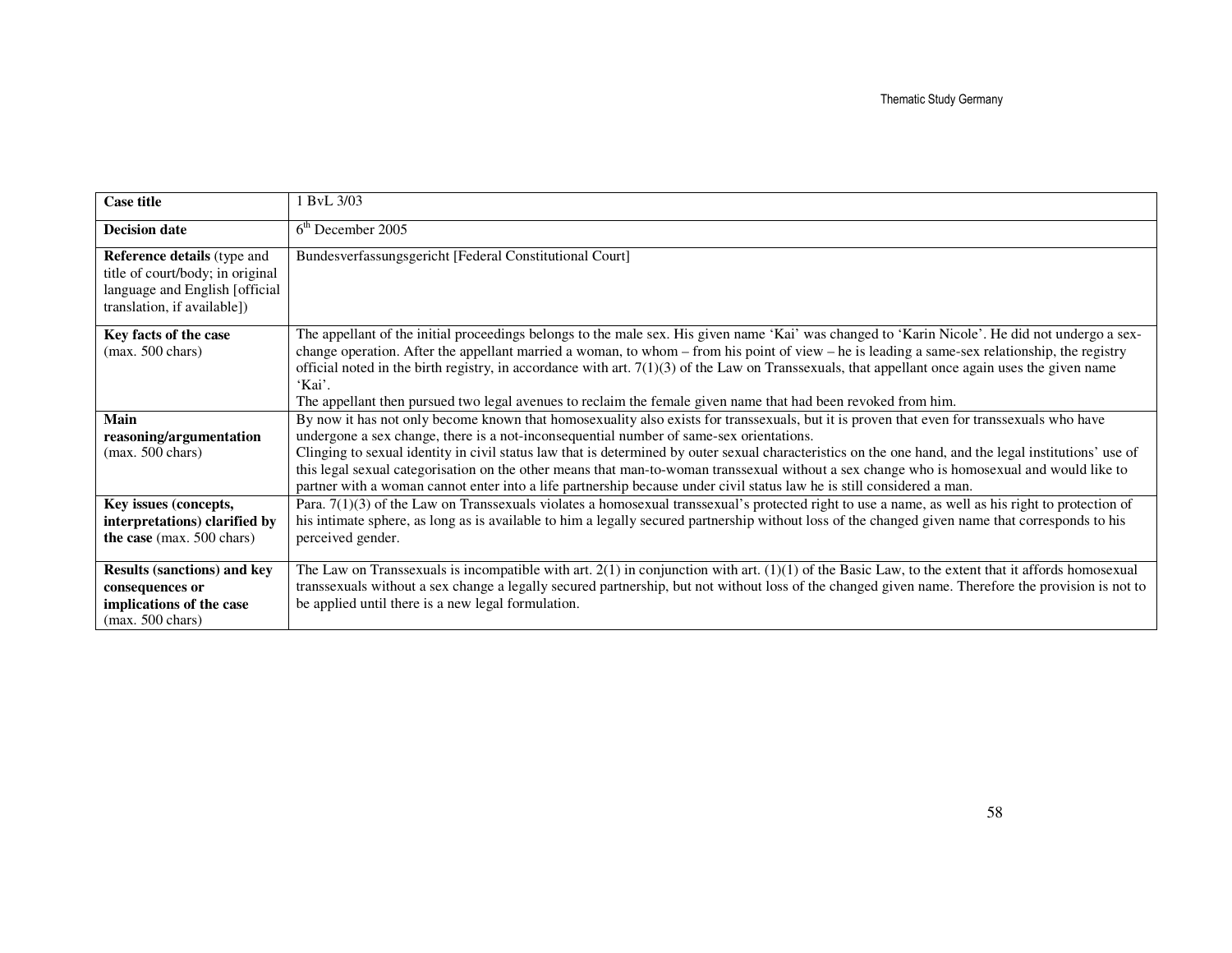| <b>Case title</b>                                                                                                                       | 1 BvL 1,12/04                                                                                                                                                                                                                                                                                                                                                                                                                                                                                                                                                                            |
|-----------------------------------------------------------------------------------------------------------------------------------------|------------------------------------------------------------------------------------------------------------------------------------------------------------------------------------------------------------------------------------------------------------------------------------------------------------------------------------------------------------------------------------------------------------------------------------------------------------------------------------------------------------------------------------------------------------------------------------------|
| <b>Decision date</b>                                                                                                                    | $18th$ July 2006                                                                                                                                                                                                                                                                                                                                                                                                                                                                                                                                                                         |
| <b>Reference details</b> (type and<br>title of court/body; in original<br>language and English [official<br>translation, if available]) | Bundesverfassungsgericht [Federal Constitutional Court]                                                                                                                                                                                                                                                                                                                                                                                                                                                                                                                                  |
| Key facts of the case<br>$(max. 500 \text{ chars})$                                                                                     | The participant in the initial proceeding is a Thai citizen born of the male sex. He underwent a sex-change operation to the female sex. Since<br>April 2002 he has lived in Germany together with a German citizen. Both intend to marry. Because the sex-change is not recognised under Thai<br>law, he applied for an exemption from the furnishing of a certificate of no impediment. With reference to the Law on Transsexuals, this was<br>refused. Therefore he applied to the magistrates' court for a determination that he is to be recognised as belonging to the female sex. |
| Main<br>reasoning/argumentation<br>$(max. 500 \text{ chars})$                                                                           | The entitlement to file an application in proceedings to change a given name, as well as in proceedings on the determination of sexual identity –<br>restricted to Germans and persons with German personal status – results in inequality between Germans and persons with German personal status<br>and transsexual foreigners who legally and not only temporarily reside in Germany, and whose domestic law does not include comparable<br>regulations.                                                                                                                              |
| Key issues (concepts,<br>interpretations) clarified by<br>the case (max. 500 chars)                                                     | The Law on Transsexuals violates the precept of equal treatment in conjunction with the fundamental right to protection of personality to the<br>extent that it excludes from the entitlement to file an application for the changing of a given name and determination of sexual identity foreign<br>transsexuals who legally and not just temporarily reside in Germany, provided that the law in their homeland does not include similar<br>regulations.                                                                                                                              |
| <b>Results (sanctions) and key</b><br>consequences or<br>implications of the case<br>$(max. 500 \text{ chars})$                         | Para 1(1)(1) of the Law on Transsexuals violates the precept of equal treatment (art. 3(1) of the Basic Law) in conjunction with the fundamental<br>right to protection of personality (art. 2(1) in conjunction with art. 1(1) of the Basic Law). Legislators were given until 30 <sup>th</sup> June 2007 to come up<br>with a new, constitutional provision.                                                                                                                                                                                                                           |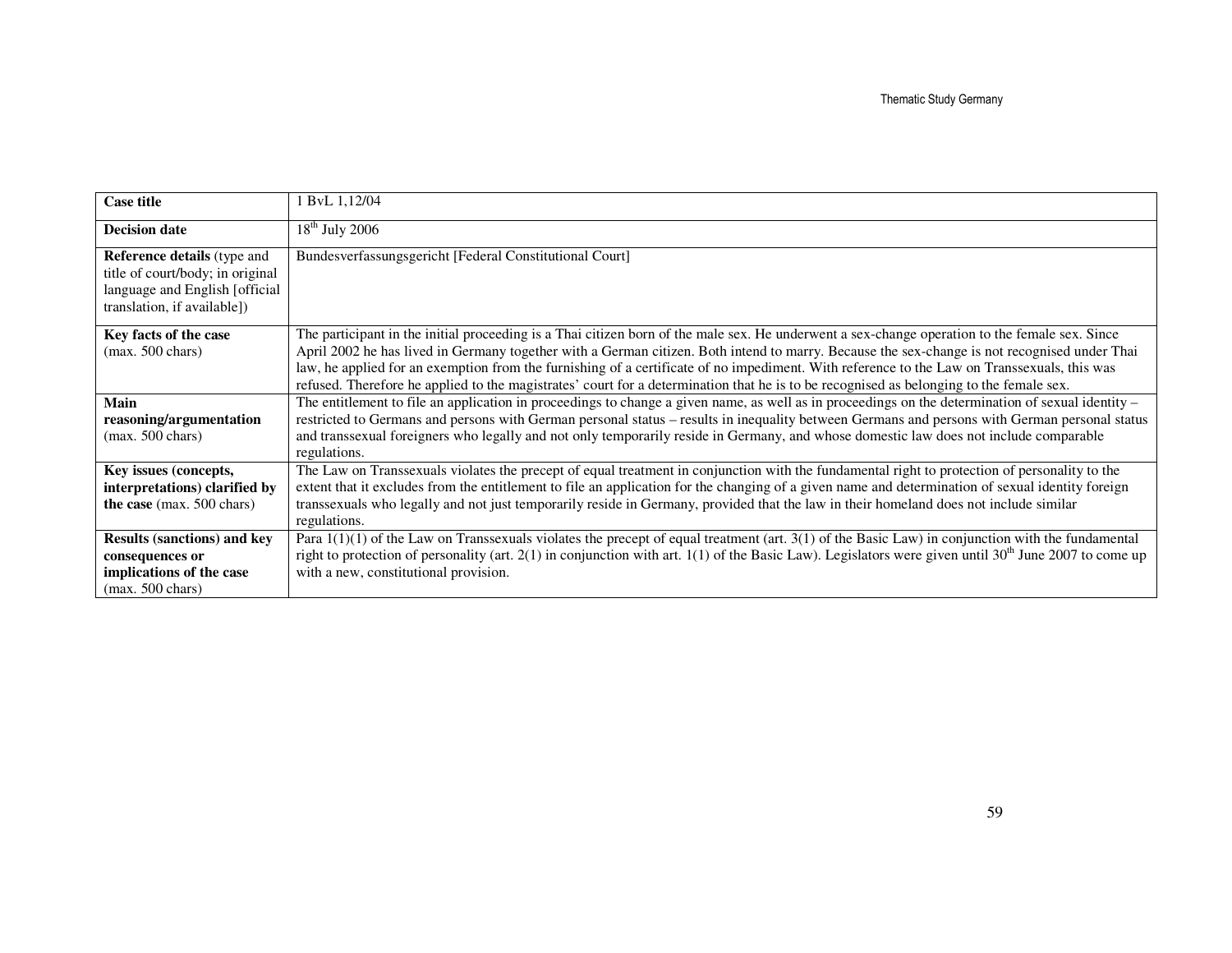| <b>Case title</b>                                                                                                                       | ByL 10/05                                                                                                                                                                                                                                                                                                                                                                                                                                                                                                                                                                                                                                                                                                             |
|-----------------------------------------------------------------------------------------------------------------------------------------|-----------------------------------------------------------------------------------------------------------------------------------------------------------------------------------------------------------------------------------------------------------------------------------------------------------------------------------------------------------------------------------------------------------------------------------------------------------------------------------------------------------------------------------------------------------------------------------------------------------------------------------------------------------------------------------------------------------------------|
| <b>Decision date</b>                                                                                                                    | $27th$ May 2008                                                                                                                                                                                                                                                                                                                                                                                                                                                                                                                                                                                                                                                                                                       |
| <b>Reference details</b> (type and<br>title of court/body; in original<br>language and English [official<br>translation, if available]) | Bundesverfassungsgericht [Federal Constitutional Court]                                                                                                                                                                                                                                                                                                                                                                                                                                                                                                                                                                                                                                                               |
| Key facts of the case<br>$(max. 500 \text{ chars})$                                                                                     | The Federal Constitutional Court held that a married transsexual who wanted to legally change his gender after a surgical change of the sex from<br>male to female but remain married to his wife cannot be forced to divorce in order to have his sex change legally recognised. The formerly male<br>applicant has been married for 56 years and has three children but has felt that he belongs to the female sex. The applicant and his wife intend to<br>stay married. The court competent for the recognition of the sex change therefore referred the case to the Federal Constitutional Court for a<br>concrete judicial review by the Constitutional Court according to Article 100 para 1 of the Basic Law. |
| Main<br>reasoning/argumentation<br>$(max. 500 \text{ chars})$                                                                           | According to article 8 para 1 nr. 2 of the Law on Transsexuals not being married is a prerequisite for the legal determination and recognition of<br>the gender change. The Federal Constitutional Court concluded that the relevant provision is unconstitutional since it is not just and reasonable to<br>demand a divorce when both partners want to remain legally bound to one another.                                                                                                                                                                                                                                                                                                                         |
| Key issues (concepts,<br>interpretations) clarified by<br>the case (max. 500 chars)                                                     | The constitutionally guaranteed right to recognition of the freely chosen and self-determined sexual identity needs to be appropriately balanced<br>with the constitutional guarantee of marriage as an institution as enshrined in Article 6 para 1 of the Basic Law. Thus article 8 para 1 nr. 2 of the<br>Law on Transsexuals is constitutionally not proportional, since it absolutely demands the divorce.                                                                                                                                                                                                                                                                                                       |
| <b>Results (sanctions) and key</b><br>consequences or<br>implications of the case<br>$(max. 500 \text{ chars})$                         | The legislature needed to adjust the pertinent provision in order to enable transsexuals to remain in a legally secure partnership while at the same<br>time obtaining legal recognition of the gender change and has complied with the requirements set forth in the decision.                                                                                                                                                                                                                                                                                                                                                                                                                                       |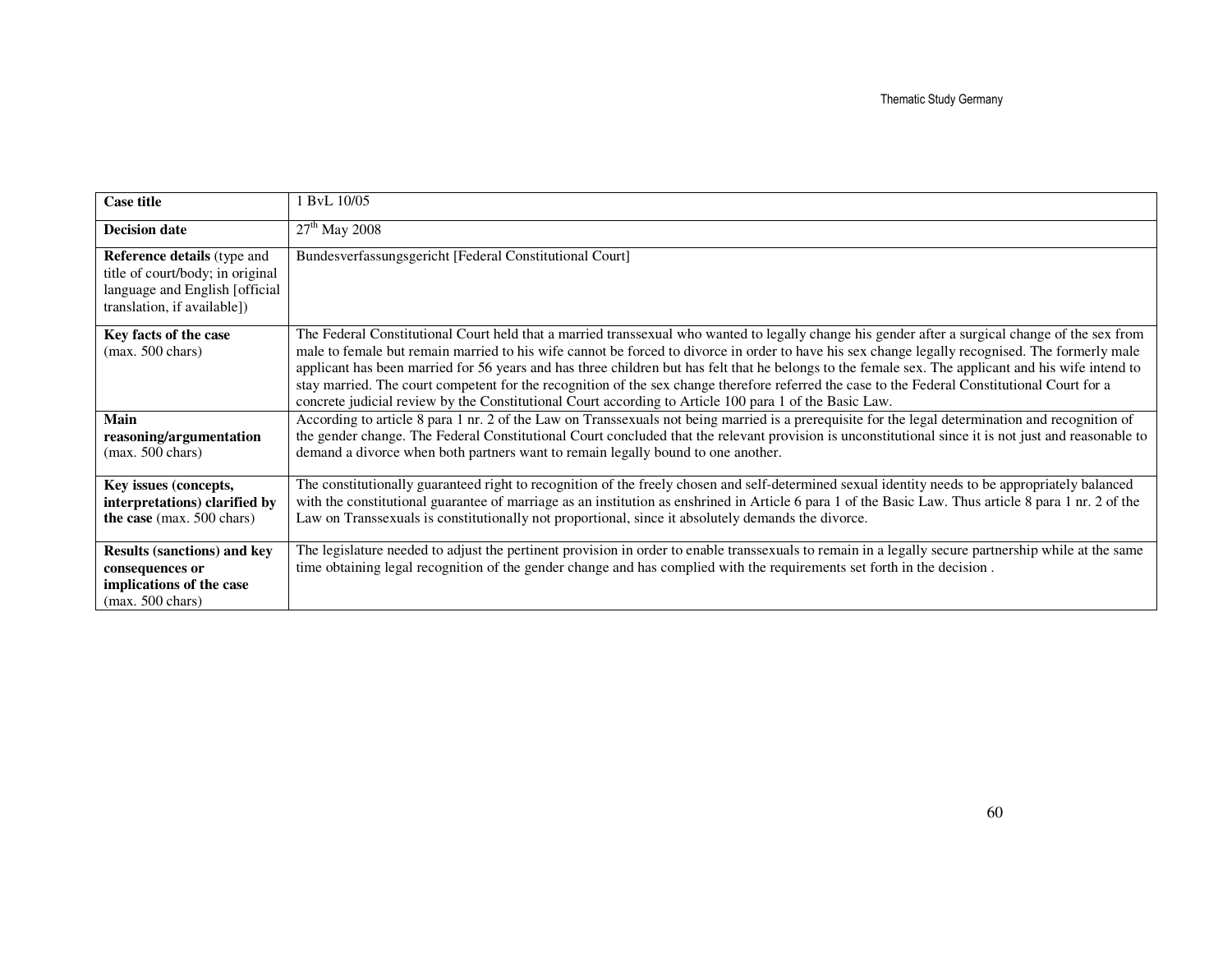### **H. Miscellaneous**

Re: H.1. (Same-Sex) Life Partnership Law [Lebenspartnerschaftsgesetz]:

| <b>Case title</b>                                                                                                                       | 1 BvF 1/01                                                                                                                                                                                                                                                                                                                                                                                                                                                                                                                                                                                                                                                                                            |
|-----------------------------------------------------------------------------------------------------------------------------------------|-------------------------------------------------------------------------------------------------------------------------------------------------------------------------------------------------------------------------------------------------------------------------------------------------------------------------------------------------------------------------------------------------------------------------------------------------------------------------------------------------------------------------------------------------------------------------------------------------------------------------------------------------------------------------------------------------------|
| <b>Decision date</b>                                                                                                                    | $10^{th}$ July 2002                                                                                                                                                                                                                                                                                                                                                                                                                                                                                                                                                                                                                                                                                   |
| <b>Reference details</b> (type and<br>title of court/body; in original<br>language and English [official<br>translation, if available]) | Bundesverfassungsgericht [Federal Constitutional Court]                                                                                                                                                                                                                                                                                                                                                                                                                                                                                                                                                                                                                                               |
| Key facts of the case<br>$(max. 500 \text{ chars})$                                                                                     | In the course of a judicial review procedure, several German federal Laender have complained of the incompatibility between the Life<br>Partnership Law as a whole, as well as some of its individual provisions, and the Basic Law.                                                                                                                                                                                                                                                                                                                                                                                                                                                                  |
| Main<br>reasoning/argumentation<br>$(max. 500 \text{ chars})$                                                                           | As an institution, marriage in its constitutional structural principles and its form through legislation is not affected by the Life Partnership Law.<br>Its legal foundation has not undergone any change. All regulations that give marriage a legal framework and equip the institution with legal<br>consequences continue to apply as before. The institutional guarantee, precisely because it only references marriage, cannot imply a prohibition<br>on opening the possibility of a similarly formed partnership under law for same-sex partners.<br>The institution of marriage is not threatened with losses by an institution aimed at persons who cannot enter into a marriage together. |
| Key issues (concepts,<br>interpretations) clarified by<br>the case (max. 500 chars)                                                     | The introduction of the legal institution of registered life partnerships for same-sex couples does not violate art. 6(1) of the Basic Law. The<br>special protection of marriage in art. 6(1) of the Basic Law does not prevent legislators from providing rights and privileges for same-sex life<br>partnership that are the same as or approximate those of marriage.                                                                                                                                                                                                                                                                                                                             |
| <b>Results (sanctions) and key</b><br>consequences or<br>implications of the case<br>$(max. 500 \text{ chars})$                         | The Life Partnership Law is compatible with the Basic Law. The constitutional complaint is rejected.                                                                                                                                                                                                                                                                                                                                                                                                                                                                                                                                                                                                  |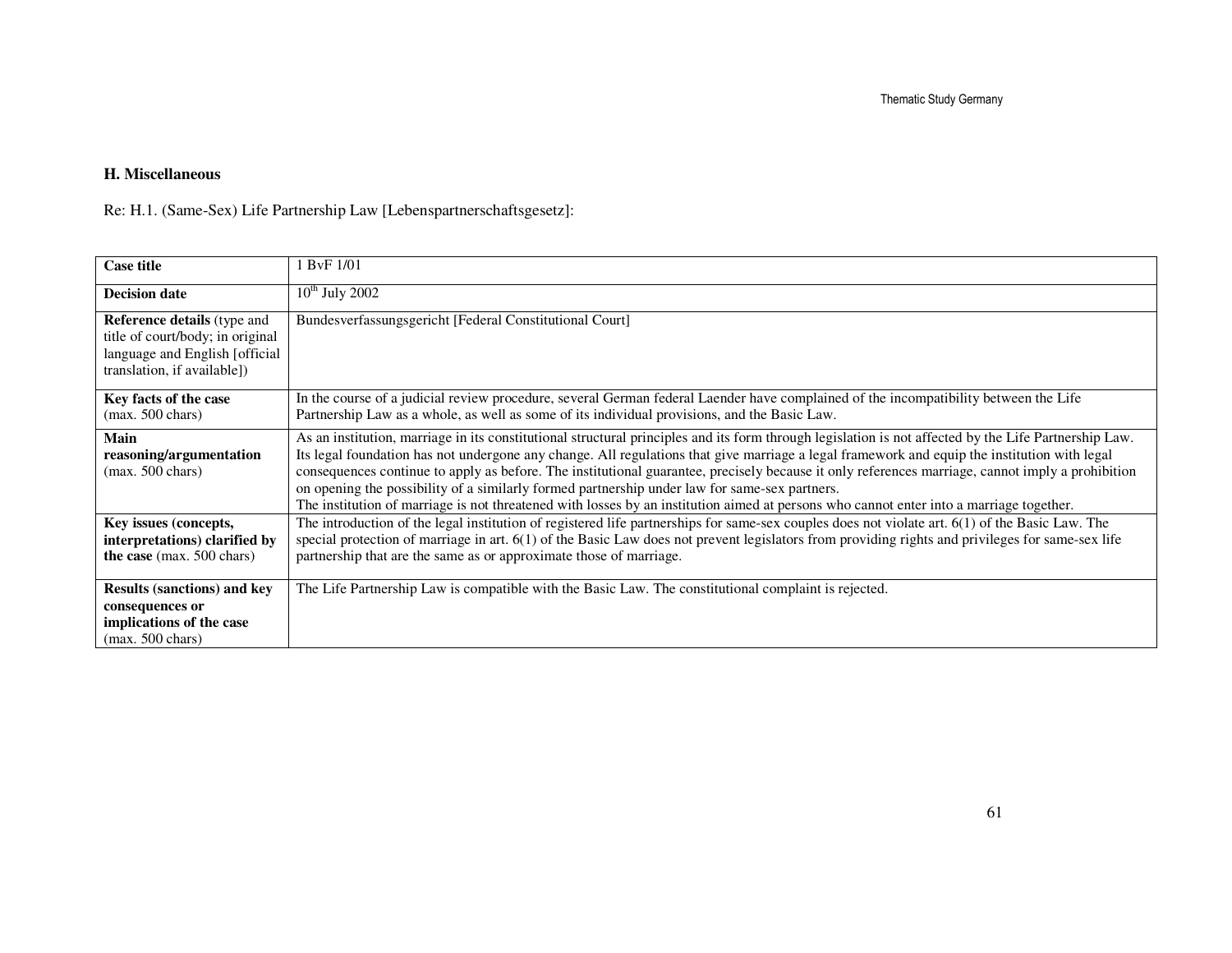| <b>Case title</b>                                                                                                                       | Unequal treatment of marriage and same sex life partnership                                                                                                                                                                                                                                                                                                                                                   |
|-----------------------------------------------------------------------------------------------------------------------------------------|---------------------------------------------------------------------------------------------------------------------------------------------------------------------------------------------------------------------------------------------------------------------------------------------------------------------------------------------------------------------------------------------------------------|
|                                                                                                                                         |                                                                                                                                                                                                                                                                                                                                                                                                               |
| <b>Decision date</b>                                                                                                                    | 7 July 2009                                                                                                                                                                                                                                                                                                                                                                                                   |
| <b>Reference details</b> (type and<br>title of court/body; in original<br>language and English [official<br>translation, if available]) | Bundesverfassungsgericht [Federal Constitutional Court], case no.: 1 BvR 1164/07                                                                                                                                                                                                                                                                                                                              |
| Key facts of the case<br>$(max. 500 \text{ chars})$                                                                                     | The Constitutional Complaint dealt with the discriminatory handling of marriage and registered civil partnership in the area of provisions for<br>dependants' pensions for public employees in the civil service field. In contrast to the compulsory public pension fund insurance the additional<br>insurance for the provision for dependants does not provide for pensions for registered civil partners. |
| Main                                                                                                                                    | The general prohibition of unequal treatment as laid down in Art. 3 para 1 of the Basis Law demands that all humans are being treated equal in                                                                                                                                                                                                                                                                |
| reasoning/argumentation                                                                                                                 | front of the law. It is also forbidden to exclude one group of persons from benefits which another group of persons enjoys if the two groups are                                                                                                                                                                                                                                                              |
| $(max. 500 \text{ chars})$                                                                                                              | comparable and there are no objective reasons for the justification of the unequal treatment. In the case at hand registered civil partnership were                                                                                                                                                                                                                                                           |
|                                                                                                                                         | discriminated against as compared to marriages under the rules determining the additional insurance for the provision for dependants in the                                                                                                                                                                                                                                                                   |
|                                                                                                                                         | public service field.                                                                                                                                                                                                                                                                                                                                                                                         |
| Key issues (concepts,                                                                                                                   | The rules on the additional insurance for the provision for dependants of public employees in the civil service are to be evaluated under strict                                                                                                                                                                                                                                                              |
| interpretations) clarified by                                                                                                           | standards set out by the requirements of the general prohibition of unequal treatment as laid down in Art. 3 para 1 of the Basis Law. The                                                                                                                                                                                                                                                                     |
| the case (max. 500 chars)                                                                                                               | condition of constitutionality does apply directly even though the rules in question in the case at hand are of a private law nature. The strict                                                                                                                                                                                                                                                              |
|                                                                                                                                         | requirements need to be observed because the entity in question is established under public law and serves the common good and exercises                                                                                                                                                                                                                                                                      |
|                                                                                                                                         | public functions.                                                                                                                                                                                                                                                                                                                                                                                             |
| <b>Results (sanctions) and key</b>                                                                                                      | The Constitutional Court held that the right to equal treatment as established in Art. 3 para 1 of the Basis Law was violated, annulled the decision                                                                                                                                                                                                                                                          |
| consequences or                                                                                                                         | of the Federal Court of Justice [ <i>Bundesgerichshof</i> ] and ordered the issue to be decided anew under adequate consideration of the constitutional                                                                                                                                                                                                                                                       |
| implications of the case                                                                                                                | requirements set out in the verdict.                                                                                                                                                                                                                                                                                                                                                                          |
| $(max. 500 \text{ chars})$                                                                                                              |                                                                                                                                                                                                                                                                                                                                                                                                               |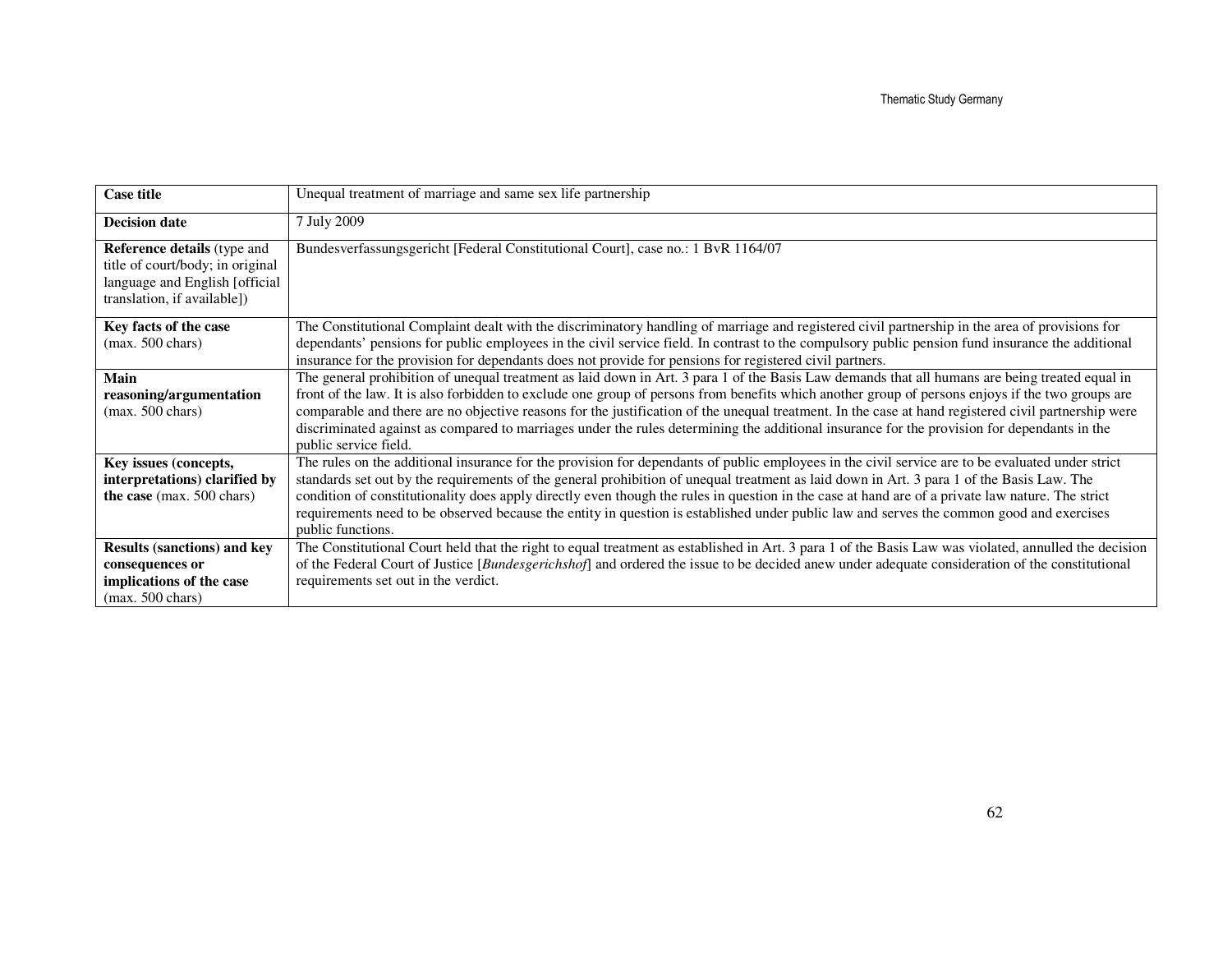| <b>Case title</b>                                                                                                                       | Unequal treatment of marriage and same sex life partnership concerning business pensions                                                                                                                                                                                                                                                                                                                                           |
|-----------------------------------------------------------------------------------------------------------------------------------------|------------------------------------------------------------------------------------------------------------------------------------------------------------------------------------------------------------------------------------------------------------------------------------------------------------------------------------------------------------------------------------------------------------------------------------|
| <b>Decision date</b>                                                                                                                    | $14th$ January 2009                                                                                                                                                                                                                                                                                                                                                                                                                |
| <b>Reference details</b> (type and<br>title of court/body; in original<br>language and English [official<br>translation, if available]) | Bundesarbeitsgericht [Federal Labour Court], case no.: 3 AZR 20/07                                                                                                                                                                                                                                                                                                                                                                 |
| Key facts of the case<br>$(max. 500 \text{ chars})$                                                                                     | The claimant was the surviving same sex life partner of an employee of the respondent. In its business pension plan the respondent did not<br>provide for surviving dependants' pensions of same sex life partners but did so for married couples. The courts of lower instances had denied the<br>claims of the claimant on general legal grounds.                                                                                |
| Main<br>reasoning/argumentation<br>$(max. 500 \text{ chars})$                                                                           | The Federal Labour Court held that same sex life partners are to be treated equally with married couples as concerns businesses retirement<br>pensions. This follows from the jurisprudence of the European Court of Justice in the Maruko Case. The protection of family as enshrined in<br>Article 6 para 1 of the Basic Law does not oblige the legislator to disadvantage same sex life partners in comparison with marriages. |
| Key issues (concepts,<br>interpretations) clarified by<br>the case (max. 500 chars)                                                     | Surviving dependants in the sense of the pertinent provisions can also be persons who qualify for the compulsory public pension fund insurance<br>as beneficiaries of a pension due to death. Therefore same sex life partners fall under this definition, because they are provided for in the<br>compulsory public pension fund.                                                                                                 |
| <b>Results (sanctions) and key</b><br>consequences or<br>implications of the case<br>$(max. 500 \text{ chars})$                         | Even though theoretically the General Law on Equal Treatment covers the entitlement of same sex life partners to business retirement pension in<br>the concrete case at hand the applicant was not successful, since his claims were not under the temporal scope of application of the law, because<br>the life partner had died before the entry into force of the amendment to the Same Sex Life Partnership Law.               |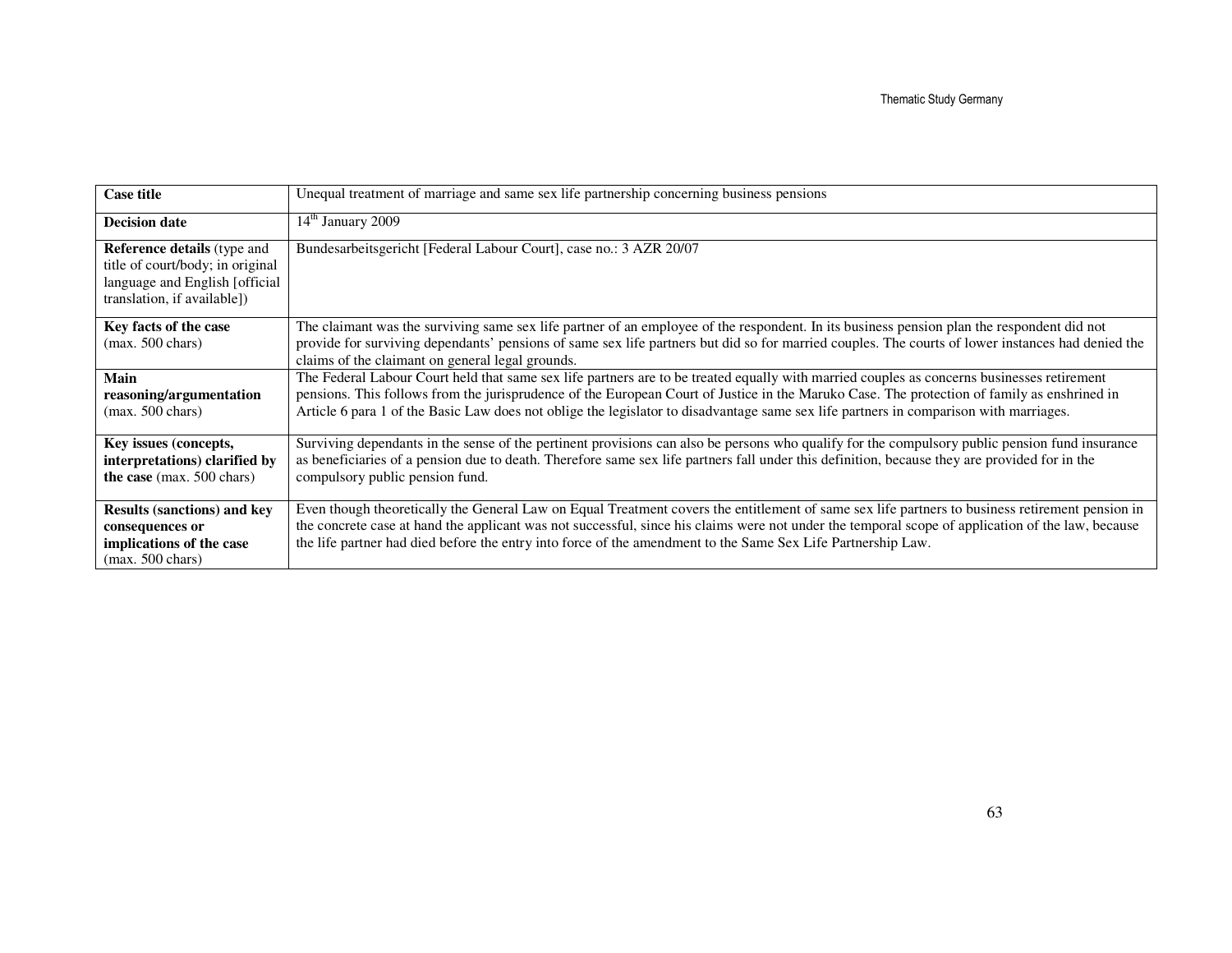| <b>Case title</b>                                                                                                                       | Right to adoption for same sex couples                                                                                                                                                                                                                                                                                                                                                                                                                                                                                                                                                                                                                                                                                                                                                                                                                                                                                                         |
|-----------------------------------------------------------------------------------------------------------------------------------------|------------------------------------------------------------------------------------------------------------------------------------------------------------------------------------------------------------------------------------------------------------------------------------------------------------------------------------------------------------------------------------------------------------------------------------------------------------------------------------------------------------------------------------------------------------------------------------------------------------------------------------------------------------------------------------------------------------------------------------------------------------------------------------------------------------------------------------------------------------------------------------------------------------------------------------------------|
| <b>Decision date</b>                                                                                                                    | 10 August 2009                                                                                                                                                                                                                                                                                                                                                                                                                                                                                                                                                                                                                                                                                                                                                                                                                                                                                                                                 |
| <b>Reference details</b> (type and<br>title of court/body; in original<br>language and English [official<br>translation, if available]) | Bundesverfassungsgericht [Federal Constitutional Court], case no.: 1 BvL 15/09                                                                                                                                                                                                                                                                                                                                                                                                                                                                                                                                                                                                                                                                                                                                                                                                                                                                 |
| Key facts of the case<br>$(max. 500 \text{ chars})$                                                                                     | The case concerned a woman in a registered civil partnership who wanted to adopt her partner's child according to Section 9 para 7 of the same<br>sex life partnership law in connection with the pertinent provisions on adoption of the Civil Code. Both the biological mother and the biological<br>father had agreed to this.                                                                                                                                                                                                                                                                                                                                                                                                                                                                                                                                                                                                              |
| Main<br>reasoning/argumentation<br>$(max. 500 \text{ chars})$                                                                           | The case was referred to the Federal Constitutional Court by a local court which had considered the provision to be incompatible with the Basic<br>Law and therefore demanded a concrete judicial review by the Federal Constitutional Court according to Art. 100 para 1 of the Basic Law. The<br>question being whether the same sex partner could be granted a position of parenthood equal to that of the biological parent. In particular an<br>incompatibility with the right to be a parent as protected in Art. 6 of the Basic Law was invoked. The Constitutional Court rejected this line of<br>argumentation and held to the contrary that biological parenthood has no precedence over social family ties in the sense of a union of<br>responsibility which are also protected by Art. 6 of the Basic Law. Social and biological parents are thus the same under the Constitution, which<br>is also valid for homosexual parents. |
| Key issues (concepts,<br>interpretations) clarified by<br>the case (max. 500 chars)                                                     | The interpretation of Art. 6 of the Basic Law is to be seen in the context of changing societal circumstances. This constitutes a confirmation of<br>the constitutional right to parenthood for same sex couples.                                                                                                                                                                                                                                                                                                                                                                                                                                                                                                                                                                                                                                                                                                                              |
| <b>Results (sanctions) and key</b><br>consequences or<br>implications of the case<br>$(max. 500 \text{ chars})$                         | The Constitutional Court rejected the request of the local court for concrete juridical review but for reasons of clarification entered into the merits<br>in order to transcribe its jurisdiction on non biological parents in general to the special situation of same sex partnerships.                                                                                                                                                                                                                                                                                                                                                                                                                                                                                                                                                                                                                                                     |

Re H.2.Right to custody and access in rainbow families: There was no relevant jurisprudence.

Re H.3.: Intersexuality: The relevant decision of the Cologne Regional Court is not yet available in written form.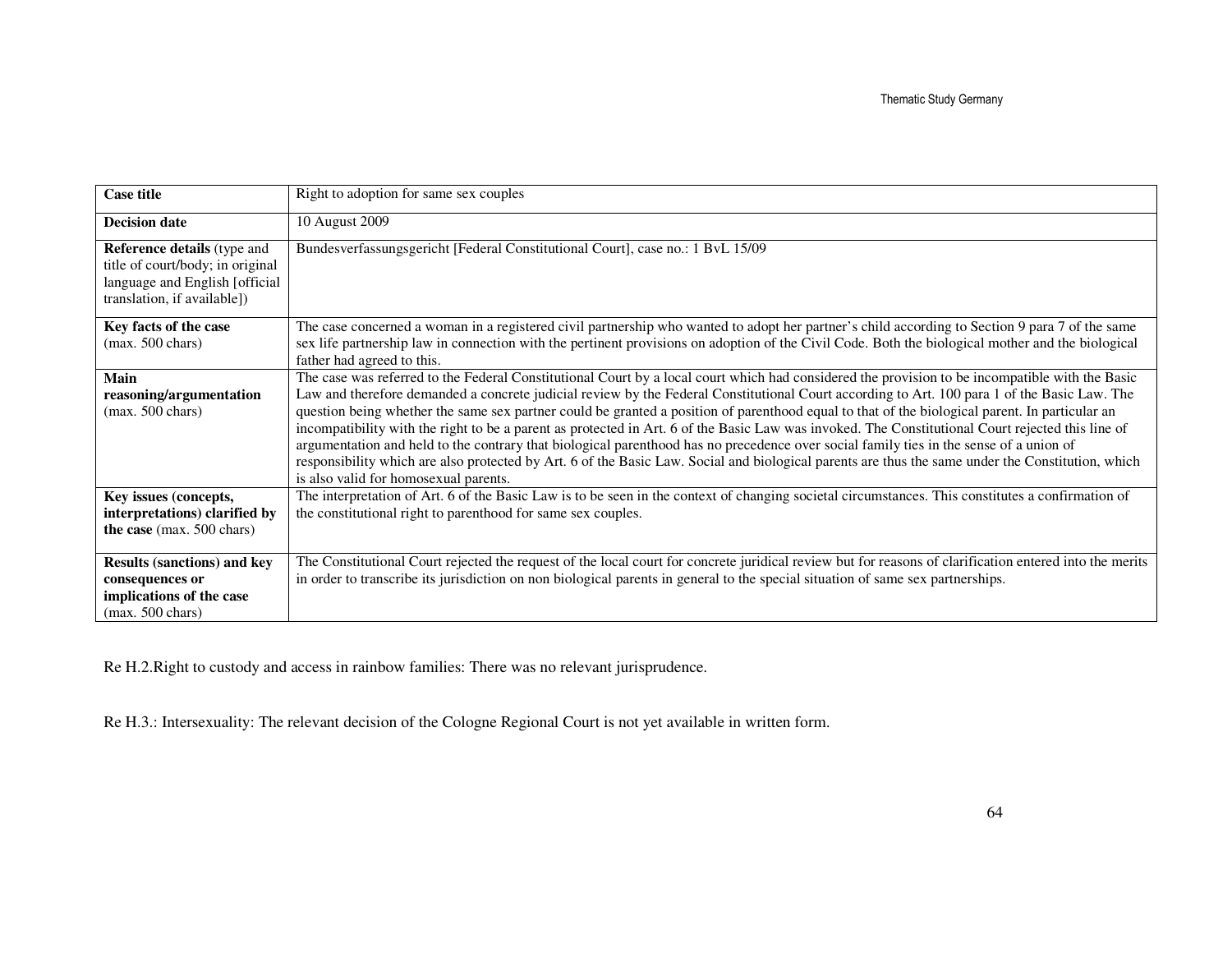## ANNEX II – STATISTICS

#### **A. Implementation of Employment Directive 2000/78/EC**

Re: Para. 38 - 39

According to the Federal Anti-Discrimination Office (see enclosed correspondence), the requested information has either not been collected or the Office has not succeeded in ascertaining it. A detailed database with information on the origin and the content of the consultation inquiries is currently being built.

The Anti-Discrimination Office functions through research, counselling, and public relations departments, thus pursuing a horizontal approach with regard to grounds for discrimination. There are no separate working units for individual grounds.

The Anti-Discrimination Office supports those affected by advising them before and during court proceedings. Under the provisions of the General Law on Equal Treatment, it has no other procedural authority.

Because the Anti-Discrimination Office's database is still under construction, it was only able to provide general statistical data. In the period from  $31<sup>st</sup>$  July 2006 to  $15<sup>th</sup>$  December 2007, there were 3,659 consultation inquiries, of which 5.15 per cent related to the ground of sexual identity in the sense of the General Law on Equal Treatment. In the period between August 2006 until December 2009 the statistical material was divided according to discrimination criteria. A total number of 147 consultations related to the criterion of sexual identity, which equals about 4.32 percent of the whole number of consultations. Out of the total number of consultations 35 cases related to labour law (in particular derogatory comments in the workplace) and 20 cases related to civil law (in particular rental of flats and everyday commercial transactions). The remainder of the consultations concerned social law (dependants' pensions). The Anti-Discrimination Office does not interpret any complex information on the number of court trials or their outcomes. (See enclosed correspondence with the Anti-Discrimination Agency.) Not all employment courts even track such information, which makes the consolidation of results that could be analysed impossible.

Statistical data regarding the actual engagement of anti-discrimination associations is not available.

The Anti-Discrimination Office is not in the possession of complete information regarding the number of court proceedings or their outcomes. The consolidation of results that can be analysed is difficult since not all labour courts even track such information.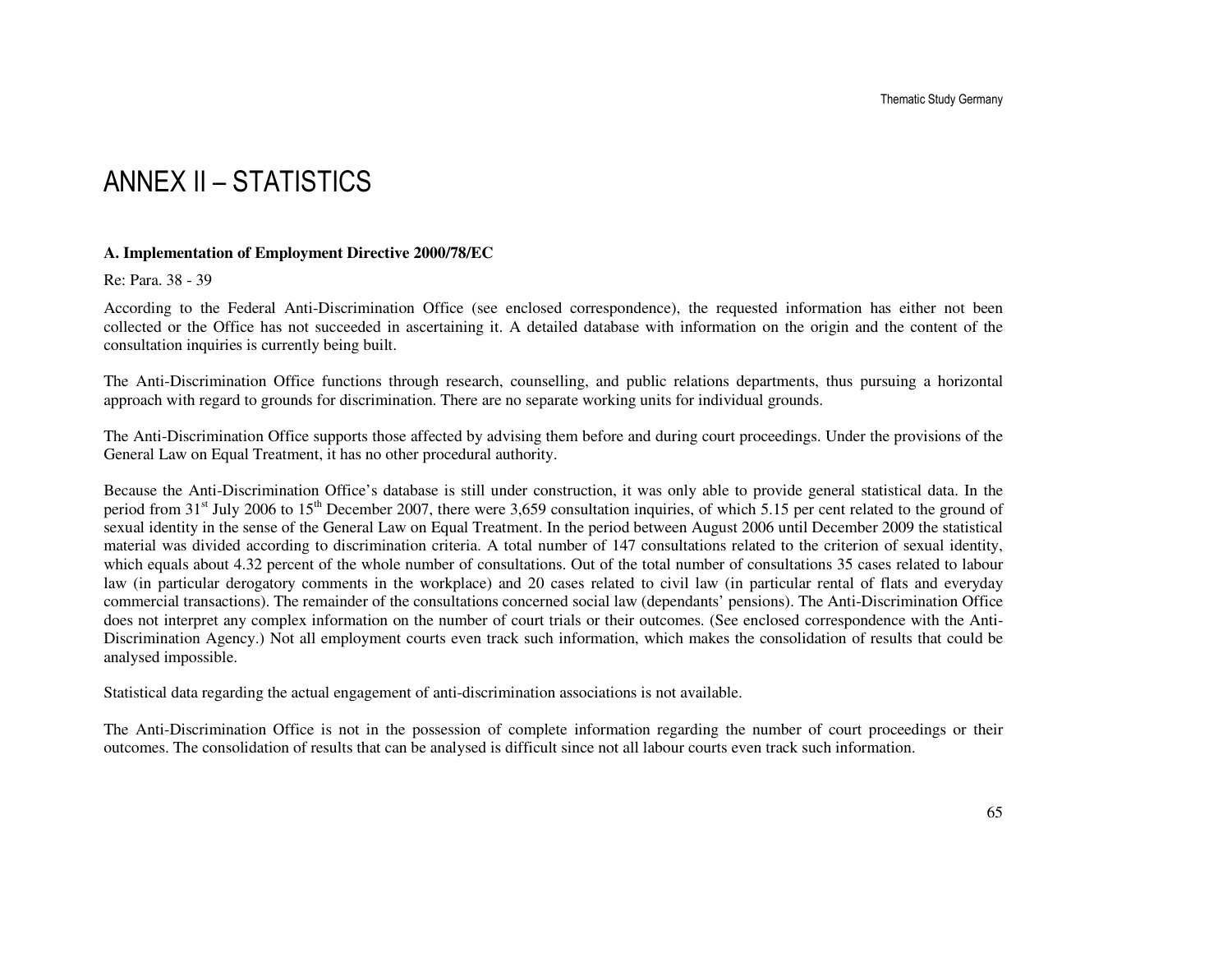We also reference a study prepared by the University of Cologne on the topic: 'Sexual Identity, (Anti-)Discrimination, and Diversity in the Workplace', in which 2,230 gays and lesbians participated<sup>153</sup> (see the introduction, para. 5).

#### **B. Freedom of movement**

Relevant country-wide statistics are not available. (See enclosed correspondence with the Federal Agency for Migration and Refugees).

#### **C. Asylum and subsidiary protection**

Relevant country-wide statistics are not available. The Federal Agency for Migration and Refugees keeps statistics only on the number of applications and decisions (for example, approvals, rejections, grants of protection from deportation, determinations of prohibition on deportation), and not on the grounds of asylum. (See enclosed correspondence with the Federal Agency for Migration and Refugees.)

#### **D. Family reunification**

Relevant country-wide statistics are not available. (See enclosed correspondence with the Federal Agency for Migration and Refugees).

#### **E. Freedom of assembly**

Every year many gay and lesbian demonstrations are organised in over 30 German cities, but their number is neither statistically tracked by public authorities, nor by various NGOs.

The following statistics could be collected on the basis of individual internet sources (see footnotes).

<sup>&</sup>lt;sup>153</sup> Frohn, *Sexuelle Identität, (Anti-)Diskriminierung und Diversity am Arbeitsplatz, available at http://typo3.lsvd.de/fileadmin/pics/Dokumente/News/Out-im-Office\_Erg.-*Zus.-Fass.\_DF.pdf (20th January 2008).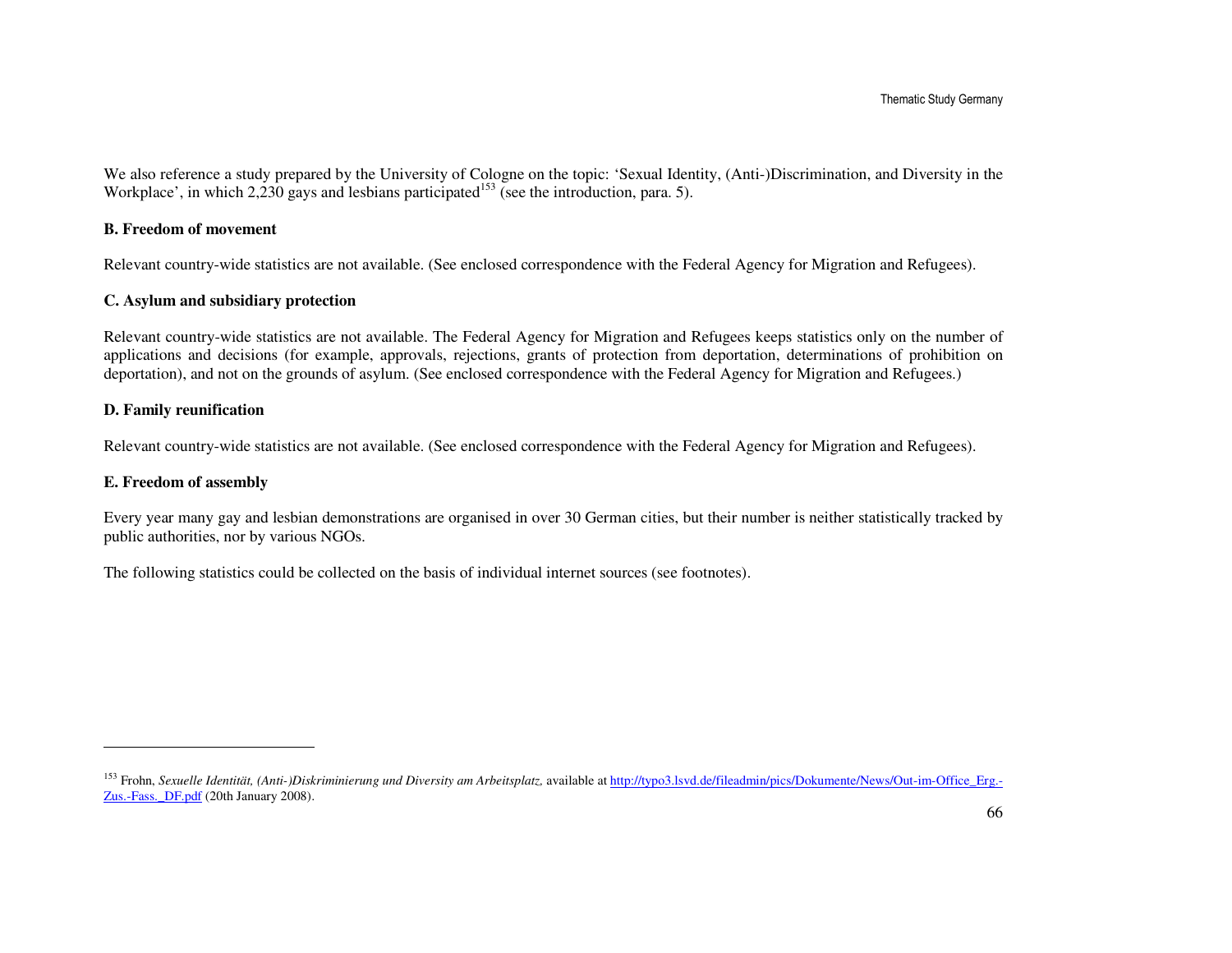|                                                                                                    | 2006        | 2007           |
|----------------------------------------------------------------------------------------------------|-------------|----------------|
| Number of demonstrations in<br>favour of tolerance<br>of LGBT people,<br>gay pride parades,<br>etc | $>16^{154}$ | $33^{155}$     |
| Number of demonstrations<br>against tolerance of<br>LGBT people.                                   | 1156        | $\Omega^{157}$ |

### **F. Hate speech and Criminal law**

According to information from the Federal Interior Ministry (see enclosed correspondence), there is no explicit record in the Police Crime Statistics [*Polizeiliche Kriminalstatistik - PKS*] for the motive 'hatred of same-sex life way of life', meaning anti-homosexual actions that are relevant under civil and criminal law. This also cannot be deduced from the 'offence recording codes,' because no special elements of the crime exist.

In the 'Constitutional Protection Report' published by the Federal Interior Ministry, acts with a homophobic background are recorded together with numerous other grounds under so-called 'politically motivated criminality'.<sup>158</sup> The annual report on politically motivated criminality from the Criminal Investigation Agency [*Bundeskriminalamt*] contains augmenting information on investigations, but this is not made public.

Finally, prosecution statistics on convictions, in accordance with provisions of para. 130 considered here, are essentially organised according to criminal criteria, but not according to cases with a homophobic background.

<sup>&</sup>lt;sup>154</sup> http://www.sozioland.de/rp/csd2006/5.html (20th February 2008).<br><sup>155</sup> http://www.sozioland.de/rp/csd2007/4.html (20th February 2008); several sources even mention more than 39 demonstrations:<br>http://de.wikipedia.org/

<sup>&</sup>lt;sup>157</sup> http://www.queer.de/news\_detail.php?article\_id=7135 (20<sup>th</sup> February 2008).

<sup>158</sup> Federal Ministry of Interior (*Bundesministerium des Innern*) (2006), *Verfassungschutzbericht*, p. 30.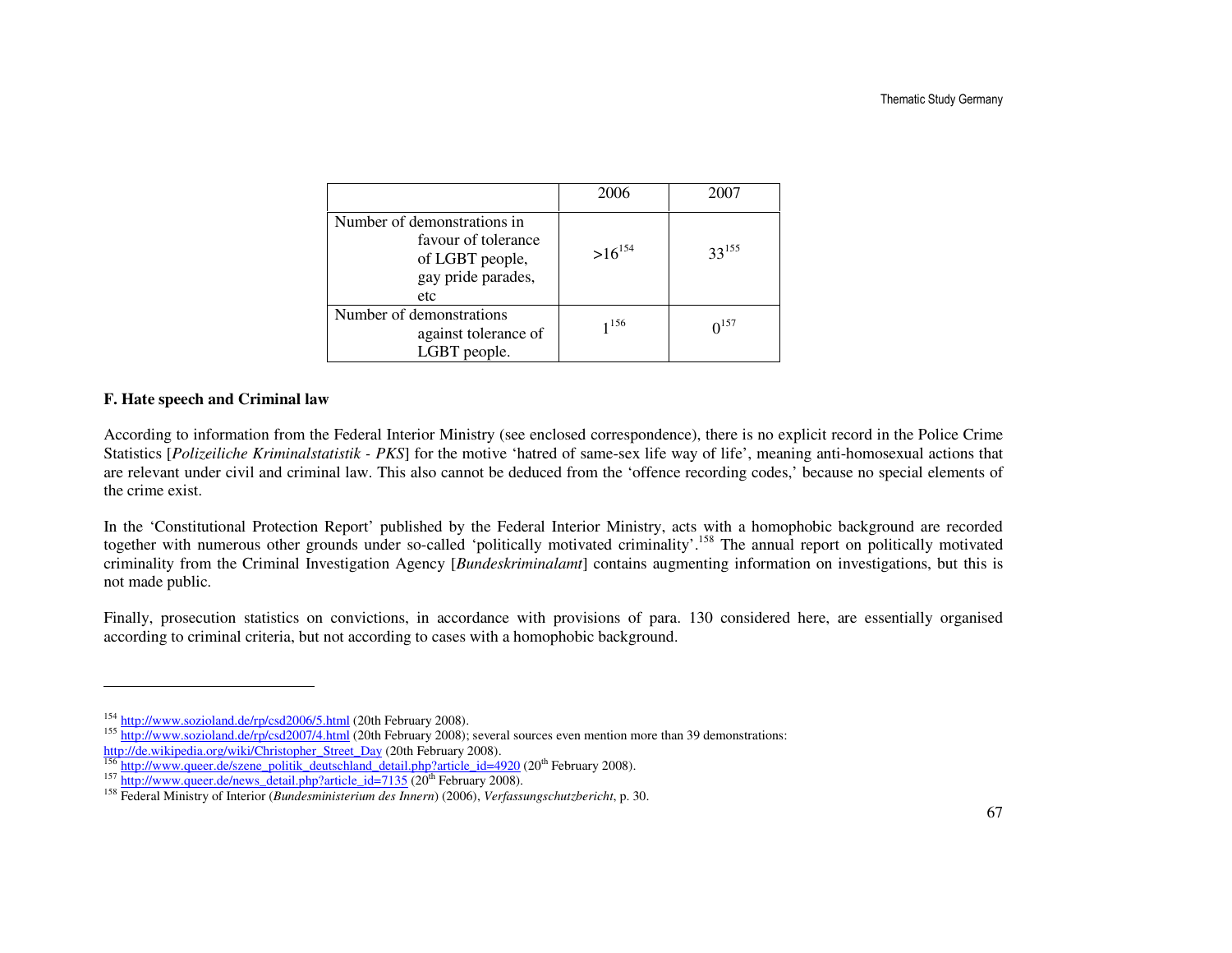The Federal Anti-Discrimination Agency also does not register such proceedings. (See enclosed correspondence with the Anti-Discrimination Agency.)

Additionally, we reference the MANEO Anti-Violence Project of Berlin, which conducted the largest Germany-wide study to date, with nearly 24,000 participants and its second part with 17,000 participants: 'Experience of Violence of Gay and Bisexual Youth and Men in Germany'.<sup>159</sup> (See introduction, above.)

#### **G. Transgender issues**

The Federal Anti-Discrimination Agency provided the information that consultations by transsexual are classified under the criterion of gender. In the period between August 2006 until November 2009 out of these consultations concerning gender issues, 40 were related to transsexuality. 6 cases related to labour law, 3 and the rest was related to social law (in particular the recognition of a certain degree of disability in connection with a surgical sex change). (See enclosed correspondence with the Anti-Discrimination Agency.)

The number of proceedings under the Law on Transsexuals can be ascertained from the following excerpt from the administrative overview of the labour courts. However, the cases recorded here include both changes in given name under article 1 of the Law on Transsexuals, as well as proceedings on the determination of sexual identity under articles 8 ff. of the Law on Transsexuals. Information for 2007 is not yet available. (See enclosed correspondence.)

| Year                  | 2000                                       | 2001                                   | 2002 | 2003 | 2004 | 2005 | 2006 |
|-----------------------|--------------------------------------------|----------------------------------------|------|------|------|------|------|
| Number of Proceedings | $\overline{z}$<br>$\overline{\phantom{a}}$ | $\overline{\phantom{a}}$<br><u>، س</u> | 758  | 767  | 886  | 791  | 644  |

In response to requests regarding proceedings under the Law on Transsexuals, we received answers from all of the Federal *Laender* (see correspondence), although only four institutions had relevant information. All Federal States except Mecklenburg-Vorpommern were not able to provide relevant information for the update. Yet the Federal Ministry of the Interior provided the general numbers for the whole of Germany from the courts of first instance, which are not classified according to the different procedures of change of given name (article 1 of the Law on Transsexuals) and sex change (article 8 article 1 of the Law on Transsexuals). In 2007 a total of 799 procedures under the Law of Transsexuals was recorded and in 2008 a total of 903.

<sup>159</sup> MANEO Anti-Gewalt-Projekt [MANEO Anti-Violence Project], *Gewalterfahrungen der schwulen und bisexuellen Jugendlichen und Männer in Deutschland*, p. 6. ; http://www.maneo-toleranzkampagne.de/umfrage-bericht1.pdf.; http://www.maneo-toleranzkampagne.de/pdf/maneo-umfrage2-bericht.pdf.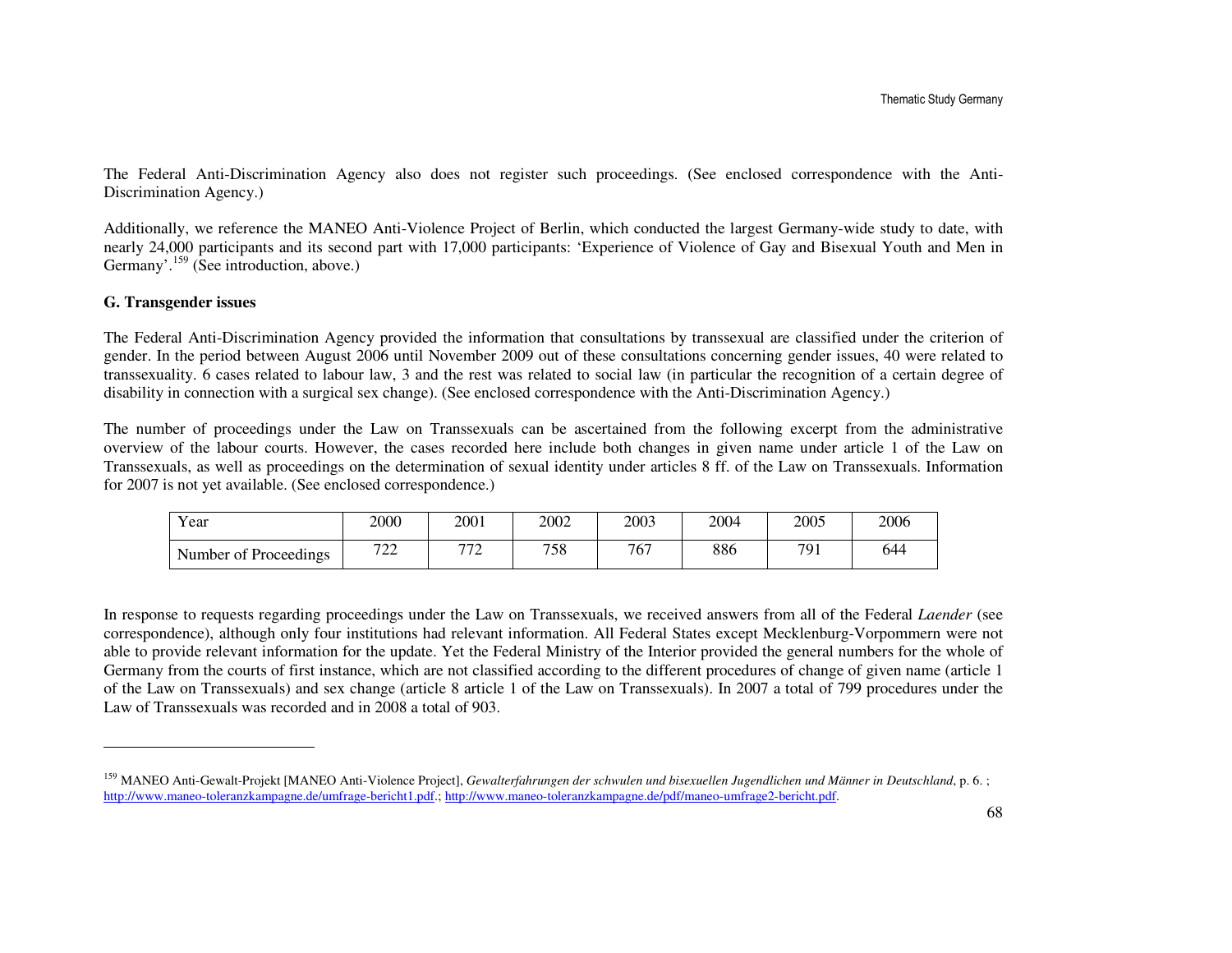Municipal Authority of the Free Hanseatic City of Bremen:

|                         | 2000 | 2001 | 2002 | 2003 | 2004 | 2005 | 2006 | 2007 |
|-------------------------|------|------|------|------|------|------|------|------|
| Change of given<br>name | ∸    |      |      |      |      |      |      |      |
| Sex change              |      |      |      |      |      |      |      |      |

Interior Ministry of Mecklenburg-Vorpommern:

|                      | 2000 | 2001 | 2002 | 2003 | 2004 | 2005 | 2006 | 2007 | 2008 | 2009 |
|----------------------|------|------|------|------|------|------|------|------|------|------|
| Change of given name |      |      |      |      |      |      |      |      |      |      |
| Sex change           |      |      |      |      |      |      |      |      |      |      |

Statistical State Office of Rheinland-Pfalz:

|                                        | 2002 | 2003 | 2004 | 2005 | 2006 |
|----------------------------------------|------|------|------|------|------|
| Change of given name and sex<br>change |      | 19   | 33   | 23   |      |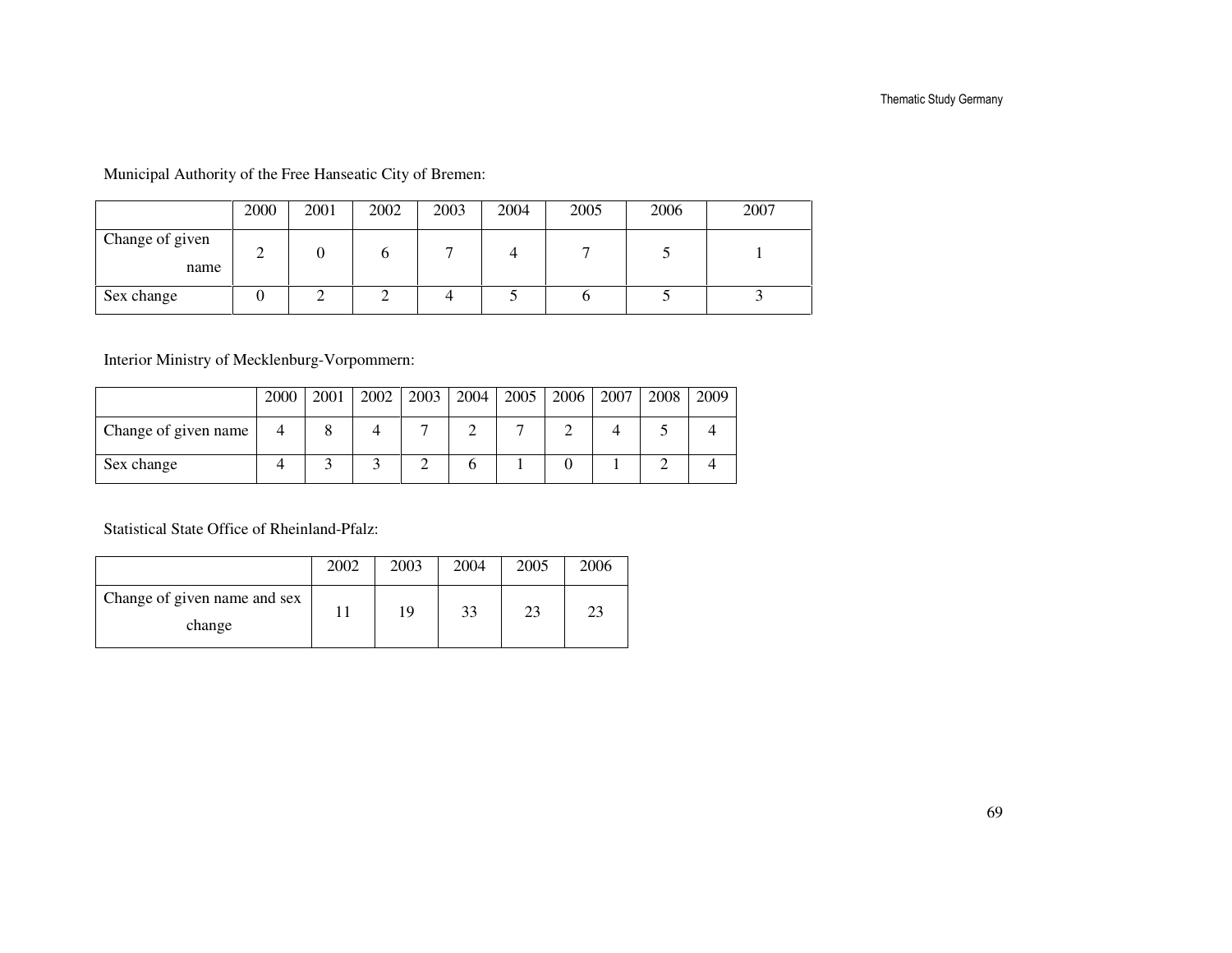Thüringen State Office for Statistics:

|                      | 2000 | 2001 | 2002   2003 | 2004 | 2005   2006 | 2007 |
|----------------------|------|------|-------------|------|-------------|------|
| Change of given name |      |      |             |      |             |      |
| Sex change           |      |      |             |      |             |      |

The Federal Ministry of Family, Senior Citizens, Women and Youth does not have relevant information available to it. (See enclosed correspondence.)

#### **H. Miscellaneous**

Re: H.1. (Same-Sex) Life Partnership Law [*Lebenspartnerschaftsgesetz*]: On the basis of a survey of the *Laender* on the number of established life partnerships, conducted in 2006, the Federal Interior Ministry assumes that around 4,000 life partnerships are established every year, and therefore that about 20,000 life partnerships have been registered since the Life Partnership Law took effect.

The below is an incomplete overview of the number of established life partnerships:

|                                                          | male | female | total |
|----------------------------------------------------------|------|--------|-------|
| Baden-Württemberg (until 30 <sup>th</sup> June 2005)     | 897  | 507    | 1404  |
| Bayern (until July 2006)                                 |      |        | 2000  |
| Berlin (until $31st$ December 2005)                      | 1508 | 510    | 2018  |
| Brandenburg (until 31 <sup>st</sup> December 2005)       | 194  | 123    | 317   |
| Bremen (until $31st$ December 2004)                      | 123  | 64     | 187   |
| Hamburg (until $31st$ December 2004)                     |      |        | 926   |
| Hessen (until $31st$ May 2004)                           |      |        | 1141  |
| Mecklenburg-Vorpommern (until 31 <sup>st</sup> Dec 2005) |      |        | 162   |
| Niedersachsen (no information)                           |      |        |       |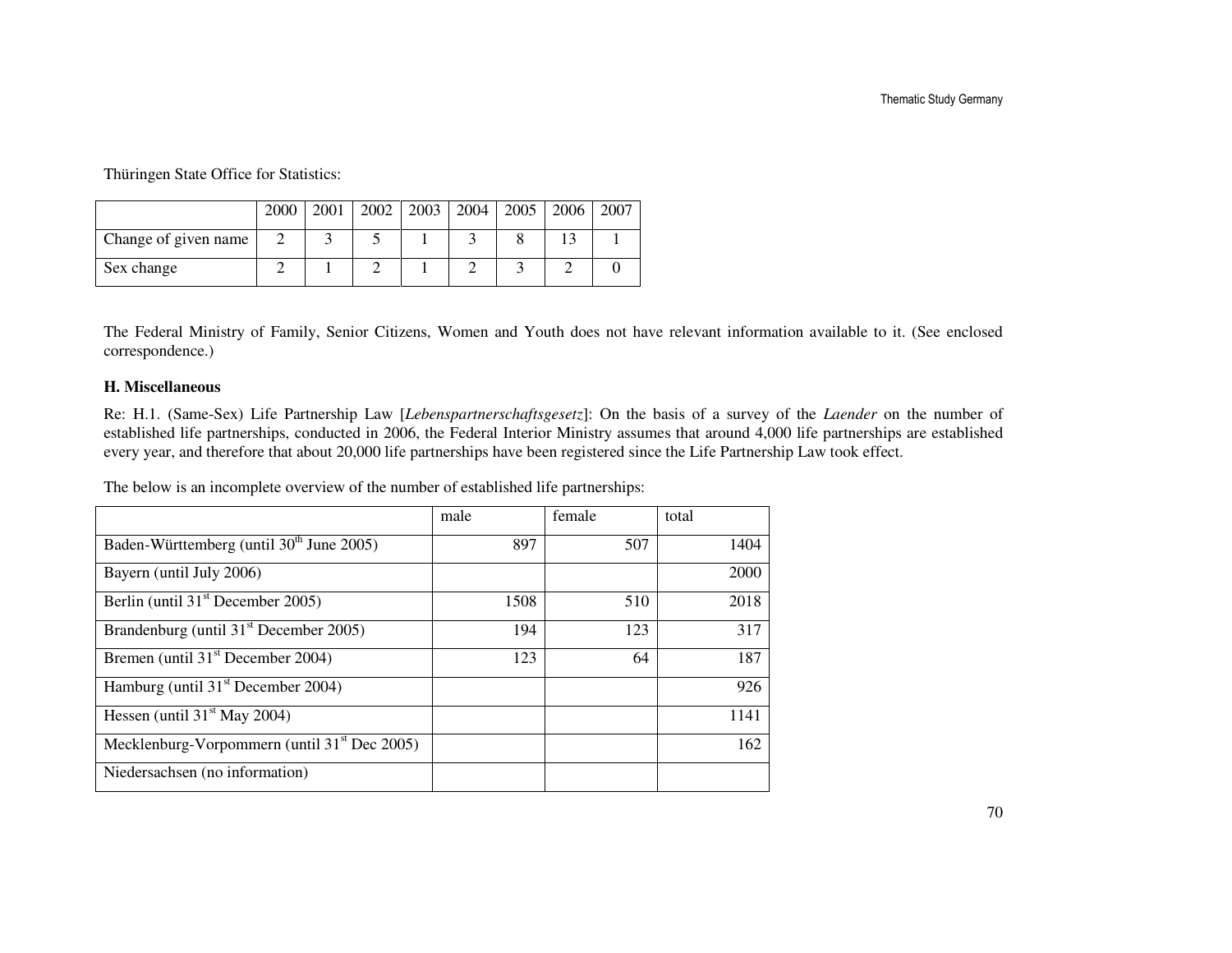| Nordrhein-Westfalen (until 31 <sup>st</sup> December 2004) | 2372 | 1116 | 3488 |
|------------------------------------------------------------|------|------|------|
| Rheinland-Pfalz (until 3st December 2004)                  | 333  | 154  | 487  |
| Saarland (until 30 <sup>th</sup> September 2004)           | 91   | 54   | 144  |
| Sachsen (until $12th$ September 2006)                      | 270  | 143  | 413  |
| Sachsen-Anhalt (until $30th$ June 2005)                    | 111  | 63   | 174  |
| Schleswig-Holstein (until 31 <sup>st</sup> December 2004)  | 62   | 30   | 92   |
| Thüringen (until $30th$ June 2006)                         | 72   | 44   | 116  |

The Federal Statistics Office, however, estimates<sup>160</sup> the total number of existing same-sex life partnerships in Germany, as of 2005, at around 60,000 to 173,000.<sup>161</sup>

Re H.2.: Rights to custody and access in rainbow families:

To date there are no statistical data with regard to children in rainbow families.

We refer to the study currently being conducted by the State Institute for Family Research [*Staatsinstitut für Familienforschung*] at the University of Bamberg on the topic, 'Children in same-sex life communities'.<sup>162</sup>

Re: H.3. Intersexuality:

Hospital statistics compiled by the Federal Statistics Office *(Diagnostic Data on Patients in Hospitals)* include the number of disruptions in sex identity (see correspondence with the Federal Statistics Office):

| Year                                                              |  |  |  | 2000   2001   2002   2003   2004   2005   2007   2008 |     |
|-------------------------------------------------------------------|--|--|--|-------------------------------------------------------|-----|
| Number of disruptions   $696$   845   950   862   676   629   787 |  |  |  |                                                       | 806 |

<sup>160</sup> Federal Statistics Office (*Statistisches Bundesamt*), *Leben und Arbeiten in Deutschland, Haushalte, Familien und Gesundheit, Ergebnisse des Mikrozensus 2005*, p. 34. <sup>161</sup> Because of the lower number of cases and the voluntary nature of the information, the results of the survey are augmented with a second number, the so-called estimation concept. (See the explanation of the Federal Statistics Office.)

<sup>&</sup>lt;sup>162</sup> http://www.ifb.bayern.de/forschung/regenbogen.html (29th February 2008).